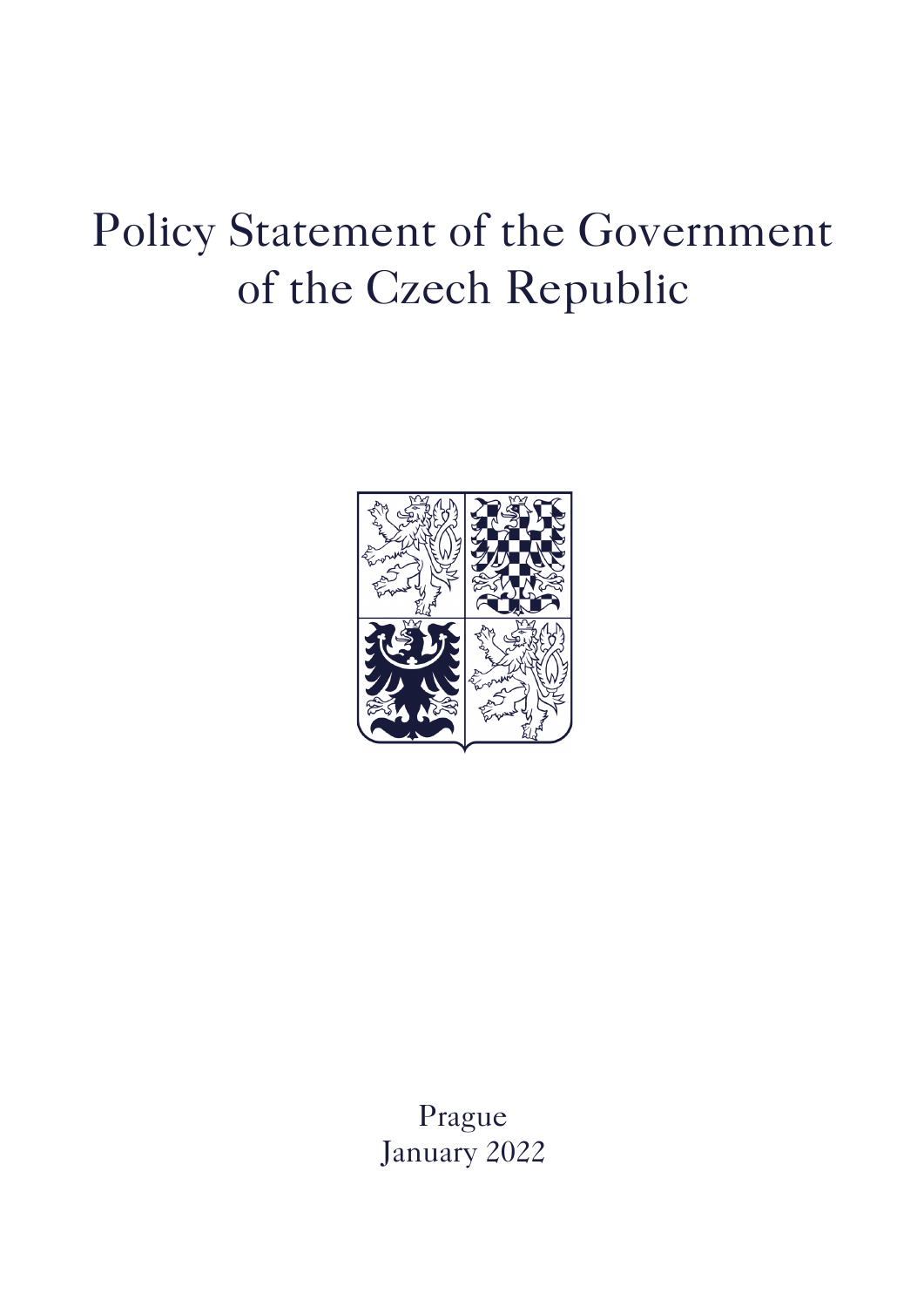## **Policy Statement of the Government** of the Czech Republic

### **Contents**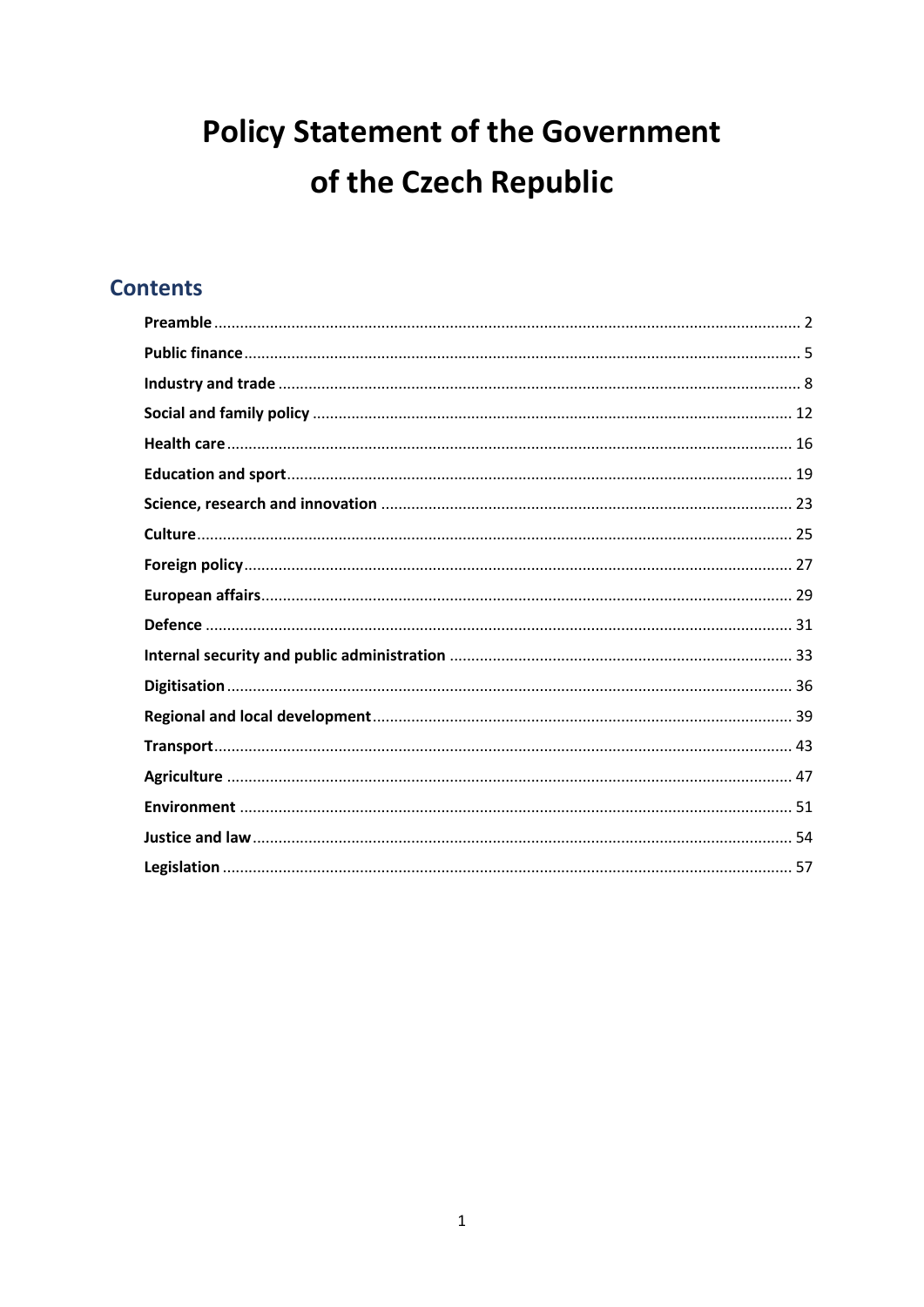### <span id="page-2-0"></span>**Preamble**

The new government of the Czech Republic is approaching the Chamber of Deputies of the Parliament to ask for confidence at a time which, without exaggeration, is one of the most difficult and challenging periods in our modern history. It will have to swiftly deal with a number of negative phenomena that are mostly of external nature, although a significant number of future challenges were caused by a number of unfortunate decisions of the previous government. These are high inflation, the COVID-19 epidemic and the energy crisis.

Besides tackling these current challenges, the new government wants to work hard on a number of long-term topics and projects. It will strive to fulfil its programme, which the five coalition political parties consider necessary for the Czech Republic to be competitive amongst other developed countries and to be able to ensure its safe existence and an ever-increasing standard of living for its citizens in the long term.

The Czech Republic will face a number of challenges, opportunities and decisionsin the coming months and years. These will be brought by the changing global economy and the policy developments within the EU and throughout Europe. It is crucial for the Czech Republic to be able to make right and timely decisions. The incoming government is aware of this as well.

The following policy statement is a carefully prepared summary of the key steps based on our coalition programme that the new governing coalition wants to implement over the next four years. These are specific solutions to meet several vital objectives.

We want a State that does not run on debt.

We want a State that is smart, efficient and economical.

We want a State that is part of the democratic Europe and knows that the values of freedom and democracy must be actively promoted and defended.

We want Czech families to have a place to live and our children to have a good education that can prepare them for the ever-changing modern world.

We want people of working age to have a clear idea about their retirement and to know that their old age will be dignified.

We want small and medium-sized enterprises to be the backbone of our economy and the State to support them where necessary.

We want innovation, science and research to be capable of significantly improving the Czech economy on the international field.

We want our agriculture to be environmentally friendly and our forests, land and water to cope with climate change as best they can.

We are aware that these plans are quite ambitious. However, we are positive that we need to start fulfilling them as soon as possible. Our country cannot afford any further delays. That is why we have chosen a policy of openness and transparency from the outset. We do not want to, we must not and we will not lie to our citizens. Even if it might be uncomfortable. We want to be a government that will face its challenges.

We are a coalition government of five parties that represents a wide group of people. We want to be a government that defends the interests of all Czech citizens.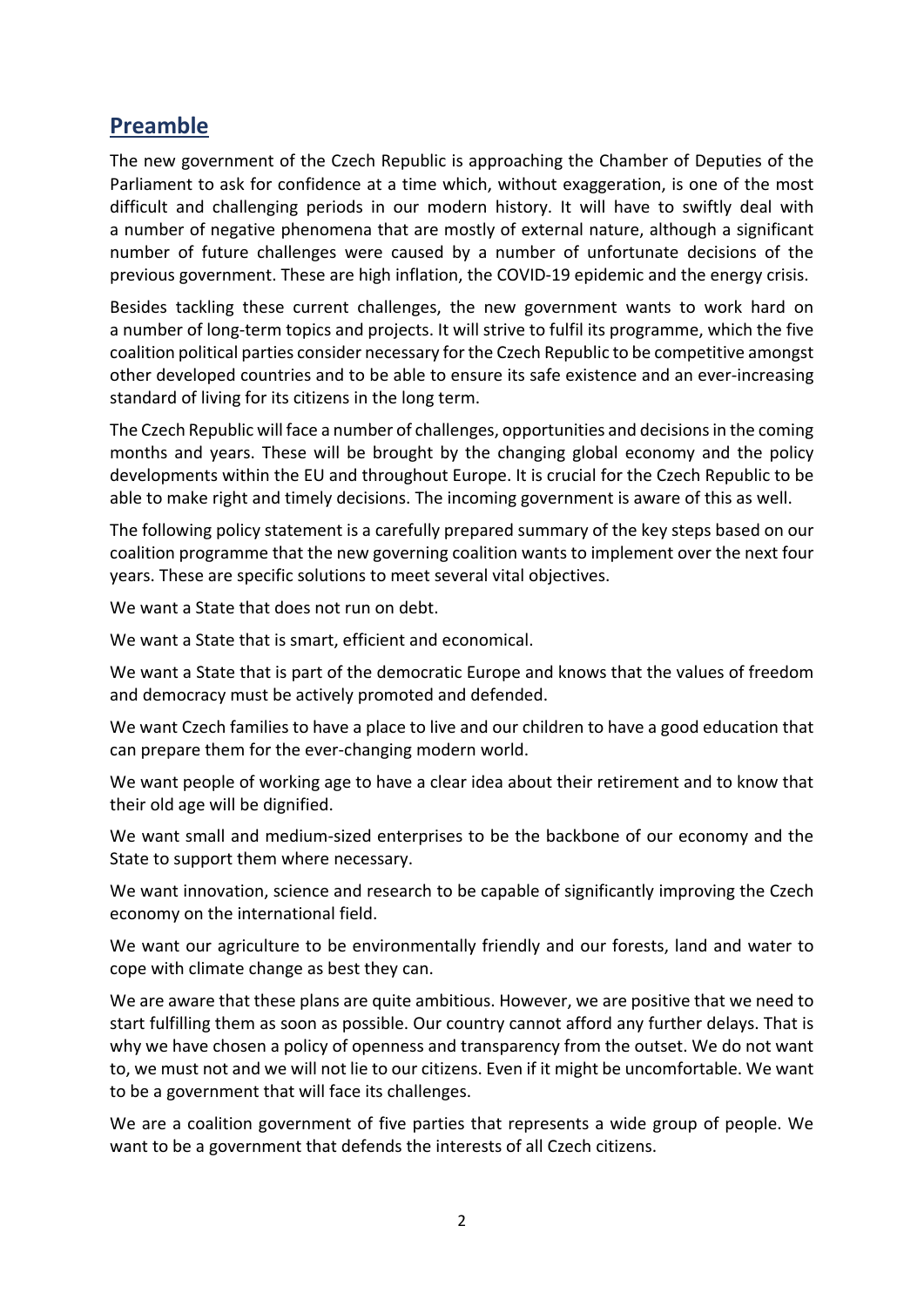The government's priorities for change in the future are as follows:

### **Stabilisation of public finances**

Our country needs a responsible budgetary policy that stops wasting taxpayers' money, finds savings and sets the long-term direction of public finances, and ensures a reasonable public economic management as soon as possible. The path to stability lies in the reform of State spending and efficient management, not in increasing the tax burden.

### **Focus on EU and NATO**

The Czech Republic must be an active member of the European Union and NATO, defending the interests of its citizens. Our foreign policy will be unquestionably oriented towards Euro-Atlantic relationships with an emphasis on a stable partnership with democracies around the world and on the protection of human rights and democracy.

### **Pension reform**

The prosperity of our country lies in its citizens. Therefore, everyone deserves to know they will be safe in old age. We will prepare a reform that takes merit into account and also promotes intergenerational solidarity in families. The reform of the pension system will be based on a society-wide consensus to ensure a long-term perspective.

### **Education**

The future of our country depends on the education of our children. The education system must utilise the potential of great teachers, create space for the development of knowledge, skills and competencies of pupils and students, and it must do so in a modern environment using up-to-date content. The education system must be able to help the weakest as well as support the talent.

### **Free market support**

Promoting small and medium-sized enterprises and targeting subsidies and aid towards actual needs are the way to ensure the prosperity of our country. We will support creative and innovative approaches with the potential for growth and healthy competition. Public aid must not aim at increasing the profits and influence of large companies.

### **Environment**

Climate change is unquestionable. This government is committed to finding solutions that will reduce human impact on climate change. We will look for realistic solutions that will actually help protect the environment, water, soil, forests. All this well aware of the responsibility for our country's prosperity.

### **Housing**

We do not ignore the problems of our citizens. And lately, housing is one of those problems. We will offer solutions to help both owner-occupied and rented housing, including social housing. The most important step is a fundamental acceleration of building permit proceedings.

### **Digitisation**

Unification and digitisation of State processes mark the path to a friendlier, more efficient and cheaper State administration. We will make our State work effectively through modern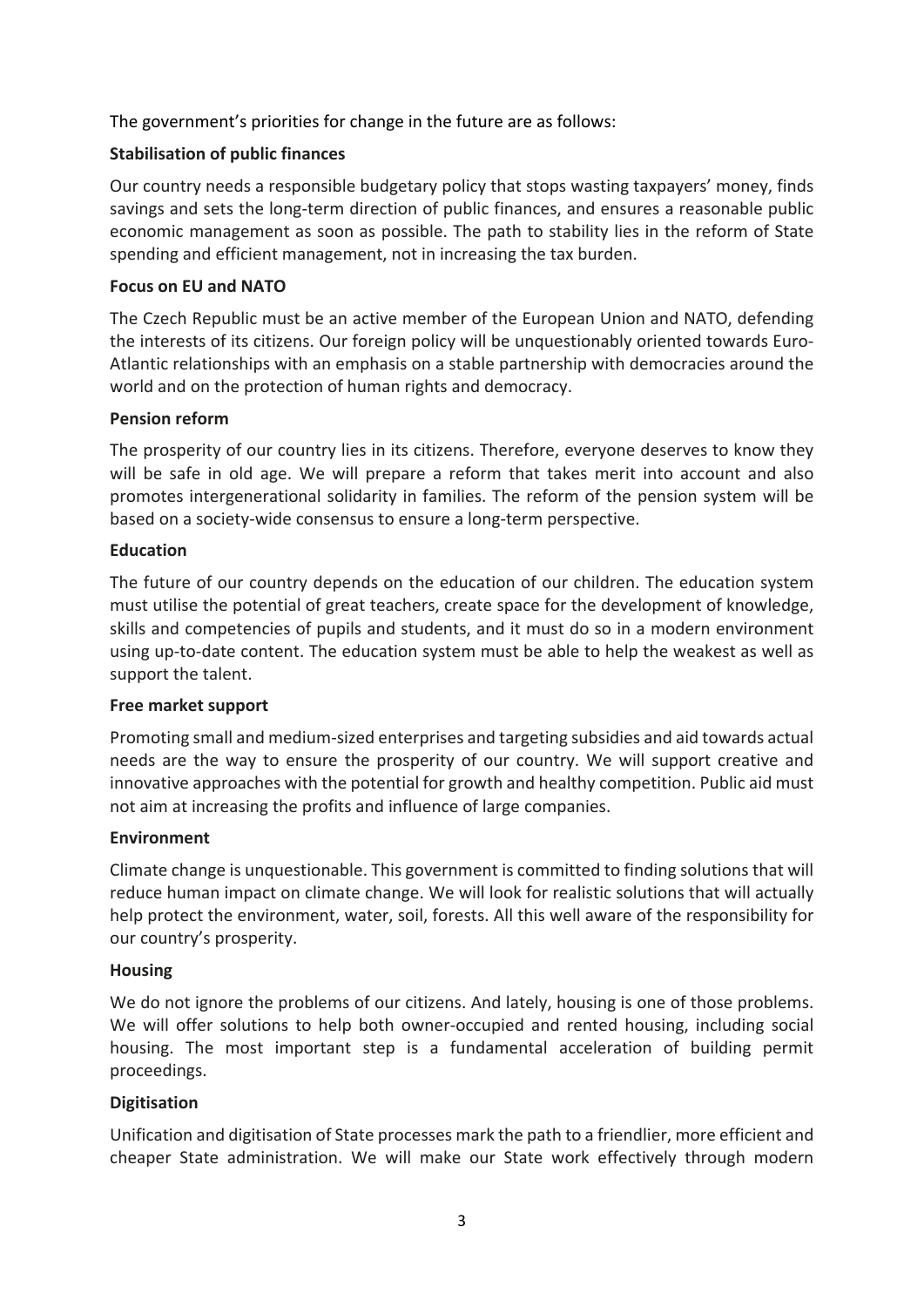technologies. Digitisation ensures a more convenient contact between citizens and the State, and the automation of processes will lead to a more effective fight against corruption.

### **Science and research**

Our country is full of clever, educated and innovative people. Our science and research have a great reputation around the world. Science and research will have our unquestionable support, because we see them as an opportunity to push the Czech Republic up the ranks of the most successful countries.

### **Modern government**

Public administration must be modern, lean and flexible. We will prepare it for the challenges of the 21st century and bring in the best talent to provide top services for our citizens. We will work to ensure that civil servants make better use of data, make data accessible, and that their work is always focused on the citizen.

### **Responsibility to voters and political culture**

We will pursue an improvement in political culture. We will select honest, competent and trustworthy individuals who will defend the interests of the Czech Republic and will not have a conflict of interests. We will set up more predictable meetings of the Chamber of Deputies. We will make sure the citizens can see how the government is implementing the programme – online. We will work constructively with each other and with the opposition.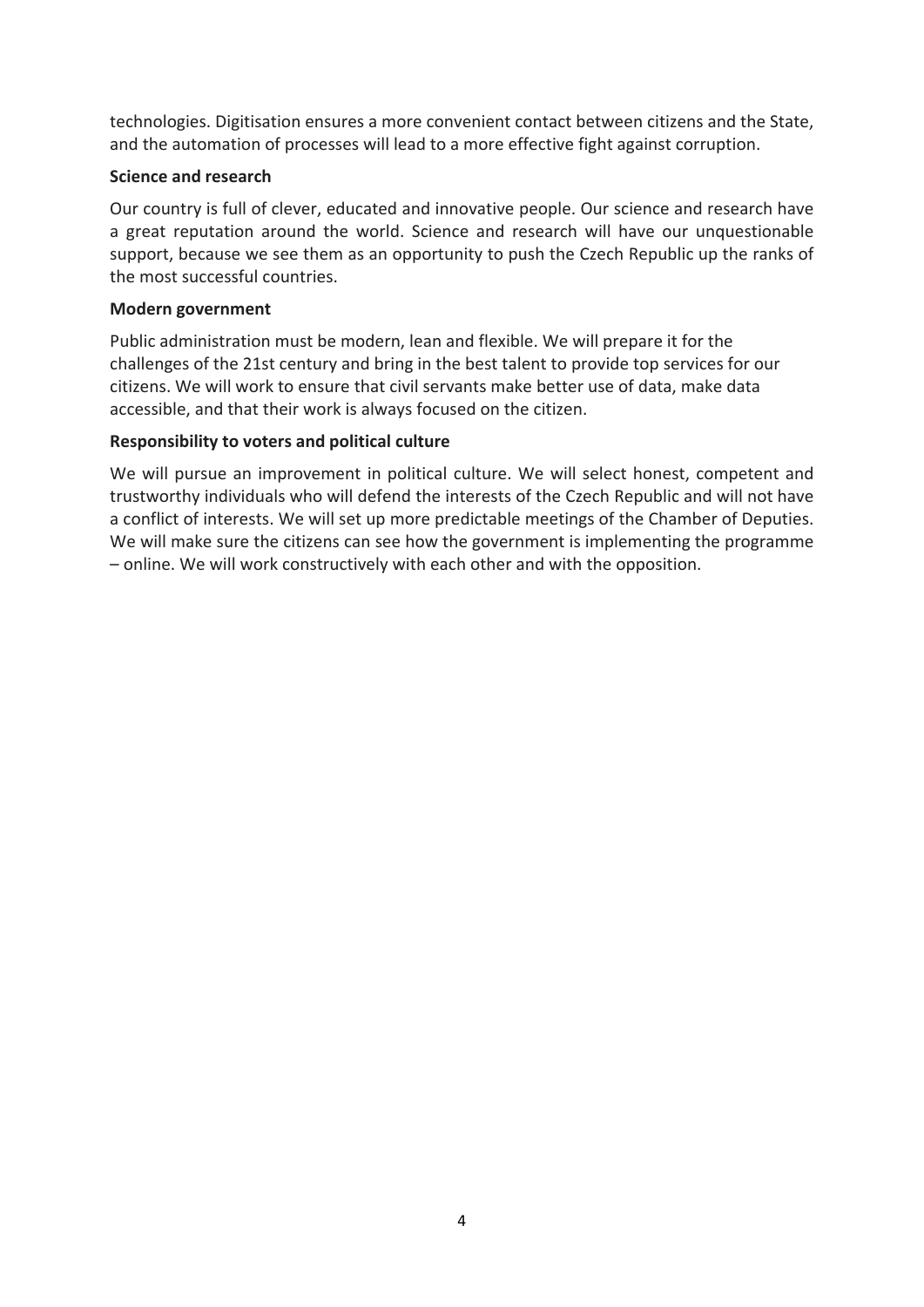### <span id="page-5-0"></span>**Public finance**

### **Preamble**

The recovery of public finances and the restoration of citizens' confidence in a just and fair State are the two key challenges for the Czech government in the field of the economy.

The extraordinary economic growth that the country has experienced in recent years has not been used by past governments to implement the necessary reforms. Therefore, the Czech Republic now faces a number of difficult challenges. From tackling the coronavirus pandemic and the ensuing social and economic recovery, to the related issues of the global economy, which, due to previous governments' bad policies, affect our citizens to a much greater extent, for example through rising inflation, rising energy prices or unresolved structural problems in public finances; all of these became apparent even before the outbreak of the global pandemic.

Therefore, in the interest of sound economic management, we will not allow any further unnecessary indebtedness and we will prepare measures to enable a continuous reduction of budget deficits. Our goal is to not allow budget savings to negatively impact the situation of citizens who depend on State support. Therefore, the government's motto for the area of public finances is "save on the State, not on the people". It is time for the citizen, as a taxpayer, to become a partner for the State. The task of the State administration is to support business and create favourable conditions for those who finance the country and create job opportunities.

State action must be predictable for citizens and businesses, so laws and their amendments must be passed well in advance of their effective date. Therefore, we will target to pass the fundamental changes resulting from the policy statement in the middle of the government's mandate. Effective date of 1 January 2024 will provide sufficient space for properly drawing up these changes and discussing them with individual economic sectors.

### *Finance*

### *Sound public finance*

- We will support responsible economic management and growth with a predictable level of investment.
- In the interest of sound public finances, we are committed to meeting the Maastricht criteria and other EU budgetary rules as soon as possible.
- We will gradually strengthen capital expenditures with regard to the actual possibilities of drawing them. We will involve EU resources as much as possible.
- We will strive to include the Act on the Rules of Budgetary Responsibility, or a part thereof, in the constitutional order of the Czech Republic.
- We will adjust the spending rule so that it will not be possible to increase government spending without regard for our reserves and economic situation.
- We will create a tax brake rule to set a ceiling on the tax burden. Once the compound tax quota reaches the ceiling, tax increases will be disallowed by default.
- We will prevent tax evasion.
- We will address the issue of the outflow of dividends abroad in order to increase the attractiveness of investment in the Czech Republic by making reinvestment back into the Czech economy favourable.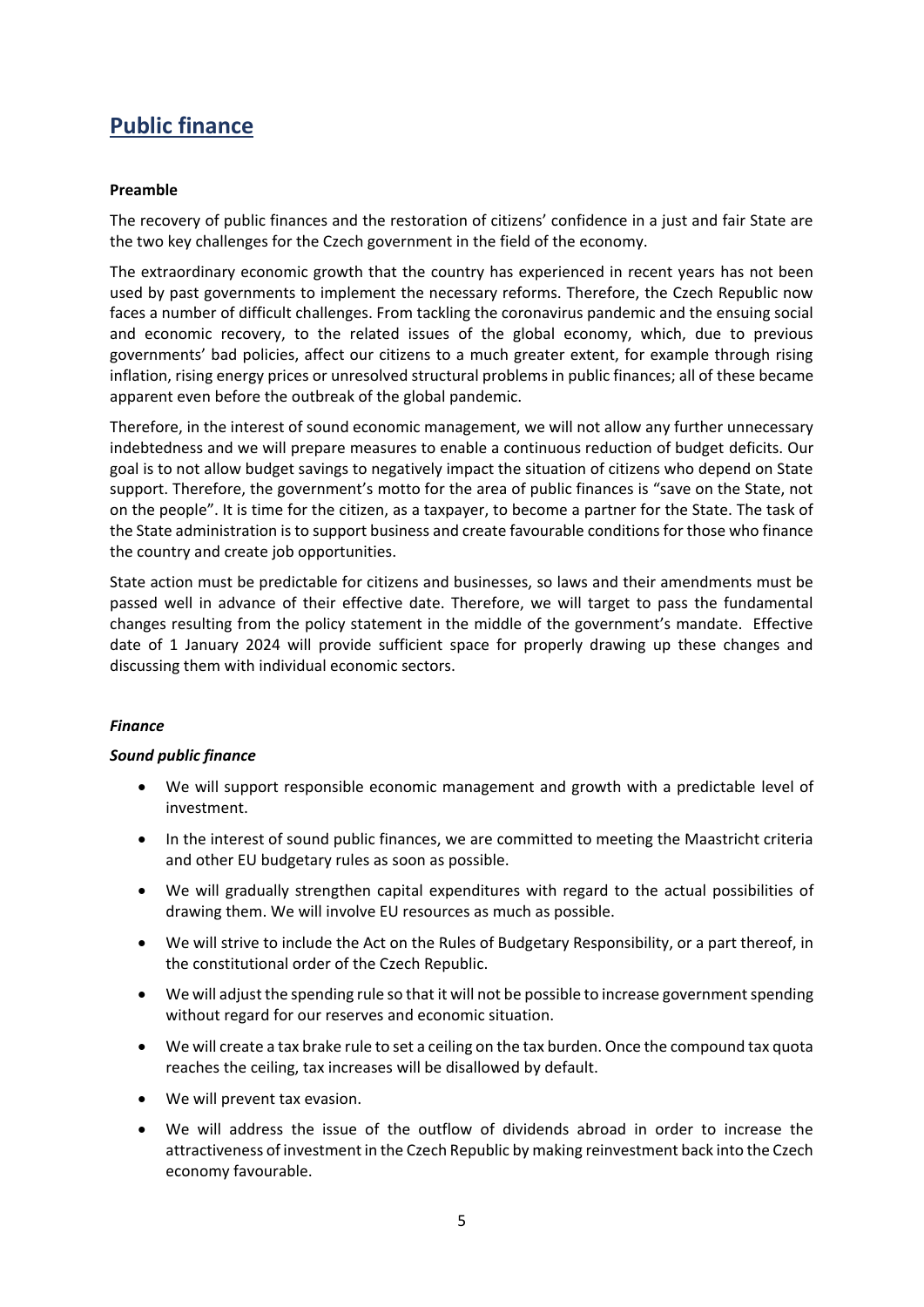- We will provide better measures against transfer pricing abuses, illegal optimisation practices and tax evasion.
- We will cut tax haven companies off from public money.
- In the European Union, we will promote transparent reporting of multinational companies based on the country of origin of sales and limiting the scope for illegal tax optimisation at the expense of Czech citizens.
- We will support the implementation of the conclusions of the OECD two-pillar solution for global taxation.
- We will take firm action against illegal gambling.
- We will examine the possibility of abolishing non-systemic tax exemptions.

### *Employee and business support*

- We will increase the limit for mandatory VAT registration to CZK 2 million and set the possibility of using the flat tax regime to the same limit.
- We will support part-time work by reducing social security contributions. We will set motivating conditions for tax rebates and deductions with reasonable marginal tax rates.
- We will reduce the grey economy, among other things by resolving the situation of people dealing with distraint, so as to eliminate problems with their employment (e.g. by reforming wage deductions).
- The government's saving measures will be socially sensitive, especially with regard to priorities in the areas of education, health care, social care and with a view of maintaining the current pension indexation mechanism.
- We will reduce social insurance on the part of employers by 2 percentage points, assuming consolidated and long-term sustainable public finances.
- We will reduce the number of depreciation groups and shorten the depreciation period for selected groups.
- We will reduce the bureaucratic burden in the administration of taxes and fees, abolish the mandatory electronic registration of sales and adjust the parameters of the VAT control statement.
- We will introduce a single collection point and develop the State's digital tools. We will strive to connect individual portals with other State systems to eliminate reporting obligations for citizens and companies.

### *Supporting family budgets*

- We will introduce the indexation of the taxpayer discount.
- We will introduce tax breaks with capped income for families who draw parental allowance or have three or more children.
- We will introduce the possibility to deducting a certain amount of payments for care services from taxes.
- We will support multi-source financing of long-term care through tax instruments.

### *Municipal and regional budgets*

 We will expand the possibilities of municipalities in determining the coefficient of the basic real estate tax rate.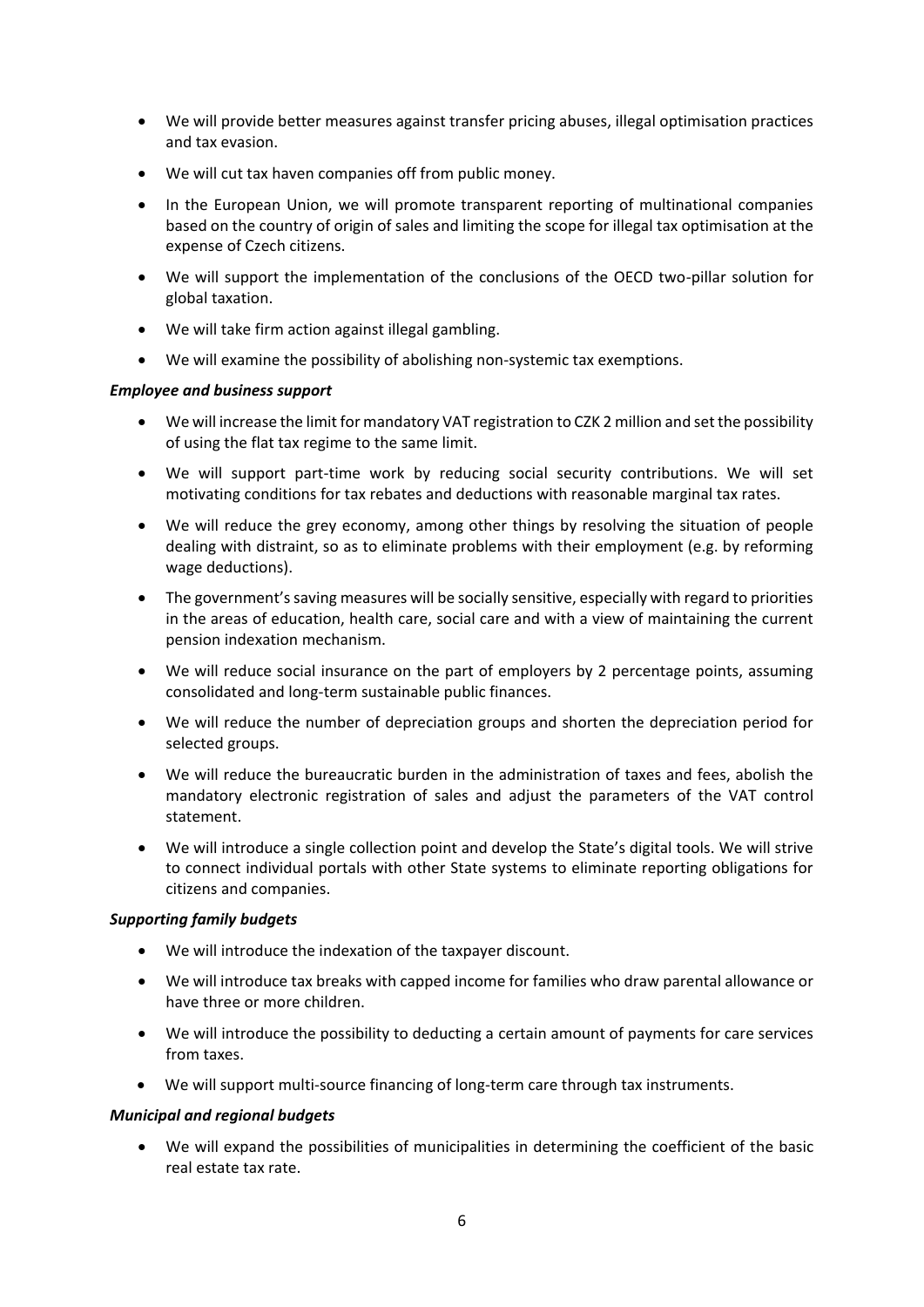Municipalities, regions and the State will collect more money from mining in their territory thanks to the taxation of mining. We will also keep in mind the adjacent municipalities.

### *For a better future*

- Instead of throwing the book at citizens, we will support a pro-client approach of the Financial Administration.
- We will support and improve the multi-annual funding system in the priority areas.
- We will set ecological incentives for companies and we will examine the possibility of reducing VAT on all organic products.
- Excise duties will take into account the harmfulness of their target.
- We will simplify and improve the use of European funds (National Recovery Plan, Modernisation Fund, Operational Programme Just Transition), which can make a significant contribution to economic growth.
- We are focused on the challenges associated with environmental objectives for economic growth, such as decarbonisation, digital transformation, the circular economy, the development of alternative fuels and low and zero emission vehicles, as well as research, development and innovation.

### *Finance – transparency*

- We will promote a system of retrospective control and evaluation of expenditure effectiveness.
- We will introduce a unified public register of public aid.
- We will carry through the rules for transparent documentation of the beneficial owners of enterprises that draw subsidies, investment incentives and win public contracts.
- We will revise the area of price regulation. In areas where price regulation is essential, we will ensure that the impact on regulated entities, industry and consumers is proportionate. We will eliminate the issue of duplicity of powers to perform price controls and completely revise the regulations in the area of price regulation and price control.
- We will comprehensively revise the system of public funds controls with an emphasis on strengthening its economy, efficiency and effectiveness and on reducing the administrative burden on the part of its targets.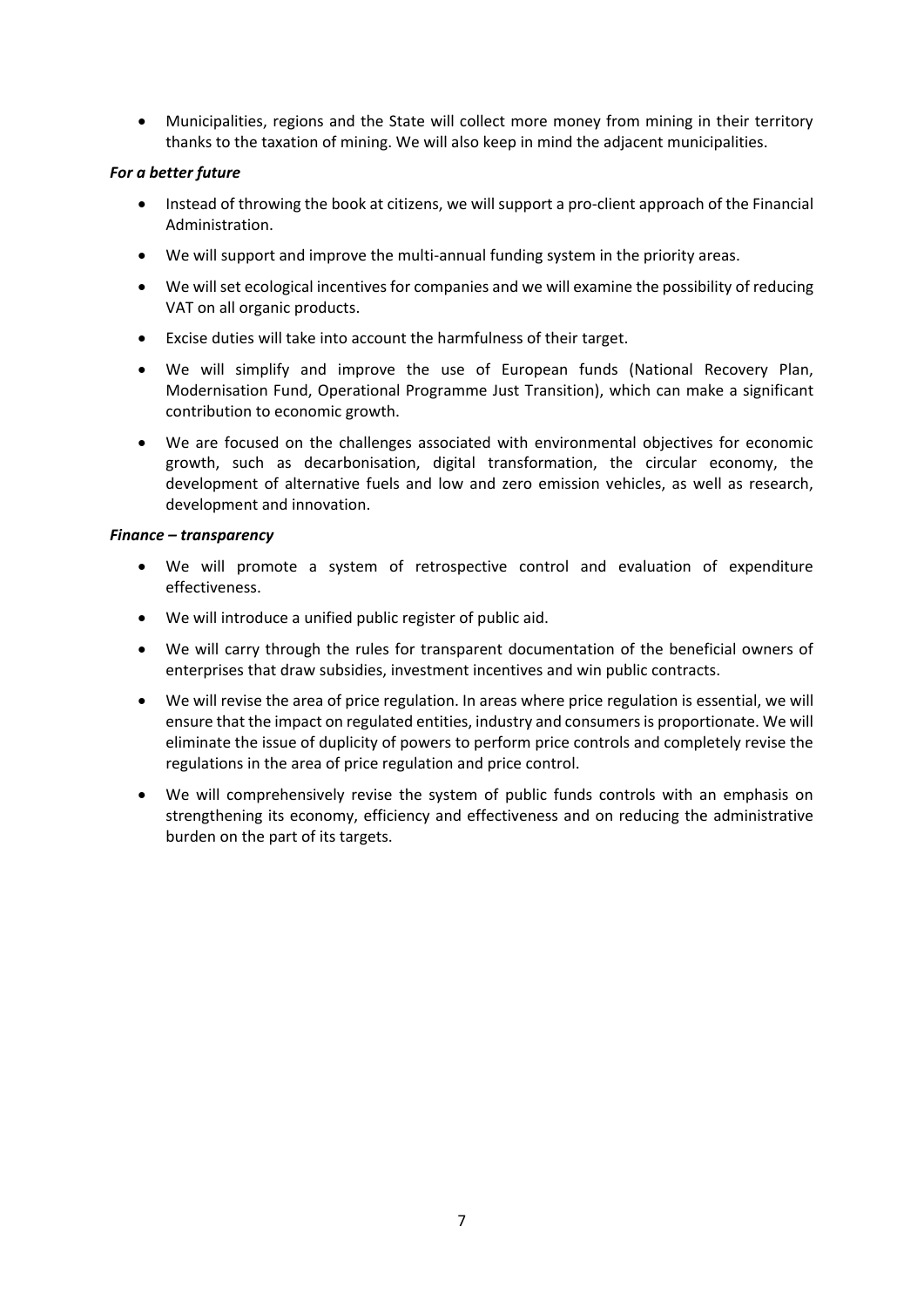### <span id="page-8-0"></span>**Industry and trade**

### **Preamble**

The Czech Republic faces major challenges represented by the consequences of the COVID-19 pandemic and the unprecedented energy crisis. At the same time, it has to deal with major global technological and environmental changes and the necessary transformation of its economy.

We will carefully choose the most suitable tools not only to maintain, but also to further improve the competitiveness of Czech industry. We will reduce the burden on companies and sole traders and support the activities of producers in order to increase the share of final products in their total production. We will continue to actively promote the interests of the Czech Republic in the EU and implement a targeted pro-export policy. We will also prioritise the development of nuclear energy and renewables, with an emphasis on energy security, self-sufficiency, climate objectives and affordable energy supplies.

The Czech Republic must also become one of the innovation leaders and further develop the potential of digital and new technologies for its benefit. That is why we will focus on quality education, support for research and development, the introduction of innovation and the necessary transition to a sustainable and digital economy. We will focus on supporting the digital transformation of companies and new technologies in the business sphere.

### *Industry*

- The Green Deal is an opportunity to significantly modernise the Czech economy, increase the quality of life and improve our environment by investing in sustainable development, clean and renewable resources and the circular economy. Public money must be channelled into solutions that reduce greenhouse gas emissions.
- When negotiating specific measures in the EU, we will take into account their social and economic impacts and specific conditions of the Czech Republic.
- We will prepare impact studies for individual draft measures and we will initiate the same with the European Commission.
- At European level, we will support the introduction of a carbon offset mechanism at the borders, which will help achieve the EU's climate objectives and support domestic and European industry.
- When negotiating regulatory proposals, we will always thoroughly assess the impacts on Czech industry and economy and take into account the specifics of individual sectors.
- We will present a draft Act on Building Information Modelling (BIM), which will enable the use and sharing of data for the preparation of buildings, their permitting and use during their lifetime (digital twins).

### *Mining and raw materials*

- We consider the coal mining limits final and unbreakable.
- We will use EU resources in a transparent and equitable manner to transform energy and industry and to improve the quality of life in the affected regions. The structurally handicapped regions – Karlovy Vary, Moravian-Silesian and Ústí nad Labem – deserve special attention.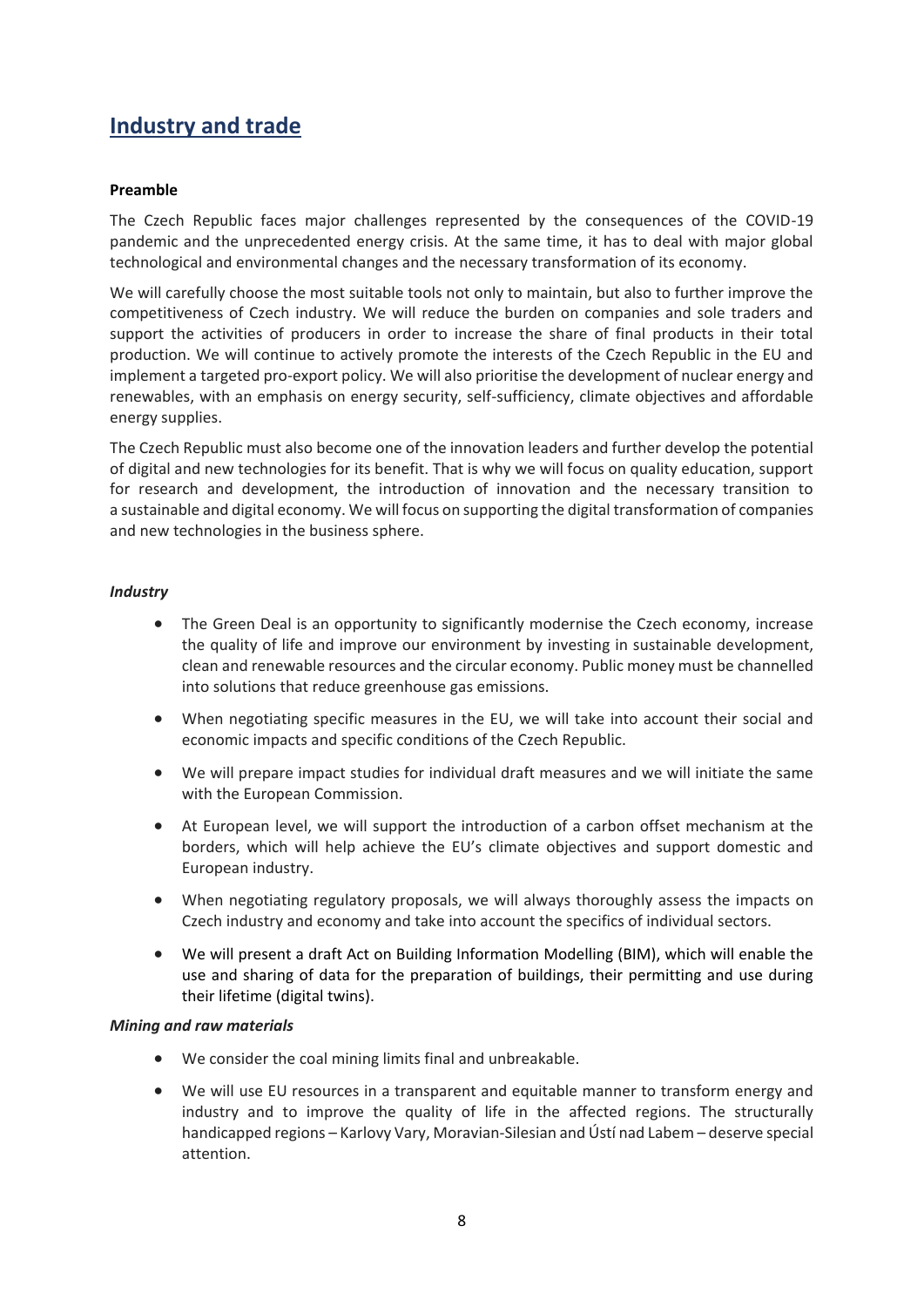We will create conditions for energy transformation and development of coal regions and continue to implement the programme of revitalisation of environmental damage caused before the privatisation of lignite mining companies in the Ústí nad Labem and Karlovy Vary regions and the revitalisation program of the Moravian-Silesian region, especially in the revitalisation of damage caused by former mining activities.

### *Energy*

- By the end of 2023, we will prepare an update of the State Energy Policy of the Czech Republic with regard to the EU's climate and energy objectives.
- We see the future of Czech energy in a combination of nuclear energy and decentralised renewable sources with an emphasis on technological neutrality and scientific knowledge. These principles must also be respected in the EU regulatory framework for sustainable financing and in State aid rules. We will not back down from efforts to have nuclear energy recognised as a sustainable activity and natural gas as a key transformation fuel in the decarbonisation process.
- We will contribute to the rehabilitation of photovoltaics because we consider it a key renewable in our geographical conditions. We will contribute to the establishment of new photovoltaic installations on at least one hundred thousand roofs by 2025.
- By the end of 2022, we will prepare a new Energy Act, which will enshrine the principles and requirements of community energy, simplify the installation of equipment on houses for owners and allow them to share or sell the energy obtained. We will support municipalities and communities in their efforts to simplify administration in the building industry. Customer protection and State tools for energy market supervision will be strengthened.
- Coal-fired power plants will be shut down under the condition of ensuring sufficient back-up capacities. We will preserve the central heat supply system, utilise co-generation and equalise market conditions. We will prepare the transition of the heating industry to low-emission sources without allowing steep price increases. We will swiftly prepare a strategy for the decarbonisation of the heating industry, which we will discuss with relevant partners. We will create the conditions for energy transformation and development of coal regions to allow for a shift away from coal by 2033.
- We will negotiate an increase in the Modernisation Fund and its actual use for the transformation and modernisation of our country. We will effectively use the Modernisation Fund, proceeds from emission allowances and funds resulting from austerity measures to modernise the energy and heating sectors and the industry for the benefit of citizens and small and medium-sized enterprises. These funds will also be used to offset the impact of the energy crisis.
- The importance of natural gas as a transition source to compensate for fluctuations will increase. However, this increase must not jeopardise our geopolitical situation. We will try to acquire a stake in an LNG terminal in a neighbouring country to gain access to more resources.
- We will legislatively improve the functioning of State supervision in the sale and distribution of electricity. For small energy producers, we will create legislative conditions for supplying energy to the grid at a fair price.
- The Czech Republic will stop lagging behind in energy savings. In public procurement, we will take into account the entire life cycle of the subject-matter and support more efficient energy management in State buildings.
- We will continue the Green Savings programme (insulation, boiler replacement, installation of PV in conjunction with batteries, heat pumps with PV).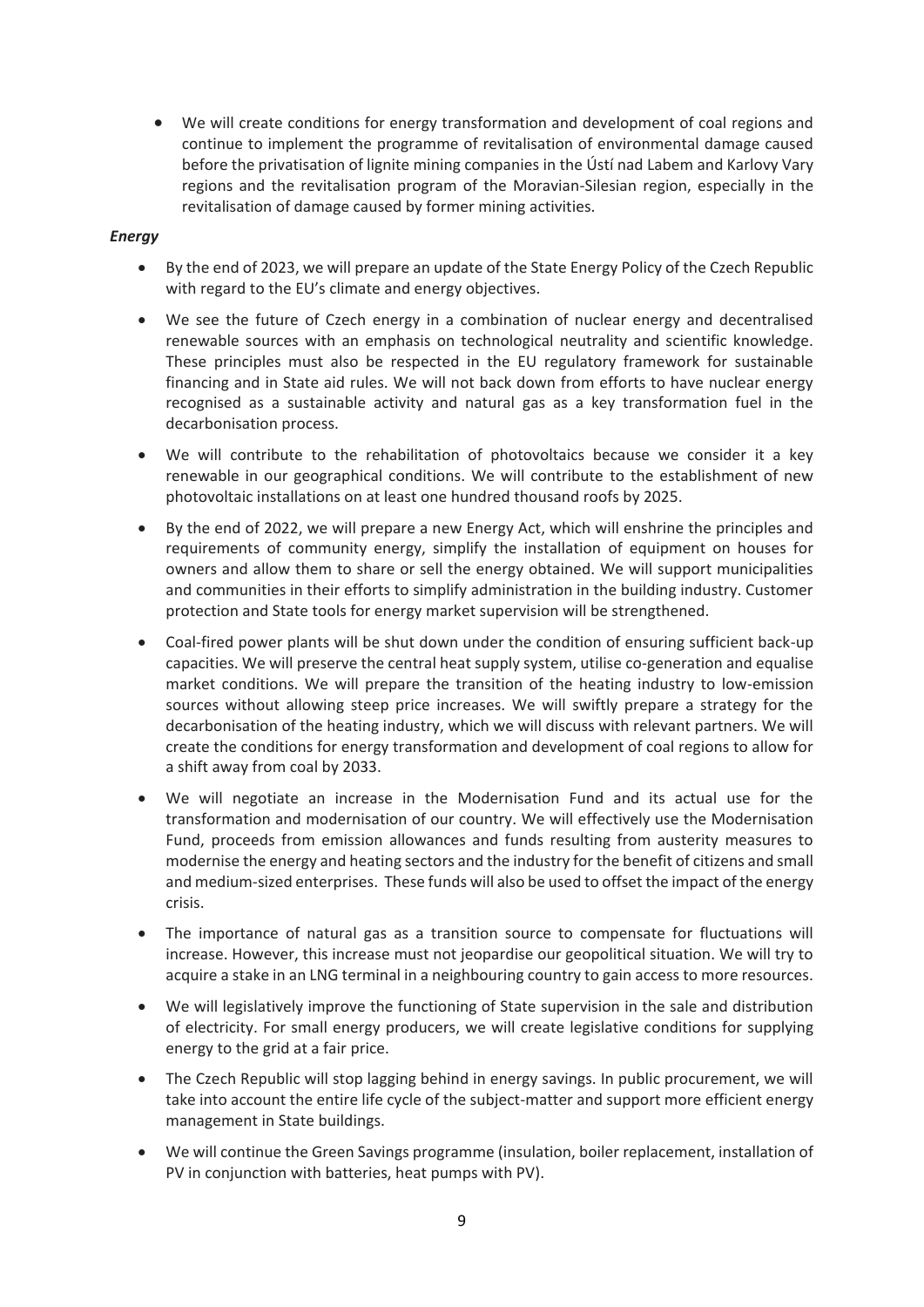- We will continue to publicly support energy research and development with a focus on low carbon technologies.
- We will continue the development of smart grids. Our aim will be to ensure high reliability, quality and security of electricity supply and to improve the digitisation and automation of the distribution and transmission system.
- We will place greater emphasis on increasing the energy efficiency of the economy and on renovation of buildings, including public ones, as one of the key pillars of EU and Czech energy and climate policy.

### *Nuclear energy*

- We will promote the development of nuclear energy. We will use this to fulfil our climate commitments and ensure long-term compensation for emission sources.
- In the EU, we will promote nuclear energy to be on level playing field with other low-carbon sources.
- We will support the long-term operation of the existing nuclear units and the construction of a new source in Dukovany, provided that it is not built by Russian or Chinese companies. We will prepare the supporting documents for decisions on other units in the existing nuclear sites in Temelín and Dukovany.
- We will strengthen research and development and international cooperation in nuclear energy and prepare a policy for the use of small modular reactors in the Czech Republic.
- We will continue to prepare a deep repository for radioactive waste. We will strengthen the rights of the affected municipalities in the decision-making process regarding the location of the deep repository. We will also evaluate other solutions than the final location of the deep repository in the Czech Republic.

### *Support for business*

- We will enable accounting and tax records in euro.
- We will continue to reduce the bureaucratic burden on companies and sole traders.
- We will finish the structure of innovation and reference centres (testbeds) of new technologies.
- We will open the labour market to job seekers from third countries, ensure digitisation of the work permit process and significantly accelerate it.
- We will make issuing employee shares more attractive.
- We will work to increase competition on the telecommunications market.
- We will modernise long-term skills development programmes to respond to changes in the economy. We will prepare a set of measures to quickly simplify business in the Czech Republic. We will prepare the business package based on an analysis of the business environment and an evaluation of the administrative burden of entrepreneurs; the package will be continuously updated.
- We will ensure effective cooperation of individual inspection bodies and thus reduce the administrative burden or ambiguities in interpretation.
- We will provide financing for the development of the innovation environment and start-ups. We will promote the coordination of start-up support provided by State institutions and regional entities engaged in innovation, so that information can get to start-up entrepreneurs and existing programmes can be used in a realistic and effective manner.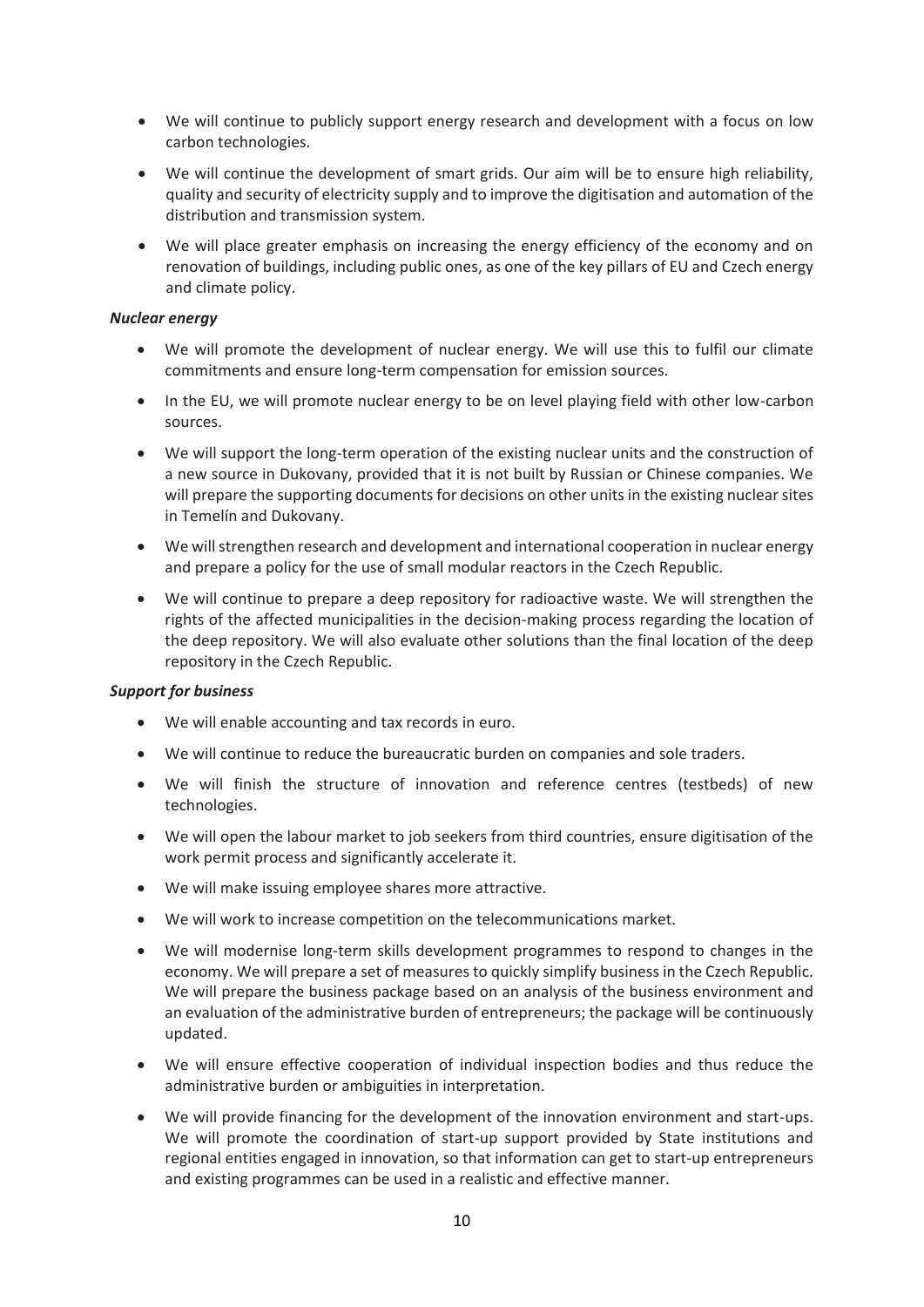- We will focus on supporting small and medium-sized enterprises. We will simplify subsidy programmes for these enterprises.
- We will use the measures contained in the SME Support Strategy in the Czech Republic for the period 2021–2027 as the basis for the support of small and medium-sized enterprises in the Czech Republic.
- We will strive to increase the share of projects with high added value ("brains") and a high share of research and development in the Czech economy; in particular, we will use tax measures to support reinvestment in research and development. We will maintain effective investment programmes, especially for the smallest enterprises. We will direct public sector investments towards the efficient use of brownfields for business development without occupying new land.
- We will support the modernisation and increased competitiveness of industry and the entire Czech economy based on high added value, innovation, entrepreneurship, creativity, growth of labour productivity and capital and the creation of a final production environment.

### *Supporting the development of the digital economy*

- We will support the development of the digital economy and society in the investment areas of building very high capacity networks, including support for regions in building high-speed networks in municipalities; we will also support the development of 5G-based smart applications.
- We will support the use of new technologies and systematically promote the teaching of digital skills across the education system as part of an active employment policy.

### *Support for export and internationalisation of companies*

- We will increase the resilience of the Czech economy by ensuring a secure investment environment and supporting the diversification of supply flows.
- We will open doors to third countries for exporters. By the end of 2022, we will create a new strategy to support exports and the internationalisation of companies. We will target crosscutting sectors, innovative companies and manufacturers of final products with high added value and adapt individual instruments to their needs.
- In the interest of economic recovery and support for Czech exporters, we will promote the full functionality of the EU internal market and the principles of open global trade.
- We will ensure the rapid and efficient use of European structural and investment funds. Our support programmes will be based on simple, stable and clear conditions.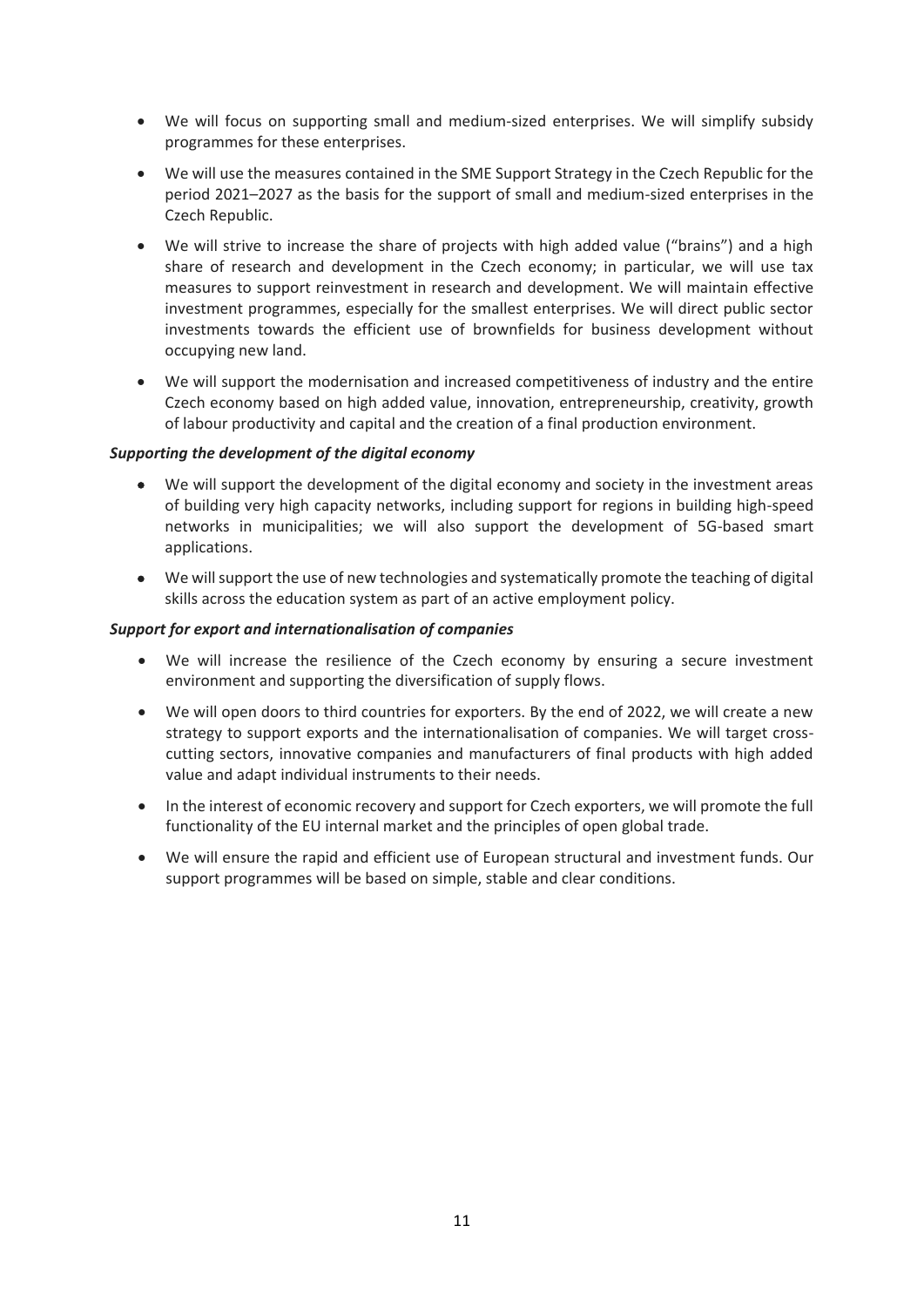### <span id="page-12-0"></span>**Social and family policy**

### **Preamble**

The Czech Republic is facing a difficult situation; the society, economy and public budgets are recovering from the effects of the never-ending coronavirus pandemic, inflation and, moreover, the current energy crisis. The successful path out of this crisis can only be found by socially cohesive society of educated, responsible and active people, which is also a prerequisite for the long-term sustainable development of society. Such society is based on functioning stable families, participating civil society and local communities, decent work and affordable social care and social services of adequate quality.

We will implement the necessary measures, reforms and changes in a socially sensitive way, taking into account the most vulnerable members of society, with an emphasis on family support and a longterm stable pension system, active employment policy and balanced protection of employees' and employers' rights. We will also emphasise the availability of social services, support in securing affordable housing and the fight against poverty and social exclusion. The level of society and the State is reflected in how they care for their most vulnerable members.

### *Family policy and employment*

- The family and its stability represents an important value and a priority for the government, so we will support more flexible working hours for parents, offer greater opportunities to reconcile family and working life so that people can afford to spend more time with their children and care for their loved ones.
- Using tax instruments and a simplified system of social benefits, we will ensure that the work and costs associated with raising children and caring for loved ones do not lead to a drop in living standards.
- We will support shorter working hours, including favourable taxation, a discount on insurance contributions, and we will increase the flexibility of the Labour Code in the interests of both the employers and employees. Public administrations and organisations will lead by example in offering work-life balance for their employees.
- We will implement a unified public administration portal for online employer support.
- We will maintain the important role of tripartite consultation in negotiations on labour-law and social issues.
- We will finalise a targeted programme to support the maintenance of employment; after the notification of the Kurzarbeit (short-time work), we will flexibly prepare a relevant Government Decree.
- We will expand the range of services for children, preserve children's groups and support services and care for the youngest children; we will also increase the quality and availability of these services.
- We will set up financial support based on the child's age and the complexity of care in order to increase quality and availability.
- We will ensure enough capacity for co-curricular activity clubs and other after-school activities.
- We will enable a more flexible distribution of care in the family. Grandparents will also be able to receive a parental allowance.
- We will focus on the specific needs of single persons, families with more children and families with a member with disability.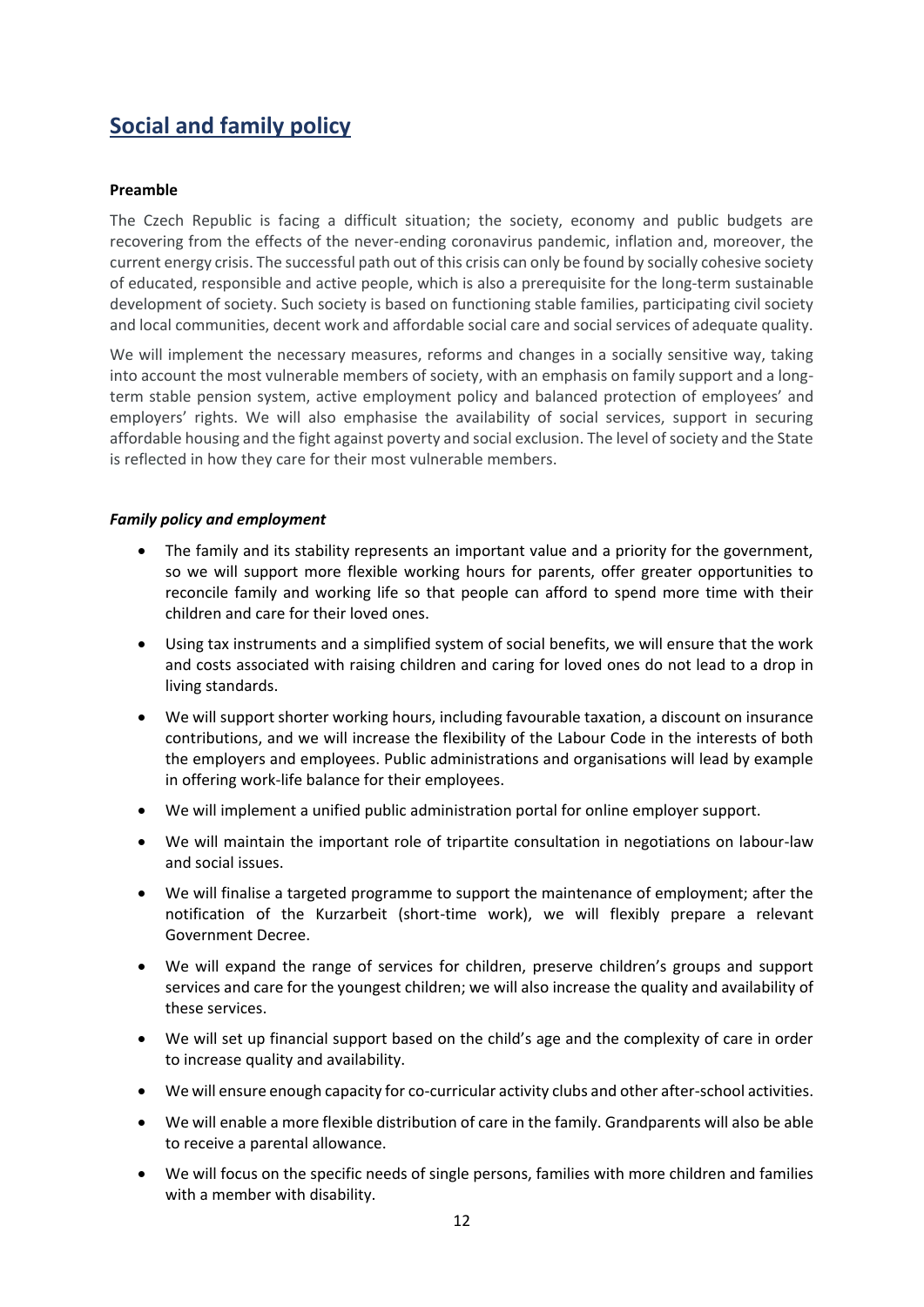- In cooperation with the Ministry of Health, we will support the development of palliative care, including field care and children's hospice care and professional support for surviving families.
- We will streamline and support the network of counselling facilities for families in crisis, as well as services and activities focused on primary prevention.
- We will unify the system of care for families and children at risk from three ministries under the responsibility of the Ministry of Labour and Social Affairs.
- We will add the family theme to the name of the Ministry of Labour and Social Affairs.
- We will provide more effective assistance to at-risk children based on the needs of the children and their families.
- We will promote children growing up in families instead of institutions, especially the youngest children.
- We will support long-term and temporary foster parents; we will introduce a nationwide register of foster parents.
- We will support the regions to transform their services for at-risk children, strengthen the capacity of social activation services for families and improve the system of selection and training of foster parents.
- We will support and improve the system of substitute family care, including the department of family care and foster care.
- We will strive to carry through measures to prevent the abuse of children in legal disputes between parents; we will clarify the competencies of social workers in competence guardianship processes.
- We will increase the limits for agreements to complete a job and agreements to perform work.
- We will introduce automatic indexation of the minimum wage.
- We will clearly define the conditions for simplifying the inflow of labour.
- We will expand the availability of counselling in dealing with distraint and debt traps.

### *Social services and social benefits*

- We will introduce multi-annual financing of social services with a 3-year view, so that the new financing takes into account the needs of the regions.
- Using concrete measures, we will support the development of at-home social and health care, field services and the creation of services for families and households.
- We will work towards systemic changes to integrate and link social and health services in longterm care.
- We will support family carers.
- We will support the availability of the necessary tools and supporting technologies, Statefinanced psychosocial support, information and education, including direct financial support. The aim is to develop a network of relief services and services for persons with special needs.
- We will support the transformation of residential facilities into smaller, community-type facilities.
- We will prepare an amendment to the Act on Social Services, which will eliminate the administrative and bureaucratic burden in the provision of social services with an emphasis on the quality of services.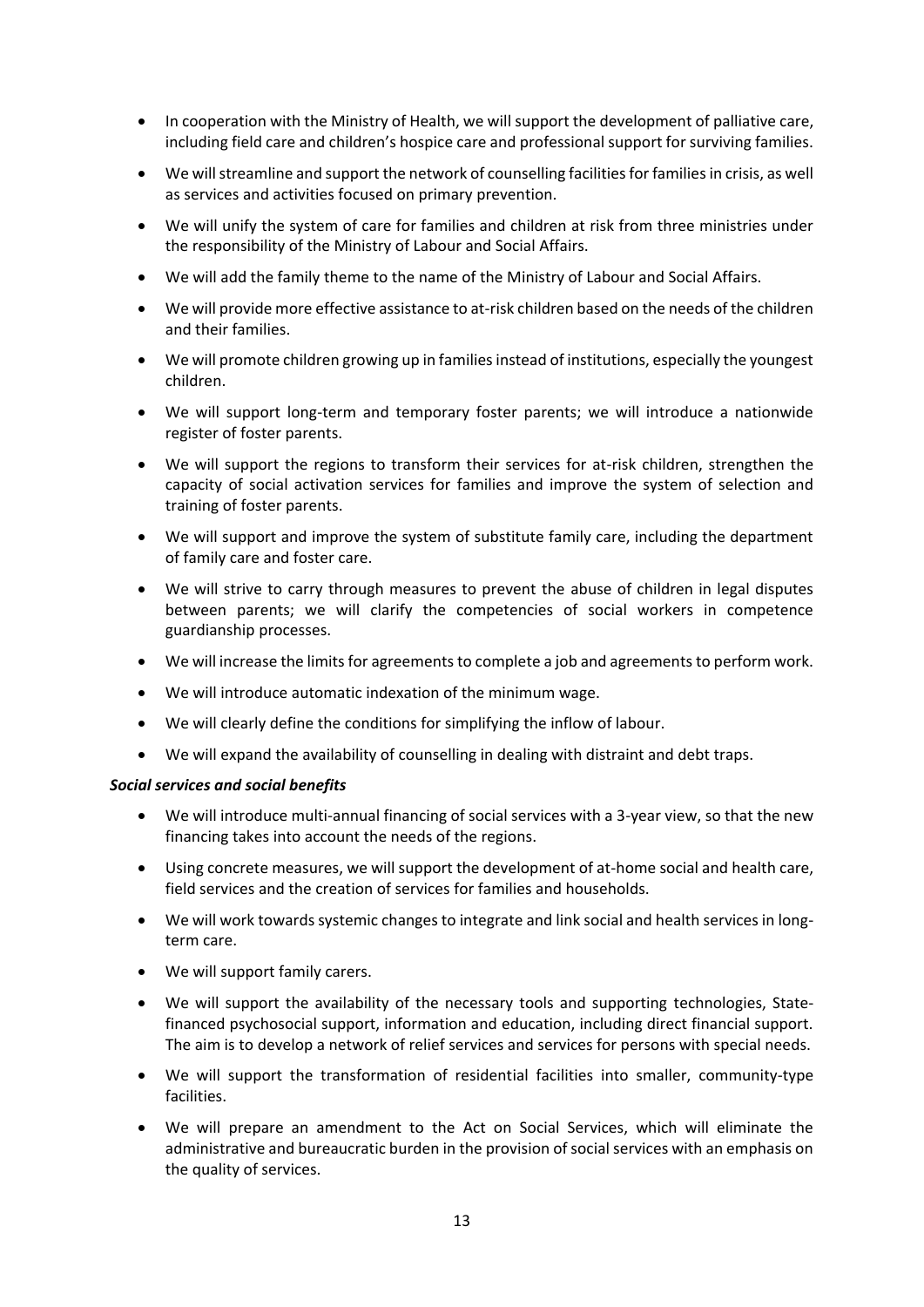- We will ensure the indexation of financial resources for social services and the care allowance.
- We will ensure fair remuneration for social workers.
- We will support transparency and online communication between clients of social services, recipients of social benefits, providers of social services and employees of ministerial authorities.
- We will ensure the interconnectedness of ministerial authorities, online submission of applications and publication of information regarding the system of assistance and the availability of services, support and benefits.
- We will review the process of allocating aids from health insurance and through the Labour Office in order to support the availability of modern technologies.
- We will actively integrate persons with disabilities into society and the labour market; we will review the current system of support for their employment.
- We will carry through the Act on Social Entrepreneurship.
- We will simplify and speed up the process of granting financial assistance to persons with disabilities, in particular care allowances and disability pensions.
- We will make changes to the assessment by the Medical Assessment Service and the social investigation by social workers.
- We will support the participation of private sources in the financing of social services while maintaining social insurance.
- We will remove "breakpoints" from benefit and tax systems so that people do not remain trapped in poverty and have more incentive to work.
- We will speed up digitisation and simplify administration, including its online form and rigorous control thereof.
- We will ensure that the living standards of at-risk groups are not reduced and that the system is not abused at the same time.
- We will consider introducing a system of indexation where there is a need to ensure greater predictability, such as in the area of parental allowance or subsistence minimum.

### *Pension system*

- We are preparing a real pension reform with the aim of setting up a stable system of just pensions and we will present that by the end of 2023.
- We will prepare a draft pension reform, which will consist of two main components and a third voluntary component; the basic component will increase and reflect the requirements for the dignity of old age and the financial capabilities of the State.
- The merit component will be based on contributions to the insurance system and the number of children brought up.
- The voluntary component will be established as a State or public fund inspired by experience from abroad.
- We will maintain and support private pension savings.
- We will also improve information on the expected amount of pensions in the pension calculator and offer the possibility to upload documents online and find out exact data on years worked in time.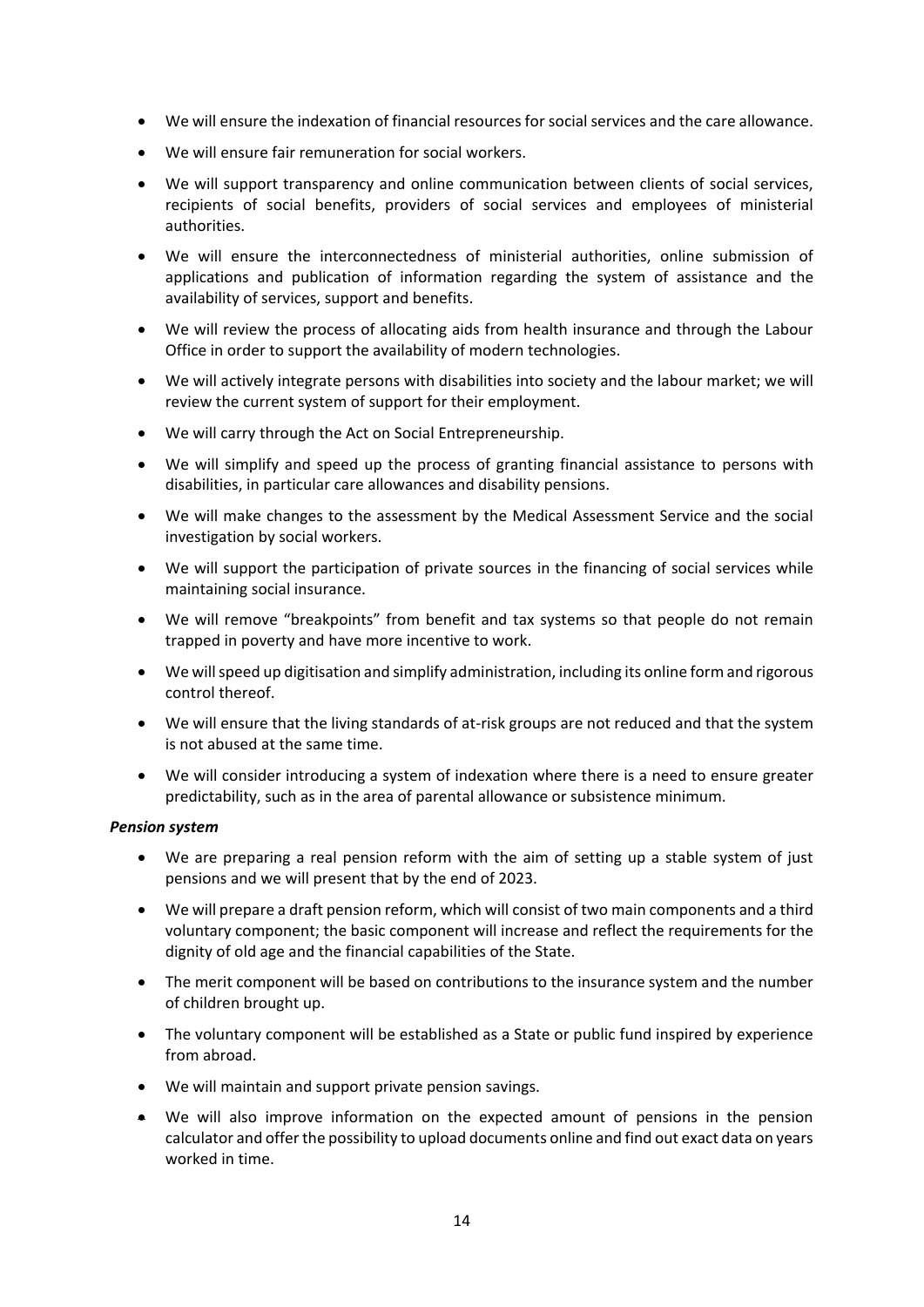- We will support seniors working in retirement age and we will take the total years worked into greater account.
- We will reduce the period needed to qualify for a pension.
- We will put the period of studies back into the substitute period.
- We will enable earlier retirement for employees in demanding professions with greater employer responsibility.
- We will introduce a fictitious assessment basis for extending the excluded period of care.
- Current pension beneficiaries will receive a bonus for children brought up.
- We will introduce a voluntary joint assessment basis for spouses.
- We will increase widow's and widower's pensions.
- We will introduce the possibility to pay 1% of one's pension insurance to parents or grandparents.
- We will support voluntary pension savings, e.g. in the form of a long-term investment account.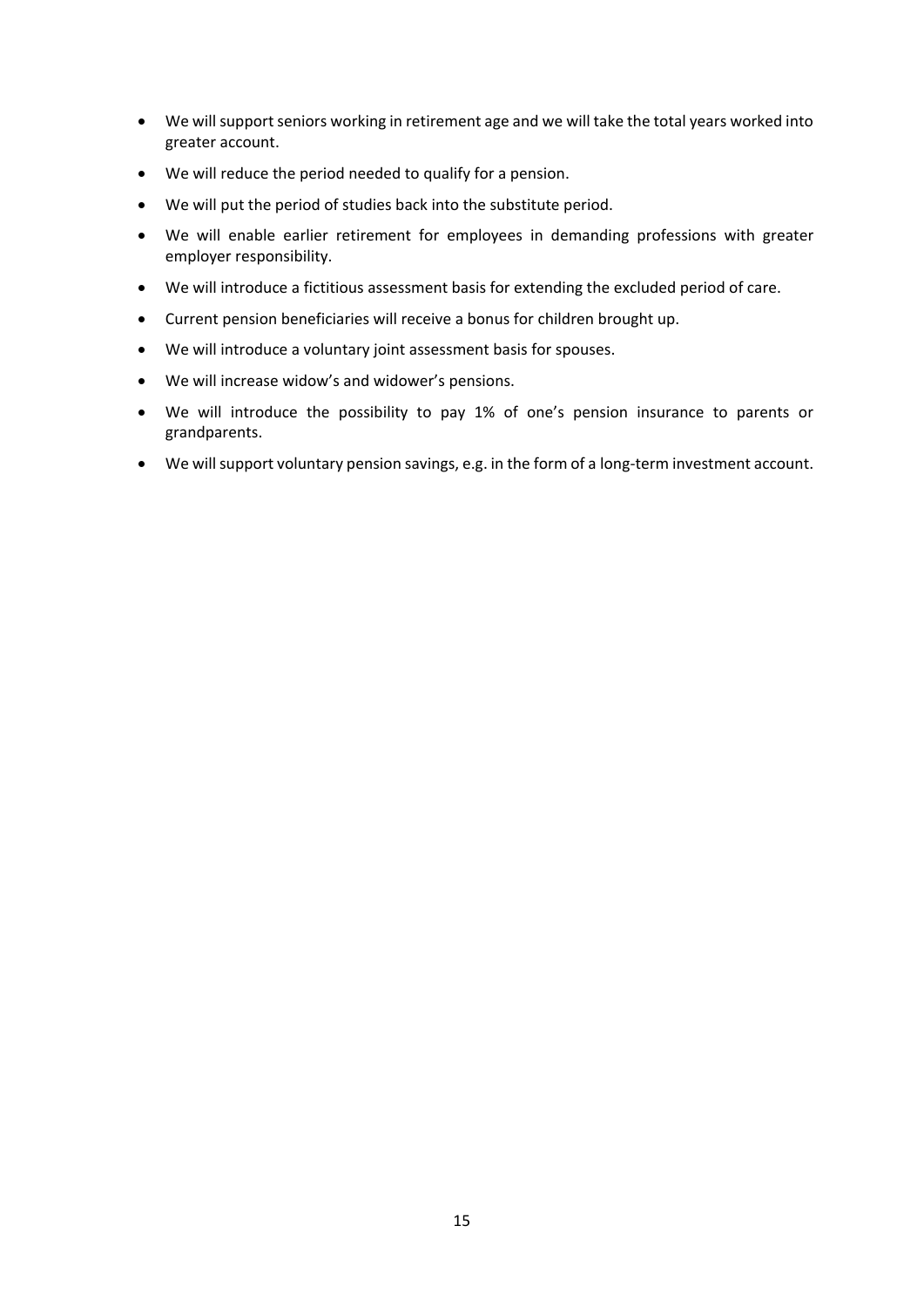### <span id="page-16-0"></span>**Health care**

### **Preamble**

We will promote the area of "public health" programmes to support prevention and healthy nutrition. Prevention is the most effective approach to preventing disease, improving the quality of life and supporting the health of our citizens. It is the support of this hitherto neglected area that aims to equalise the quality of health of Czech seniors with the developed countries of the European Union.

We consider quality and affordable health care for all without regional differences to be one of the pillars of a modern and successful State. To ensure this, it is necessary to provide the necessary support to the health system in the form of transparent, predictable and adequate financial security. Therefore, we plan to finance it at least on a two-year basis.

We will focus on strengthening the education of doctors, young scientists and researchers. We will simplify the preparation for attestation of competence and control its quality. We will empower the role of trainers, which is absolutely crucial.

We must learn to live with COVID-19. We will not keep indefinitely limiting health care for other patients. COVID-19 must simply become another serious disease that the health care can address and prevent its serious course. During the pandemic, it became clear that citizens were confused by the views of various "media experts". Therefore, in cooperation with the Czech Medical Association of Jan Evangelista Purkyně (CMA JEP), we will create a generally respected and understandable expert authority that will formulate expert opinions. We draw inspiration from the German Robert Koch Institute, which worked excellently not only during the pandemic. The cooperation with CMA JEP will be based on the establishment of the National Institute for Pandemic Management by the end of January 2022, which will provide expert and independent support for the Ministry of Health in cooperation with the Scientific Council of the Ministry of Health.

### *Financing, economics and the role of health insurance companies*

- We will open a discussion on the need and suitability of price competition for health insurance companies. We will introduce the possibility of voluntary supplementary insurance.
- We will strengthen public control over health care funding. We will implement a systematic evaluation of the costs and benefits of new technologies and the publication of recommended clinical practices. By the end of 2022, we will create a separate panel for the Agency for Healthcare Research to develop clinical best practices. Their recommendations will also be reflected by the Instrument Committee of the Ministry of Health.
- We will introduce multi-year financing and planning of health care reimbursements. We will continue to implement CZ-DRG in payments and eliminate inequalities in payments in other segments. By the end of our mandate, we will enforce regular indexation of payments for State-insured persons.

### *Quality and availability of health care*

- We will take steps to increase transparency, especially to further develop systematic measurement of the quality of services provided by the Health Insurance Bureau and other entities.
- We will support the exchange of information between providers and patients, i.e. the accelerated development of the digitalisation of Czech health care and the interconnection of the systems of individual healthcare facilities.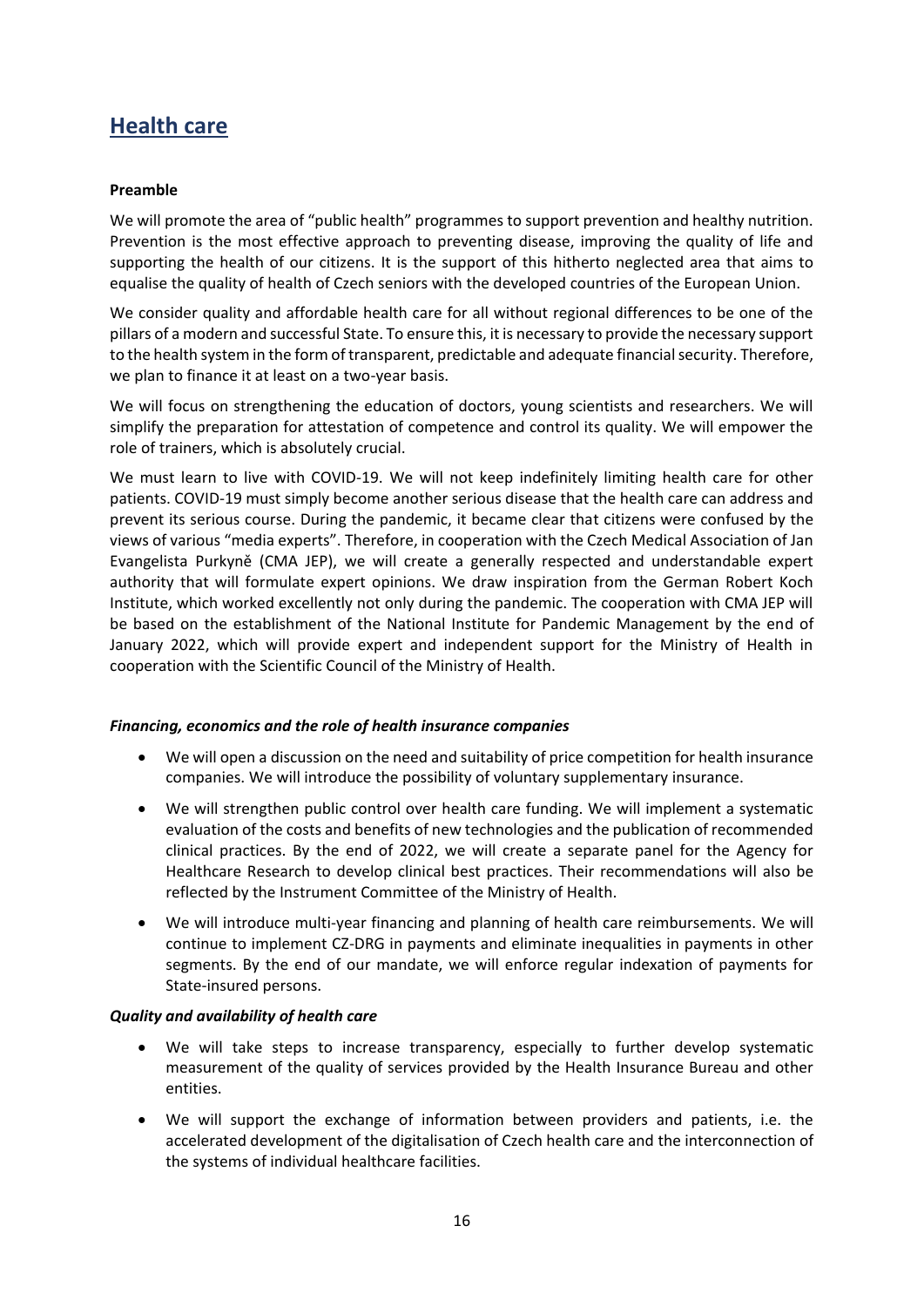- We will strictly control how insurance companies implement their responsibility for the creation of a network of medical capacities and its even distribution, including the medical emergency service. In cooperation with insurance companies, we will create a system for monitoring and managing waiting times for planned treatments and examinations. We will introduce electronic monitoring of free capacities for registration with some specialised doctors (general practitioners, dentists, women's or children's doctors).
- We will introduce regular reporting of important data directly managed by the Ministry of Health and systematic controlling using electronic tools – evaluation of results with a clear impact on practice.
- We will implement personnel, investment and operational benchmarking of directly managed organisations.
- We will take steps to unify the complaints agenda of health care providers.
- We will support the women's choice of care provider during pregnancy, in labour and after birth by making midwives available, with an emphasis on the continuity of one-person care.

### *Medical education*

- Stabilisation of the system and elimination of constant changes is crucial for the development of education.
- We will set up a more accommodating and effective model of postgraduate education for doctors and non-medical fields. This will be achieved, among other things, through direct financial support for non-medical fields, stomatology and the financing of the credentialing branch of trainers and their remuneration from the State budget based on an analysis of personnel requirements in individual fields.
- Priority will also be given to incentive programmes for the return of our top scientists from abroad.
- Students will be guaranteed clear educational plans, time to prepare and the elimination of unnecessary formalities in attestation and qualification education. By mid-2022, we will amend the Education Decree to simplify the examination after education in the basic branch.
- We will adjust the competencies of doctors and non-medical staff so that they correspond to modern trends in medicine, education and experience of individual health professionals.

### *Prevention and nutrition – improving the health of the population*

- We will create an environment that supports a healthy lifestyle and design its implementation with the involvement of all relevant sections of society, especially insurance companies, schools, employers and the non-profit non-governmental sector. We will reform primary care and strengthen primary and secondary disease prevention, and increase health literacy and citizens' responsibility for their own health.
- We will promote the introduction of dietetic food in schools and kindergartens. We will support the production of local food with an emphasis on quality, prevention of diseases of civilization and added value at the place of production; by the end of 2022, we will prepare the legislative conditions for this change.
- We will focus on the introduction of innovative forms of care focused on the prevention and management of chronic diseases – cardiovascular diseases, diabetes, cancer, psychiatric diseases. By the end of 2022, we will support the establishment of other comprehensive health care centres.
- We will focus on financial incentives for health insurance companies, health care providers and patients in the field of prevention.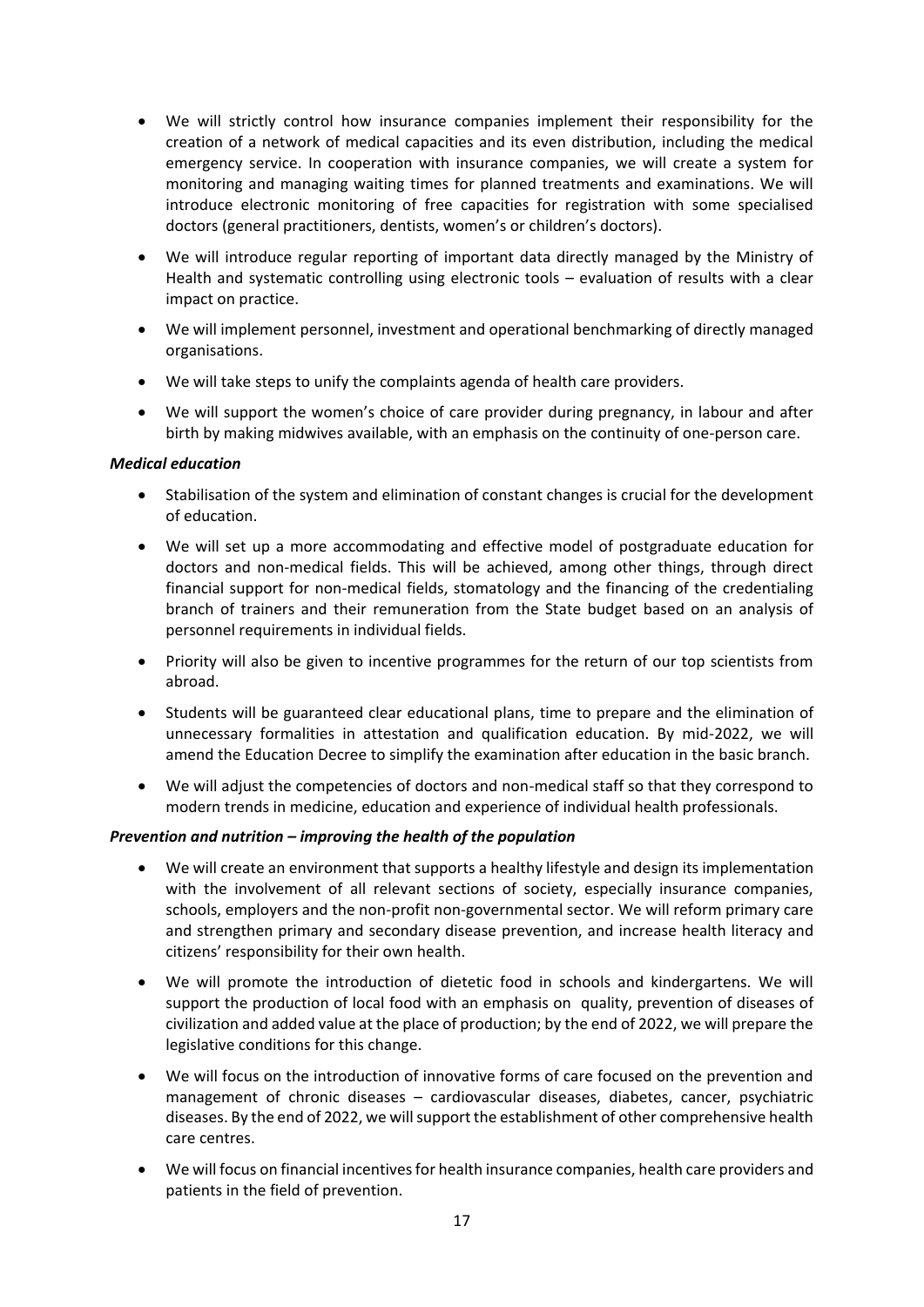- In cooperation with the Ministry of Labour and Social Affairs, we will provide quality and accessible social services for persons with autism and functional disabilities.
- By taking a proactive approach to psychiatric care reform, we will streamline and modernise the treatment of mental illness and reduce its impact on society, including its paediatric version.
- We will increase the availability of preventive interventions, which will allow us to reduce the incidence of psychiatric diseases and their impact on the health care system.
- We will improve the regional coverage and reach of the psychiatric care network by strengthening outreach services and more appropriate anchoring of mental health centres.
- In addressing the issue of addiction, we will apply a policy based on a scientifically proven and balanced concept of risk prevention and harm reduction, while ensuring sufficient funding for both prevention programmes and services and the regulation of addictive substances corresponding to their degree of harmfulness.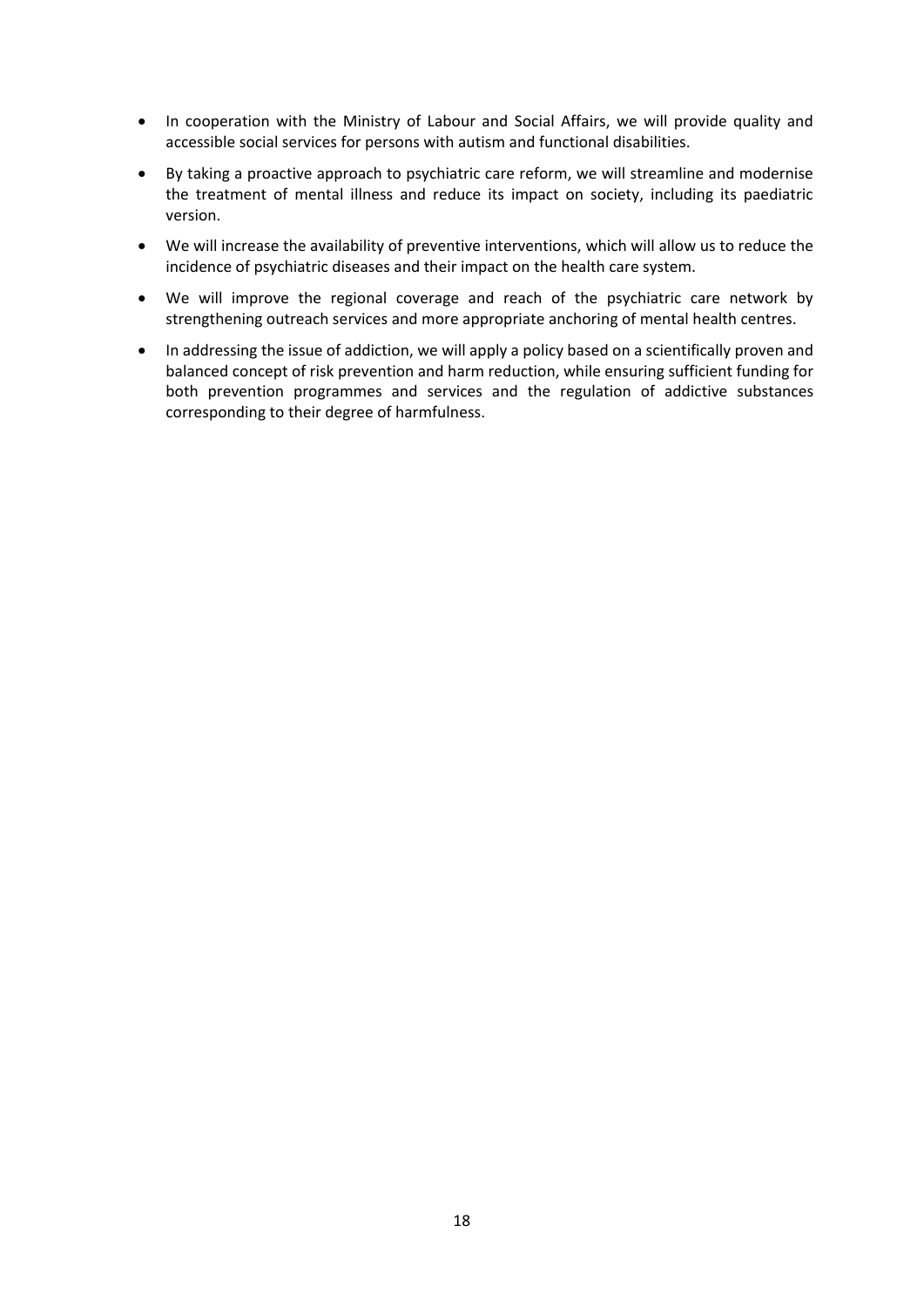### <span id="page-19-0"></span>**Education and sport**

### **Preamble**

The future of any developed country is closely linked to its quality of education. Therefore, our education system must be able to respond to the challenges it faces and it must have schools that can prepare our children and young people for life in 21st century. The key document in this regard is the Education Policy Strategy of the Czech Republic until 2030+, which was prepared in cooperation with the professional public and based on an agreement across the political spectrum. Our coalition government faces the crucial task of bringing this strategic document to life in such a form that affects the everyday operation of every educational institution in the Czech Republic.

The government has an important task of obtaining more funding for education so that public expenditure on education and school services in relation to GDP corresponds to at least the OECD average level. This will ensure an increase in the quality of education in nursery, primary, primary arts, secondary and higher vocational schools, higher education institutions, conservatories and in institutions that provide lifelong learning. Education, basic and applied research and the application of its results in society contribute to addressing global and local challenges in the areas of health and quality of life, historical and cultural heritage, sustainable development, technical progress, security, rights and equality in society. The Czech Republic must respond to these current challenges and the demographic development and it must be a confident and competitive country. The coalition government sees the key to achieving this in emphasising education and research.

### *Support for schools and pedagogical workers*

- We guarantee an adequate remuneration of pedagogical workers and we will keep their salaries at the level of 130% of the average gross monthly salary. We will place emphasis on maintaining a 20% share of above-flat-rate salary components and the effective use thereof. We will prepare and implement a system of professional growth of teachers as a tool for professional support.
- We will significantly improve the conditions for the teaching profession, in particular by sufficiently expanding the professional support for teachers in schools, including the support for new teachers by the end of 2022.
- In cooperation with the faculties of education and faculties that prepare teachers, we will strengthen the incentives for choosing the teaching profession and we promote a reform of teacher training with an emphasis on practical skills.
- We will legislative anchor supporting positions in schools and make them more accessible by the end of 2024.
- We will support teachers in individualising teaching, working with diverse groups of children and students, developing the potential of students with social and other disadvantages. We will pay special attention to the development of talent and work with exceptionally gifted students.
- We will create conditions for strengthening the key role of school principals pedagogical leaders, including the reduction of the administrative burden, among other things, through the development of the public administration information system by September 2023.
- We will ensure investments in the construction and renovation of educational infrastructure, using the European funds as much as possible. We will provide sufficient funding for the acquisition and expansion of digital teaching aids (including ICT), as well as for the development of digital skills for teachers and children, pupils and students.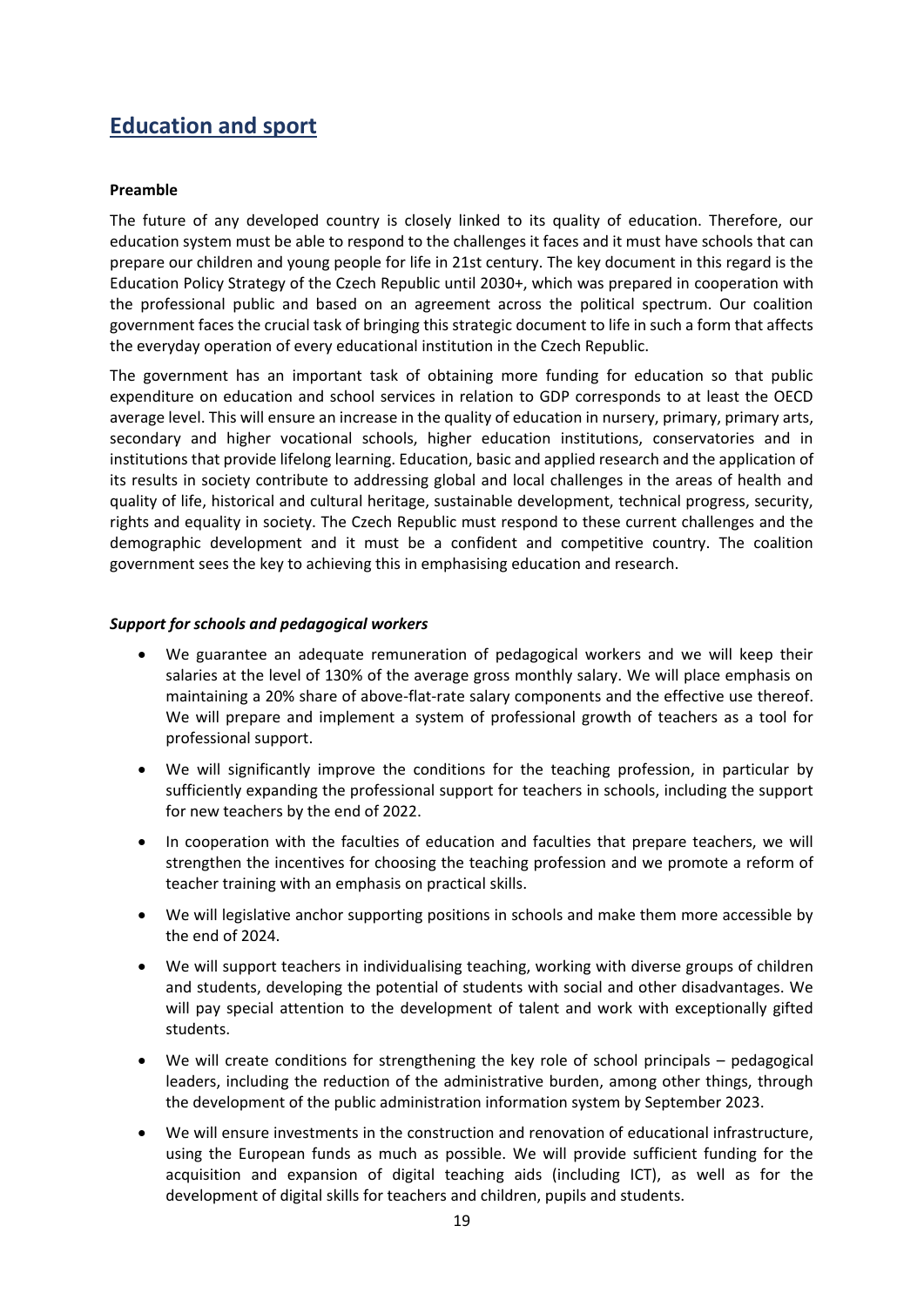We will support nursery schools by improving methodological guidance and institutional introduction of supporting staff.

### *Quality of education*

- We will improve the quality of teaching in primary and secondary schools by finalising the revision of the framework educational programmes by the end of 2023, emphasising the volume, content and current relevance of the curriculum and ensuring the conditions for their implementation in schools, thus improving the quality of teaching in primary and secondary schools, increasing the potential for teamwork, development of pupils' creativity and individual approach.
- We will focus on reducing the overall volume of the curriculum and support quality (understanding) over quantity (memorisation).
- We will emphasise the development of literacy, knowledge and skills needed in everyday life. We will focus on supporting civic education, ethical education, financial and media literacy and critical thinking. The teaching of 20th century history will change, with a focus on undemocratic regimes and social extremism.
- We will actively address regional differences in the quality of education. We will support schools in regions with below-average educational outcomes through intervention programmes. We will also promote work with the families of children from socially disadvantaged environments and children with different first language. We will maintain the system of inclusive education and carefully revise it so that it truly reflects the pupils' needs the schools' possibilities. We will improve prevention and adjust the form of alternative care for children in institutional and protective education facilities so that it resembles the family environment as closely as possible.
- We will focus on the verification of acquired competencies and literacy in the nodal points of education; on that basis, we will prepare changes in the entrance, school-leaving (Matura) and graduation examinations, including the emphasis on their digitisation.
- We will also prioritise the support of grammar schools and general education. In terms of vocational education, we want to develop nationally anchored models of cooperation between schools and the corporate sector and to lay down rules on supporting dual education in a modified form adapted to the conditions in the Czech Republic, i.e. using the widest range of possibilities and forms of voluntary cooperation between schools and corporations, including support for companies that decide to enrol in this system.
- We will support quality education at primary art schools and conservatories.
- We will increase support for lifelong learning through partnership between the State, employers and trade unions. We will adjust the legislative framework for lifelong learning and lay down the roles and responsibilities of the partners in the system. In cooperation with employers and their sector councils, we will update the National Qualifications Framework and fundamentally improve inter-ministerial cooperation in this area, also with regard to the interconnection with the National Register of Occupation.
- We will strengthen the area of further education of pedagogical workers by offering quality and interconnected educational programmes, including online education. We will prepare instruments for evaluating their quality.
- We will develop a comprehensive system of digital educational resources and improve their availability.
- We will support organisations working with children and youth, volunteering and we will also focus on supporting non-formal education and its integration with formal education.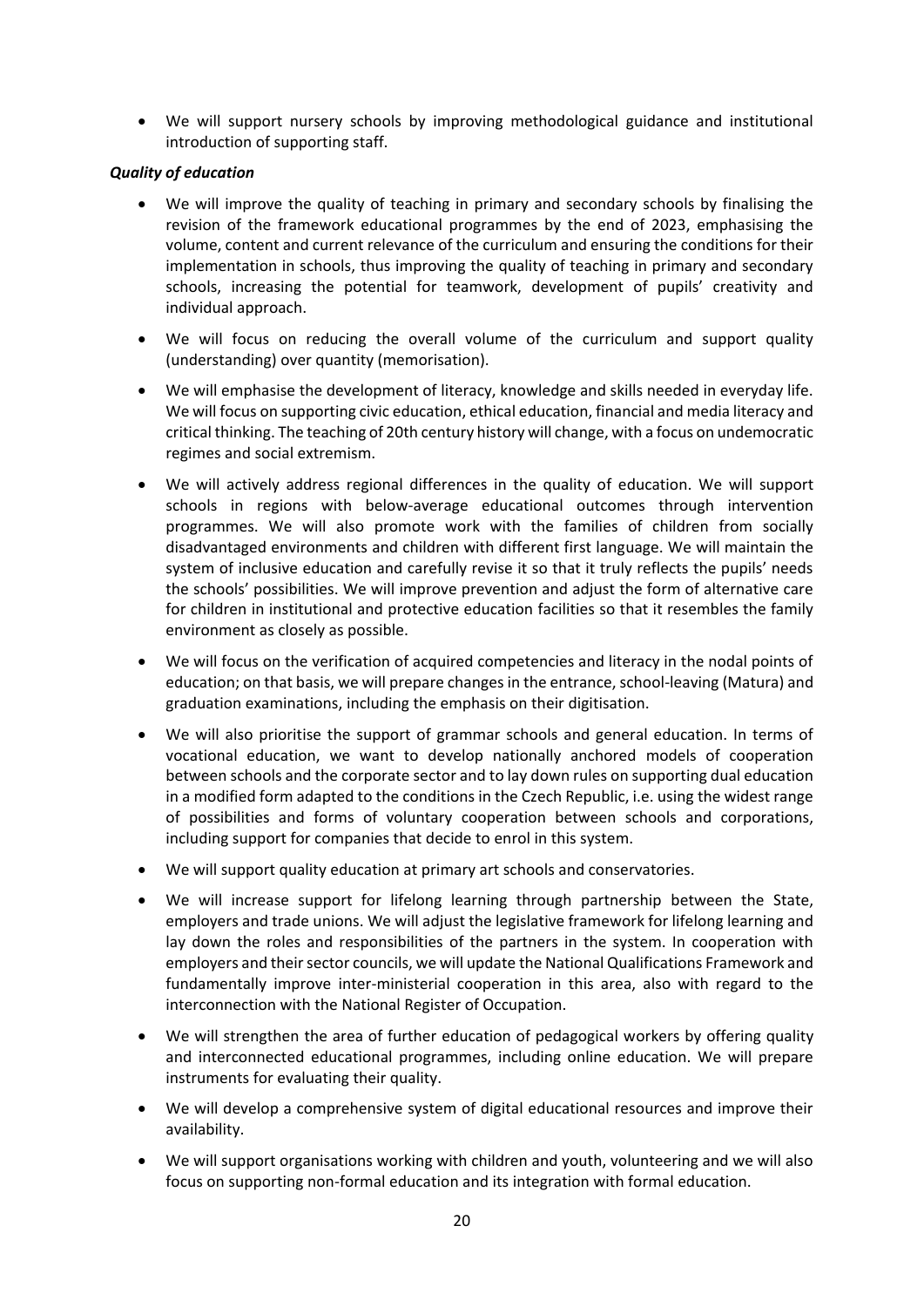### *Higher education institutions, research and development*

- The Ministry of Education, Youth and Sports will closely co-operate with the Minister for Science, Research and Innovation in this area.
- By January 2024, we will adjust the system of financing higher education institutions so that it takes more account of quality teaching and education in professionally oriented study programmes.
- We will participate in the further development and implementation of the M17+ Evaluation Methodology, especially in the segment of higher education institutions, including the related improvement of institutional funding.
- We will support flexible forms of education and recognition of prior learning outcomes. In cooperation with higher education institutions, we will support the expansion of the offer of professional bachelor's degree programmes by September 2022 so that they better reflect the needs of the labour market.
- We will support the digitisation of activities directly related to the provision of educational activities and administrative tasks related to the study agenda.
- Based on predetermined criteria, we will support selected institutions on their path towards excellence by January 2023, so that they can be top research universities with secured longterm institutional funding. We will improve the possibilities of their strategic management.
- We will prepare the reform of doctoral studies and its financing with the aim of creating the most favourable conditions for the quality development of the upcoming generation of scientists.
- We will strive to increase the financial allocation to support basic research. We will further promote and incentivise the mobility of researchers, internationalise the environment of research organisations and support targeted bilateral and multilateral contacts with key international partners.
- Based on a system of regular evaluation with international participation, we will support the long-term sustainability of top research infrastructures and their connection to international structures.

### *Sports*

- We will transform the National Sports Agency into a functional organisation that will distribute subsidies transparently. The active lifestyle of children and youth is our priority.
- For the year 2023, we are updating the investment programmes of the National Sports Agency so that they take into account the possibilities of regions, towns and cities and clearly determine how self-governments will participate in sports activities and investments.
- We will introduce multi-annual funding for sports and we will strive for transparent multisource funding.
- We will secure the duration of subsidy programmes so that sports organisations have secure financing for their activities and development. We will set up non-investment programmes so that they can be drawn more easily and from the beginning of each year.
- When building sports grounds, we will prioritise school sports grounds and multifunctional sports grounds corresponding to the technical parameters of specific sports.
- We will support the creation of comprehensive and optimised facilities where athletes will train related sports. We will support the establishment of sports centres.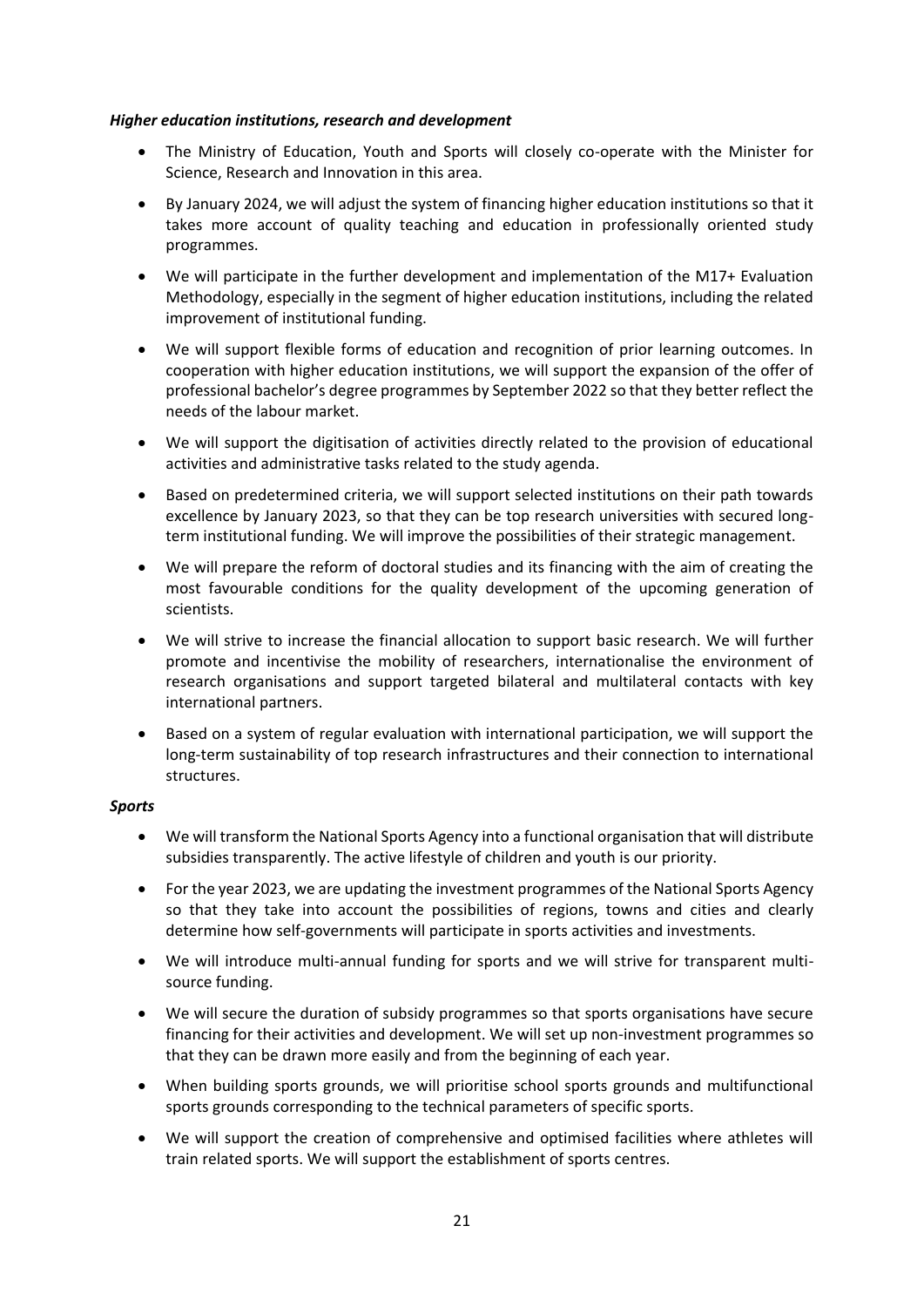- We will define a special investment programme for infrastructure that meets international requirements.
- We will support available sports grounds for children, families, seniors and athletes with disability, which will be taken into account in the priorities of the National Sports Agency.
- We will support all leisure organisations (Skaut, Sokol, Orel, etc.) and similar civil society activities. We will strengthen investment subsidies from the Ministry of Education, Youth and Sports for leisure organisations.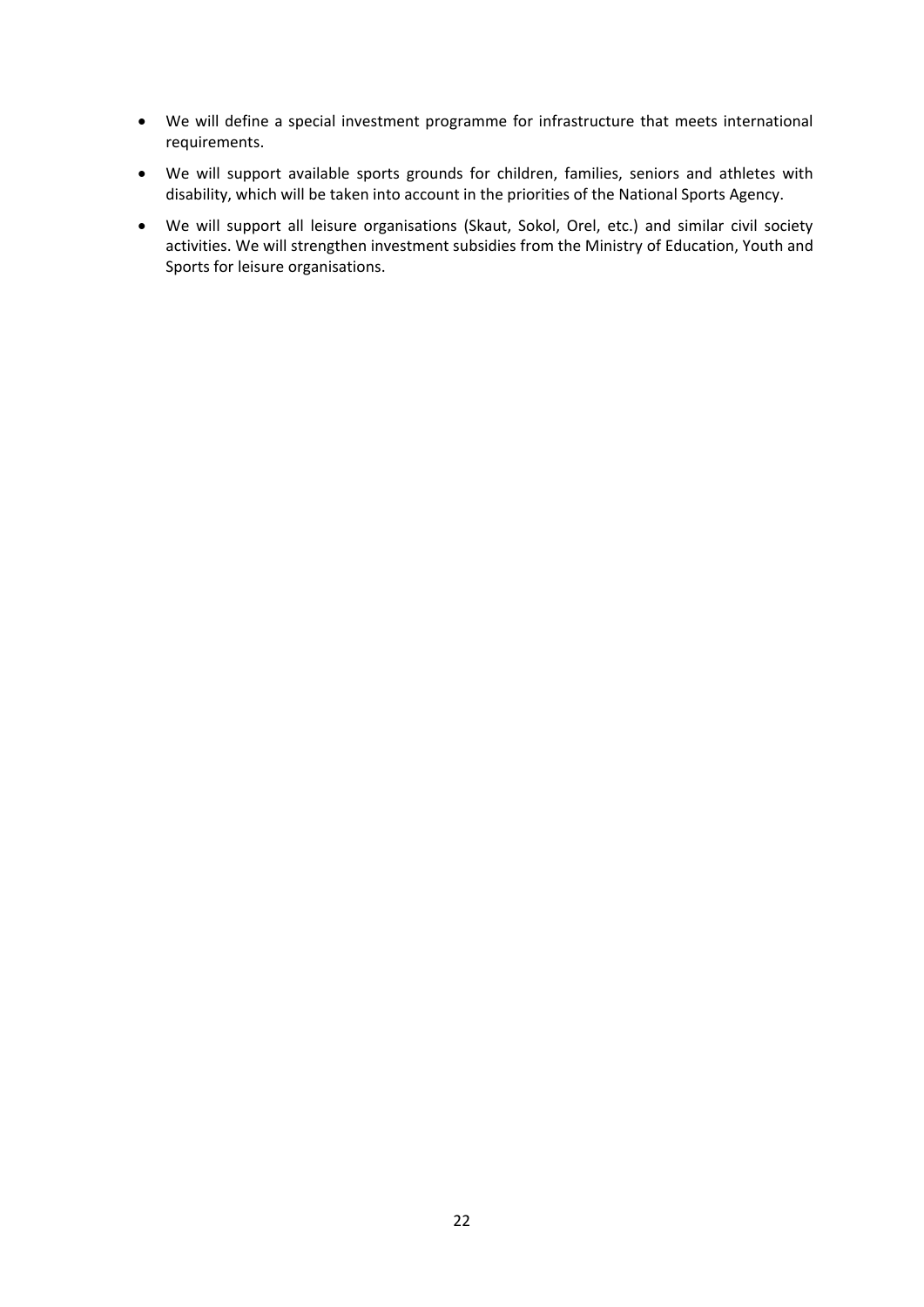### <span id="page-23-0"></span>**Science, research and innovation**

### **Preamble**

Science, research, development and innovation are one of the key investments in our country's future, prosperity and competitiveness, the quality of life of all its inhabitants and a cohesive and resilient society. Scientific knowledge, as well as research and innovation activities, are a prerequisite for building an economy with higher added value, for the cultural and spiritual development of society, as well as for the overall modernisation of public administration and the implementation of data-based public policies. They are also a prerequisite for successful and sustainable solutions to current societal challenges and for our ability to respond adequately and flexibly to emerging megatrends, including digital and green transitions.

The Czech Republic must aim to become one of the European leaders in the field of excellence, science, research and innovation, across the whole spectrum of fields. Through science and research, we will strengthen critical thinking and the ability to understand the world in a broader context and contribute to a shared perception of the reality around us.

### *Modern, coordinated and transparent management system*

- We will set up functional and clear coordination mechanisms for effective cooperation between the individual actors of the research system at all its levels, as well as for the effective development of its individual components. We will pay special attention to setting up support for excellent research institutes.
- Following a thorough analysis and a wide-ranging discussion and taking into account examples of good practice from abroad, we will prepare a comprehensive amendment to the Research and Development Support Act to reduce administrative burdens, eliminate fragmentation and simplify the overall management and support system.
- We will update priorities in coordination with relevant partners based on long-term national and European policies, and we will target public funds mainly towards these priorities.
- Due to the lesson learned from the COVID-19 pandemic, we will design tools to support research, development and innovation in crisis situations. We will also pay attention to strategically important fields that are lagging behind in the current conditions.
- We will focus on evaluating support instruments for research, development and innovation, e.g. in the field of applied research and technology transfer, as necessary conditions for successful economic support.
- In the area of evaluation of research organisations and evaluation of targeted support programmes for research, development and innovation, we will complete the implementation of the Methodology 17+ and we will continue to develop it in all segments of research organisations.
- We will strengthen the role of the Science Diplomacy Network with a view to, among other things, the successful transfer of good practice from abroad.

### *People in science, research, development and innovation*

- We will focus on managing the quality of human resources in science, research, development and innovation and on developing their potential.
- Our priorities will include the reconciliation of work and family life, increasing the share of women in science, improving the motivation of young researchers for research careers,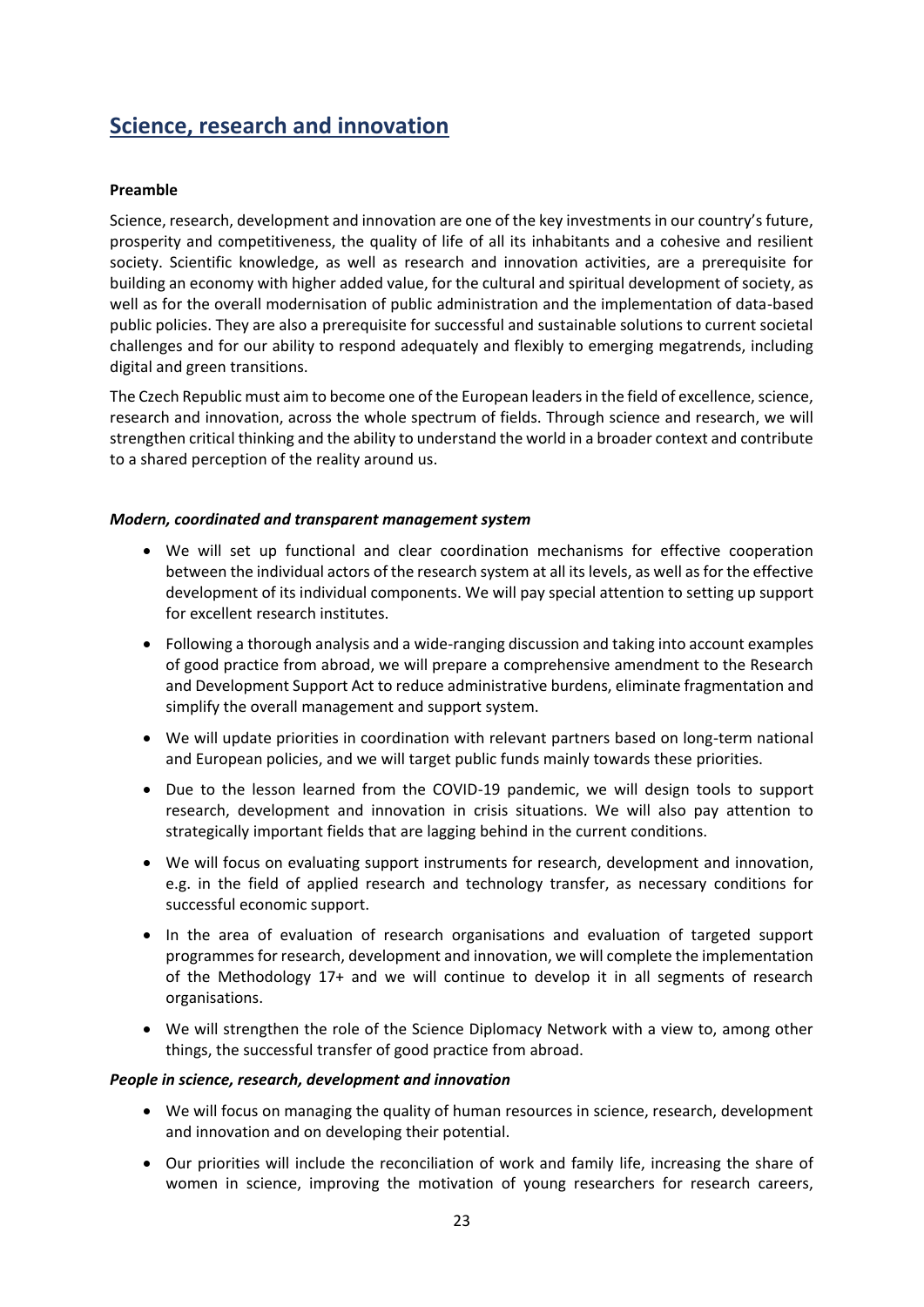creating an attractive working environment for top Czech and foreign researchers, supporting international and national mobility and the return policy.

### *Financing of research, development and innovation*

- We will increase overall spending on research, development and innovation. We will focus on utilising the synergy effect in the form of combining and linking different types of resources to increase investment in science, research, development and innovation.
- We will eliminate the fragmentation of the financing system and unify the rules of national subsidy programmes. We will stabilise institutional support and further aim and streamline targeted support.
- We will create appropriate conditions for greater involvement of private investment in science and research. Based on complementarity analyses of direct and indirect support instruments, we will motivate companies to reinvest their revenues in research activities.
- We will support greater use of community resources in connection with the support of excellent research institutes.

### *Technology transfer*

- We will support the transfer of the results of research and innovation activities with the aim of successfully putting them into practice, both in corporations and in public administration. We will support the cooperation of science with industry.
- We will streamline support for the transfer and commercialisation of research results with the intention of improving cooperation between the academia and, especially, small and mediumsized enterprises.
- Taking into account examples of domestic and foreign good practice, we will improve the incentive conditions for the creation of research start-ups and spin-offs.

### *Publicity of science, research, development and innovation*

- We will set up an open approach to communication with the media, the scientific and research community, pupils, students and teachers, and the application sphere.
- We will focus on popularising the results of science, research and innovation, creating interest and raising general awareness of scientific topics, thus strengthening confidence in the results of Czech science and research.
- We will pay attention to more efficient sharing of information in science, research, development and innovation through the use of modern and innovative technologies.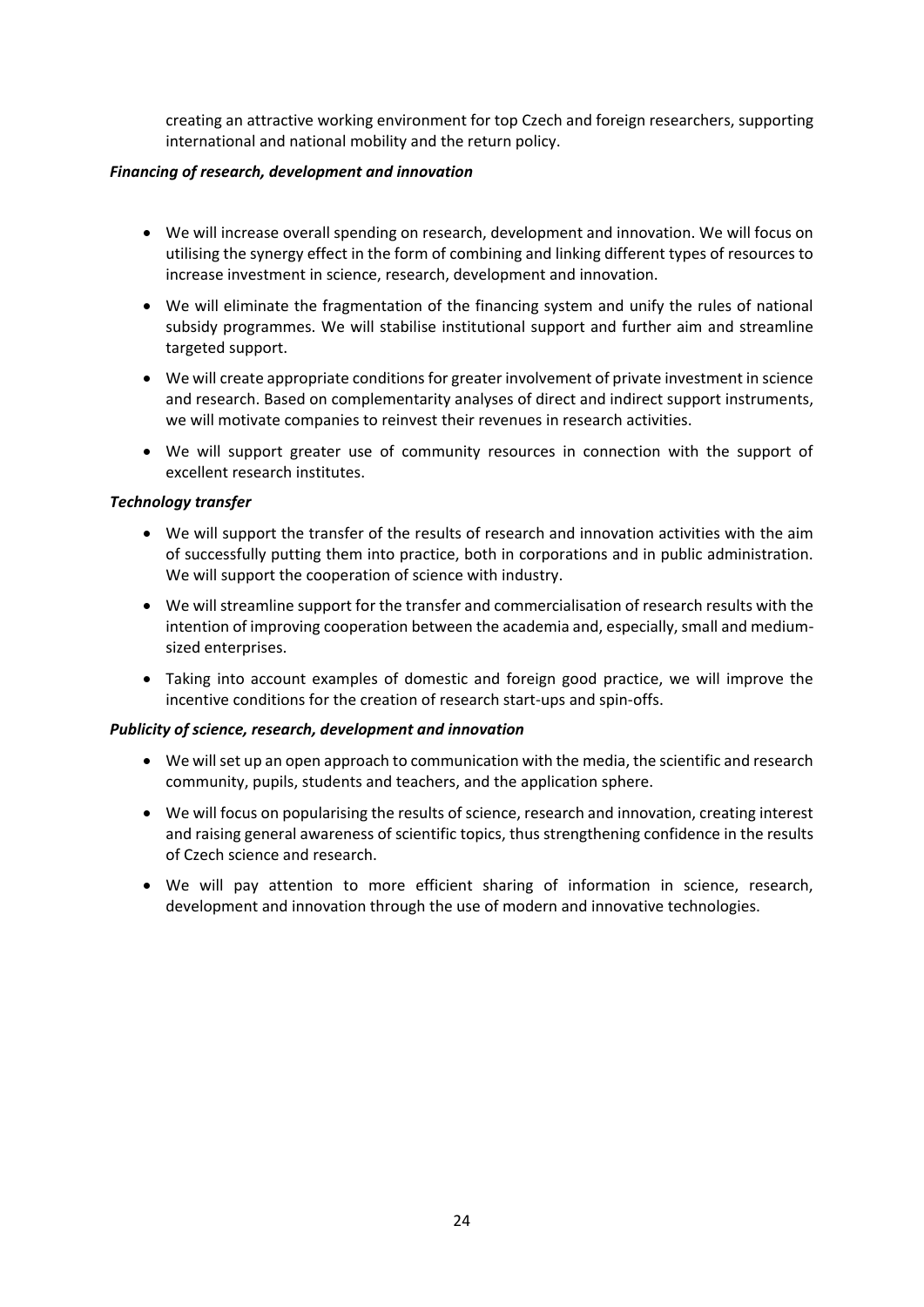### <span id="page-25-0"></span>**Culture**

### **Preamble**

Culture co-creates values of society and brings beauty to our lives. Culture unites us, because it strengthens the cohesion of society. It is the glue that holds the nation together, and the bridge between us, our ancestors and future generations. It also has an economic dimension. With the help of sensible State policy, it can generate significant financial resources, employ many people and improve the image of our country abroad. Therefore, our goal is to strengthen the place of culture in Czech society.

We want to achieve this not only by improving the financing of the entire cultural area, but also by preparing legislation that will correspond to the state of culture, monument care and media in the 21st century. We will focus on updating copyright law, supporting regional culture and promoting Czech culture abroad. We will place extra emphasis on improving the transparency and stability of public service media, because the independence of the media is a prerequisite for a resilient democracy. For the same reason, we will highlight important historical anniversaries and strengthen memory institutions focusing on totalitarian regimes.

### *Culture financing*

- We will aim to make the budget of the Ministry of Culture (excluding compensation to churches and religious societies) 1% of the State budget in this election period.
- We will prepare an Act on Public Cultural Institutions by mid-2023 at the latest.
- We will improve the support of culture in the regions, set up a clear system of support for regional, municipal and non-profit institutions as well as important cultural projects, including support for regional cultural infrastructure. We will support the cities or towns applying for the title of European Capital of Culture through consultations and sharing of international contacts.
- We will promote a permanent higher tax advantage for patronage and sponsorship as a step towards functional multi-source financing of culture.

### *From contemporary culture to cultural heritage*

- We will comprehensively support contemporary culture, entrepreneurship in culture and create conditions for their development.
- We will support the development of museums and galleries that take care of our tangible cultural heritage.
- We will pay special attention to institutions that keep the history of the totalitarian regimes of the 20th century and their victims; therefore, we will support the activities of memory institutions. We will support key projects in this area, such as the Lety Memorial, the prison in Uherské Hradiště or the Red Tower of Death in Vykmanov (Ostrov).
- We will support cultural and creative industries, including systematic and sustainable support for the film industry through incentives.
- We will enforce the transformation of the Czech Film Fund into the Czech Fund of Audiovisual Media, including strategic support for the gaming industry.
- We will support the development of libraries and their role as local cultural and community centres and as a key public service.
- In response to the amended Building Act, we will prepare an analysis of the shortcomings of the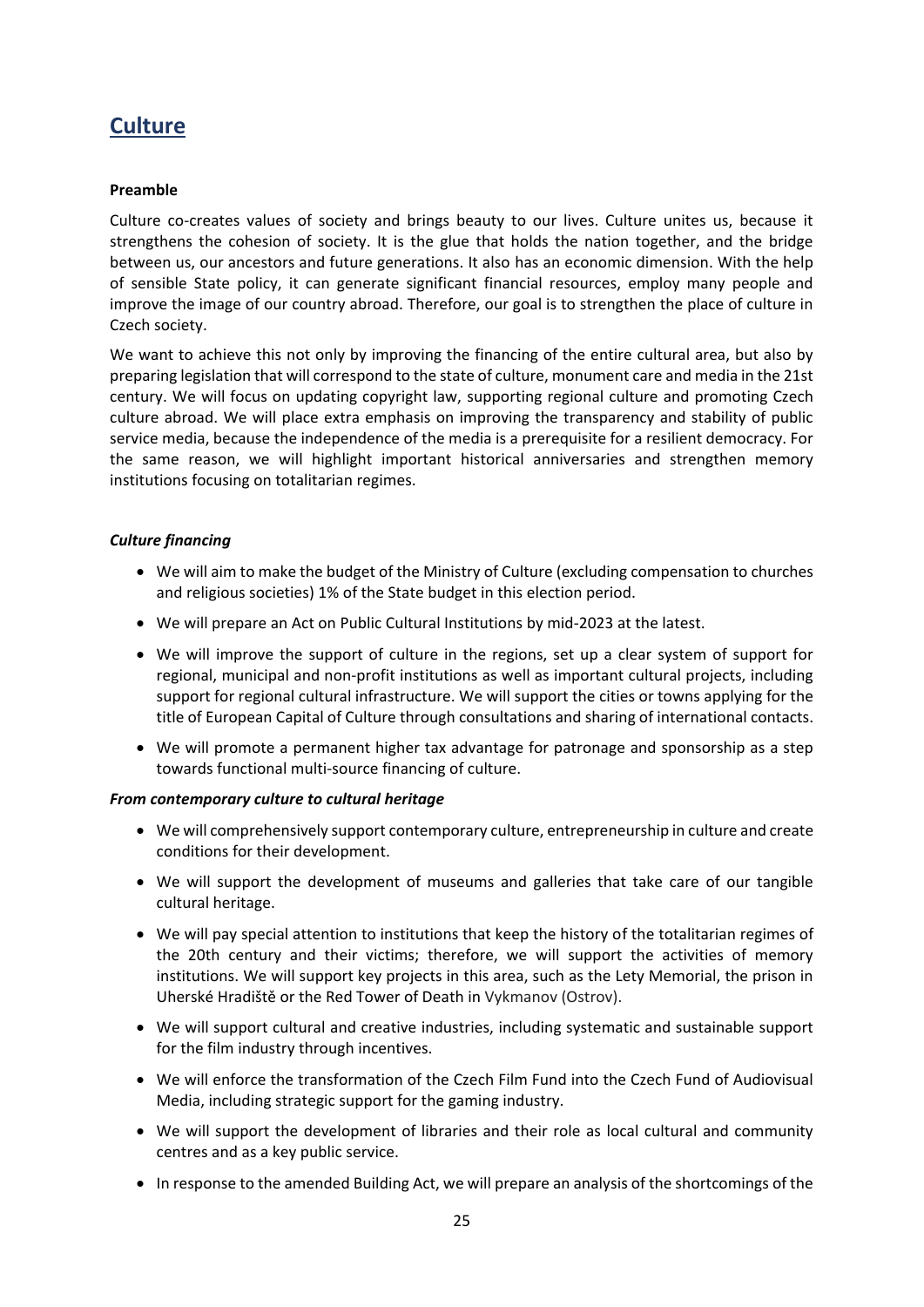current legislation on monuments. Subsequently, a technical and substantive amendment to the problematic parts of the act will be prepared, taking into account the urgency of individual changes and ensuring the sustainability of monument care.

### *Culture and education*

- In cooperation with the Ministry of Education, Youth and Sports, we will link the offer of education in the field of culture and media literacy with the revision of the framework educational programmes.
- We will look for ways to increase visual and reading literacy, which has a major impact on how our citizens can navigate the information-filled times of today. In an educated and cultural country, books and teaching aids must be considered essential products.
- We will deepen the offer of cultural and artistic educational programmes and projects in the context of the ongoing revision of the framework educational plans through grant titles, contributory organisations and the inter-ministerial working group of the Ministry of Culture and the Ministry of Education.
- We will commemorate and promote the most important historical anniversaries and personalities.

### *Copyright for the 21st century*

- We will adapt our copyright law for the 21st century, because the rapid development of technology brings with it new opportunities for the creation and dissemination of copyright works. We will ensure adequate protection of the intellectual property of authors, publishers, editors and producers, as well as respect for other human rights and freedoms, such as freedom of expression and the right of access to information, culture and education.
- We will implement the Directive on Copyright in the Digital Single Market in a sensitive manner, with an emphasis on users' rights, so as to promote a variety of legal uses for copyright works and other protected content, whether through on-demand services or content sharing platforms, in schools, as well as in libraries, museums, galleries and other memory or research institutions, and at the same time to ensure that the creators are fairly rewarded for using their works.

### *Free and transparent public service media*

- We will focus on the sustainability of public service media funding, which is a basic condition for their independence.
- We will involve the Senate in the system of electing the councils of the Czech Television and the Czech Radio. We will carry through the relevant amendments to legal regulations during 2022.
- We will subject the management of public service media to control by the Supreme Audit Office, which will improve their transparency.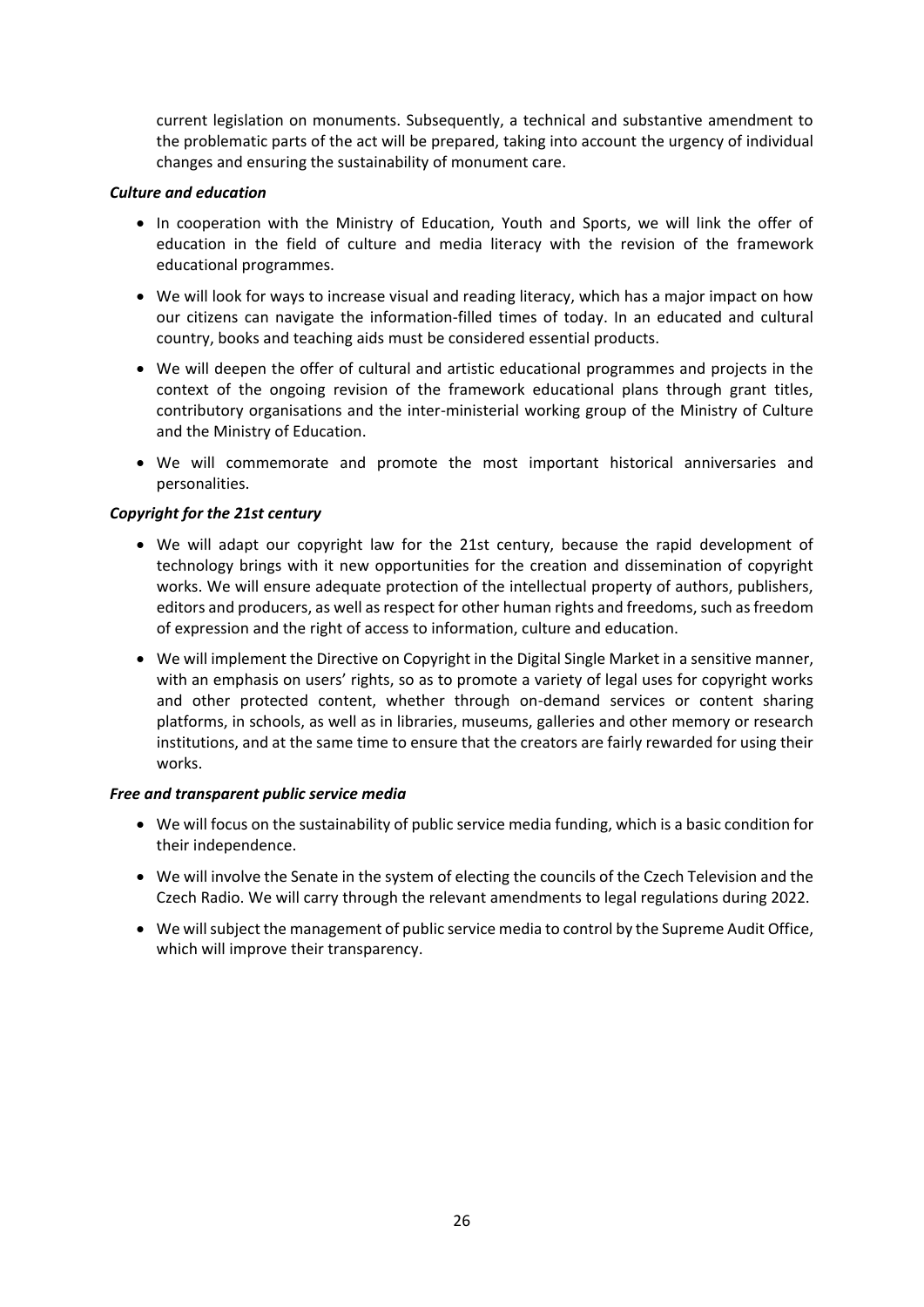### <span id="page-27-0"></span>**Foreign policy**

### **Preamble**

The Czech Republic's foreign policy will be based on anchoring it position in the European Union and NATO and on good relations with all neighbouring states. The Czech Republic must be an active member of the European Union and NATO, defending the interests of its citizens. We will emphasise stable partnerships with democratic countries around the world, the protection of human rights and democracy, and the global promotion of Czech economic interests and European values.

We consider our membership in the European Union to be of crucial importance and benefit for the Czech Republic, and we are ready to successfully host the presidency of the Council of the EU in the second half of 2022. Maintaining the free movement of people, services, goods and capital and the principles of subsidiarity and proportionality is essential for us in the European Union. We also want to base our active EU membership on traditionally good relations with our neighbours.

### *Foreign affairs*

- We will develop the closest possible friendly relationships at all levels with our neighbours and strategic partners within the EU.
- Cooperation in the Visegrád Group will be part of our relations at all levels.
- We will promote intensive Czech-German relations across the full spectrum of mutual cooperation and deepen our strategic dialogue.
- We will promote the closest possible transatlantic link and develop a close relationship with the United States, both bilaterally and on the multilateral level.
- We will continue to develop good relations with the UK, not only in the fields of economy and security, but in culture, science, education and others.
- We will develop our traditional strategic partnerships with Israel, especially in the areas of security, science, research and innovation.
- We will continue to deepen cooperation with democratic partners in the Indo-Pacific region (such as India, Japan, the Republic of Korea, Taiwan and others).
- We will review our relations with Russia and China.
- We are committed to cooperation within the Three Seas Initiative.
- We will develop a dialogue with the Holy See, take steps to negotiate a new contractual arrangement of our relations and work towards its ratification.
- The promotion of democracy, human rights and civil society is the morally right thing, but it is also advantageous for our State. In the past, our human rights and transformation policy has managed to secure our place at the heart of European politics. We will renew the tradition of "Havel's" foreign policy, including support for development and transformation cooperation.
- By the end of 2023, we will submit to the Parliament of the Czech Republic for approval an act sanctioning gross violations of human rights (the Magnitsky Act).
- We will pay attention to the interconnection of humanitarian, transformation, development and economic cooperation. We see development aid as an investment in supporting the growth of the economic level of developing countries and at the same time as an opportunity to support future follow-up projects of Czech companies.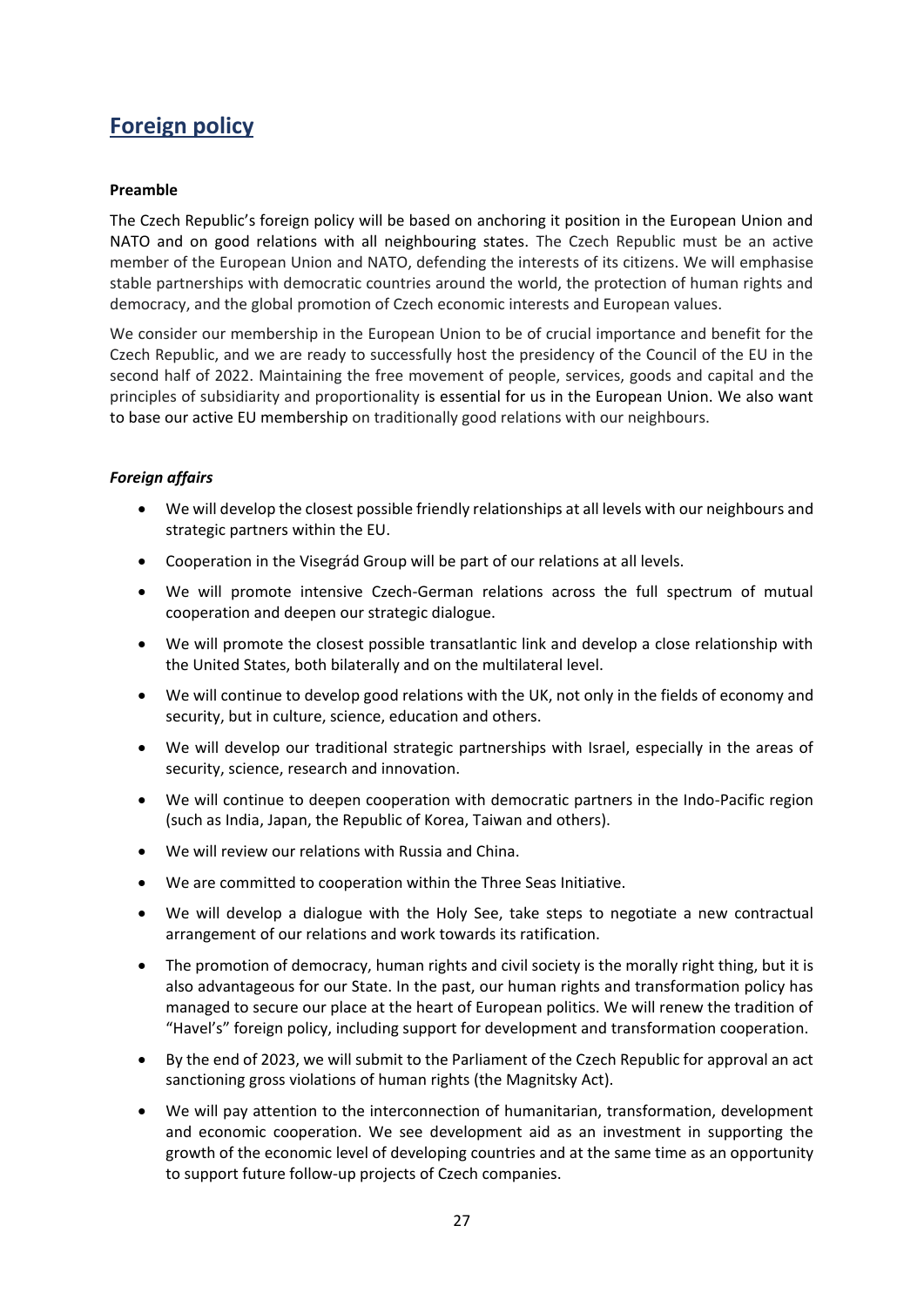- The promotion of Czech economic interests and values around the world will be an integral part of foreign policy. We will aim our external economic relations at supporting the success of Czech brands, innovations, and unique solutions with an orientation on the foreign end customer. We will help Czech companies enter new markets.
- We will make our diplomacy professional once again and modernise and streamline the functioning of the Ministry of Foreign Affairs of the Czech Republic.
- As part of the pandemic recovery, we will ensure that travel restrictions are lifted consistently. We will support the recovery of Czech foreign trade, scientific and cultural cooperation and education in areas affected by pandemic-related restrictions.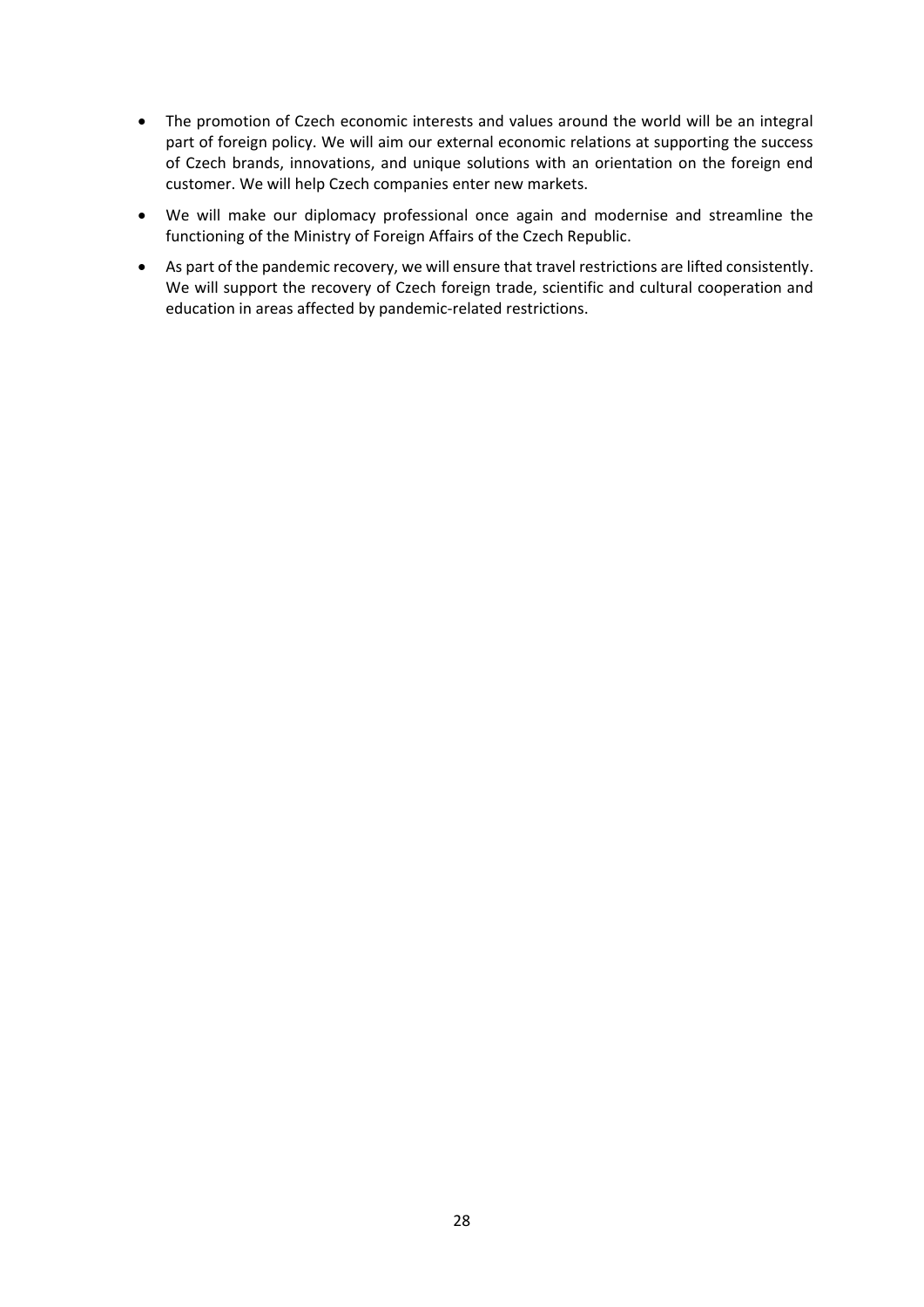### <span id="page-29-0"></span>**European affairs**

### **Preamble**

We consider our membership in the European Union to be of crucial importance and benefit for the Czech Republic. We are ready to successfully host the presidency of the Council of the EU in the second half of 2022 and return the Czech Republic its reputation of a reliable and respected partner. We strive for a democratic, unbureaucratic, socially just and trade-open EU that emphasises respect for civil liberties. We will actively seek to increase integration towards the completion of the single internal market, with an emphasis on the free movement of people, services, goods, capital and data, the effective protection of external borders and a strong transatlantic link. For these long-term priorities, we will actively seek support from EU Member States with similar interests.

### *Coordination of European policies*

- We will ensure the systematic preparation of the Czech position on individual proposals at the European level. We will prepare high-quality analyses of the expected impacts on the Czech Republic, which will facilitate us in promoting our positions in the EU and explaining them to the Czech public. To this end, we will put in place binding regulatory impact assessment procedures in accordance with customary international methodologies, in particular with regard to social affairs, competitiveness, environment and external security.
- We will prepare the Czech Presidency of the Council of the EU in a professional and responsible manner and we will make sure that any benefits for the Czech Republic will be long-lasting. We will also involve representatives of social partners in the preparations.
- We will support the deepening of the single internal market, including wider opportunities for employment, funding student mobility, free travel across Europe, and we will pay special attention to consumer protection. We will also focus on the convergence of living standards in all regions, which is crucial for the functioning of the internal market.
- As part of the regular revision of the current EU multi-annual budgetary framework, we will actively seek to secure sufficient resources, in particular in the areas of security and defence, environmental protection, digitisation and post-pandemic economic recovery.
- We will improve the ability to apply for funding from centrally managed EU programmes, especially in science, research and technological innovation. We will actively support the Czech Republic's involvement in Important Projects of Common European interest (IPCEI). In doing so, we strive to strengthen our competitiveness in Europe and the world and support the innovation ecosystem.
- We will support the effective use of European funds in the Czech Republic. We will use the money from the Structural and Cohesion Funds for the period 2021–2027 to build key infrastructure, and we will pay special attention to improving cohesion.
- In the area of the Common Foreign and Security Policy of the EU, we will promote strong transatlantic relations, the EU expansion process to the Western Balkans and we will play an active role in the development of the European Neighbourhood Policy, in particular the Eastern Partnership. We will also support the Union's engagement in the Mediterranean and with the Sahel countries.
- We will support an EU reform that prioritises the principles of subsidiarity and proportionality and secures the powers of the Member States so as not to increase the democratic deficit.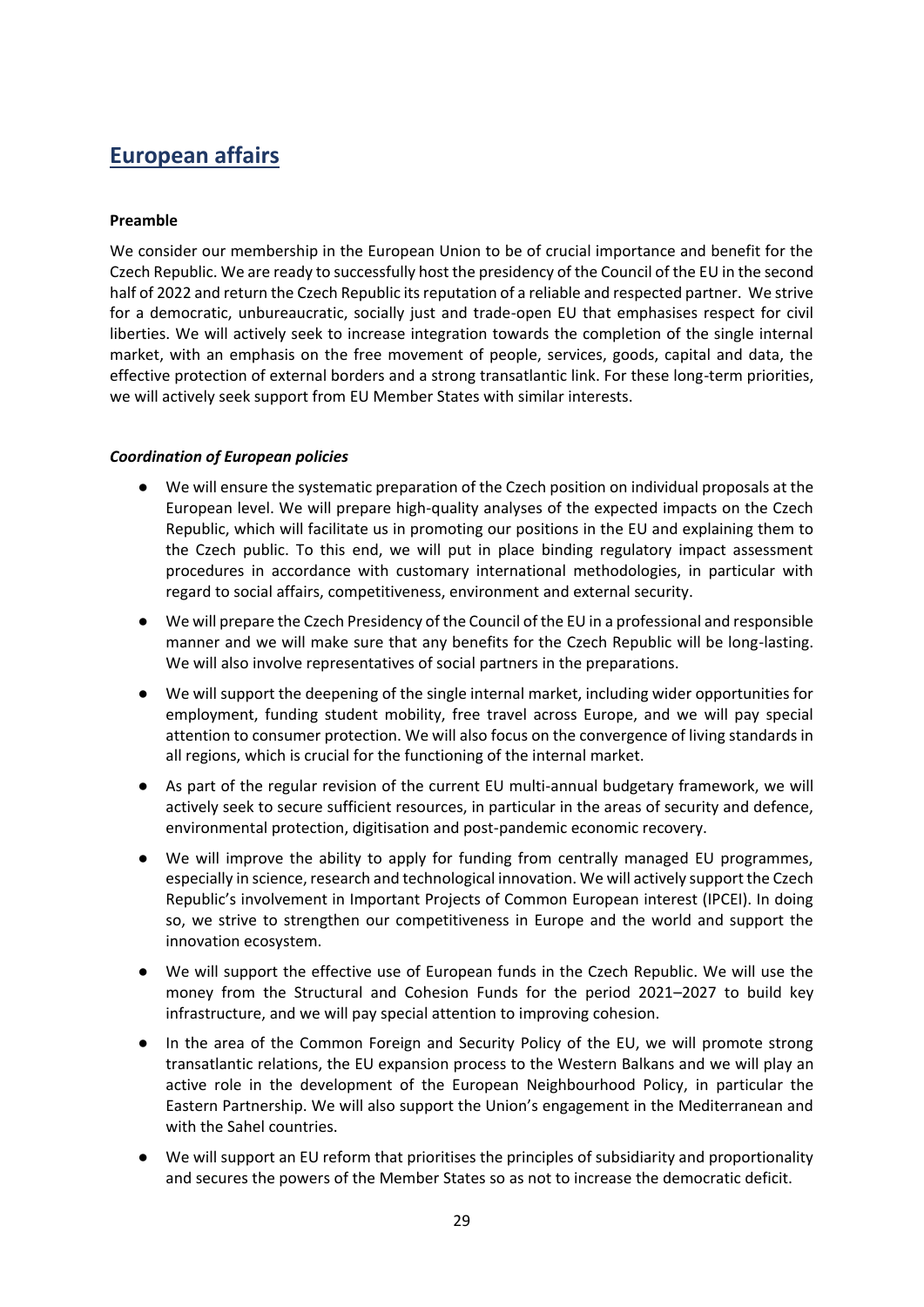- We will promote an approach to migration without mandatory quotas and the prevention of illegal migration in the place of origin and in the countries with migration routes.
- We will improve the mechanisms for informing Czech citizens about affairs of the European Union and lead an open dialogue with them about the Czech Republic's long-term priorities in the EU and the future of the EU as a whole.
- We will create a system of support for the professional employment of Czech citizens in EU institutions, bodies and agencies so that when the new institutional framework will be created, Czechs will be more significantly represented in key positions.
- We will support the strategic partnership with France, especially with regard to joint cooperation within the presidency trio.
- Within our Presidency of the Council of the EU, we will take over the auspices of the annual international conference of the Platform of European Memory and Conscience.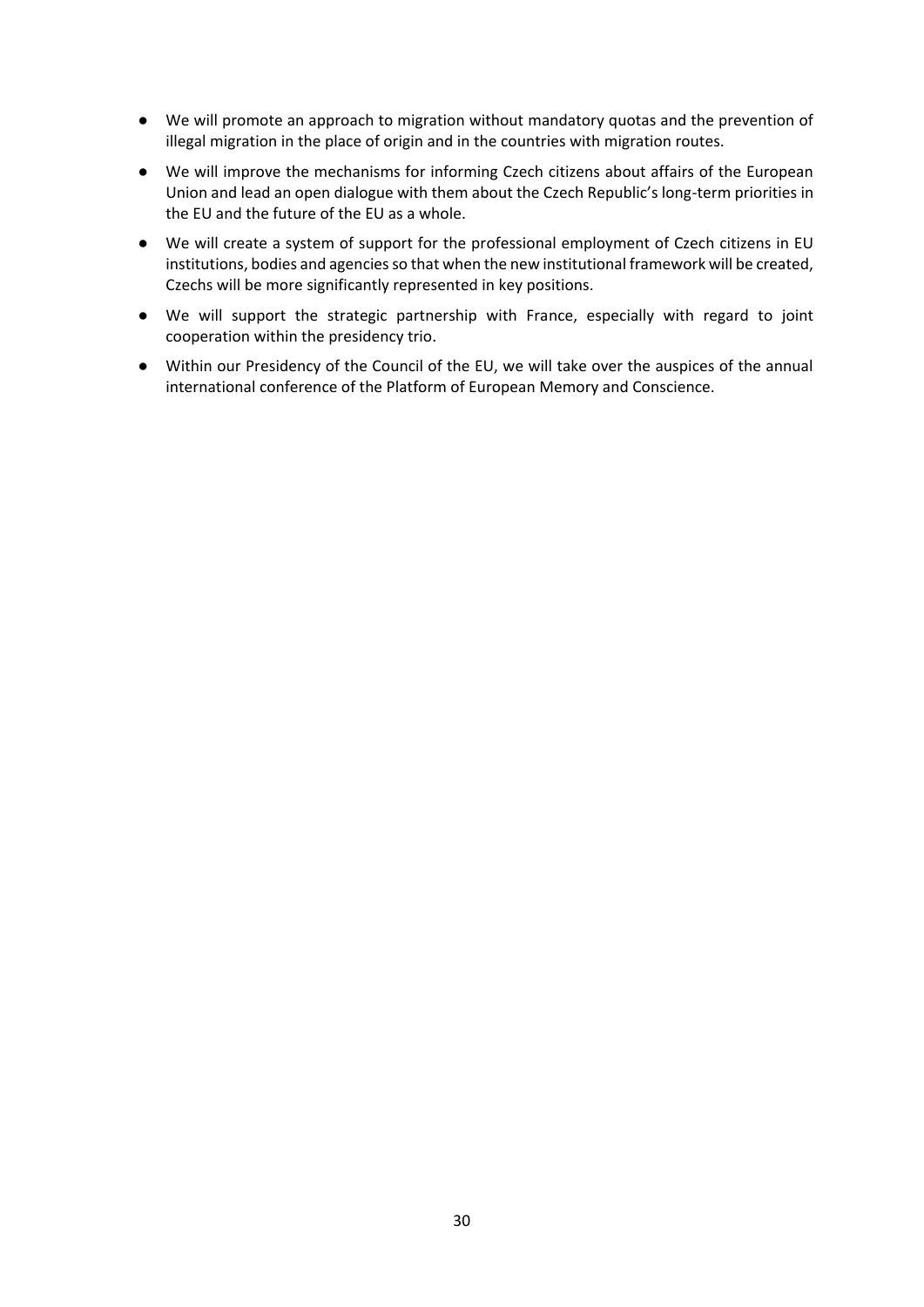### <span id="page-31-0"></span>**Defence**

### **Preamble**

Defending the country is the basic role of the State. Without security there is no stability and without stability there is no prosperity. Given the deterioration of the security environment, investment in the defence of our country is necessary. The defence of the Czech Republic is based on its NATO membership. We will work to ensure that our country has a strong army for the collective defence of its territory and its national interests. We must be a valid and respected ally within the North Atlantic Alliance who fulfils its obligations, especially in the area of defence financing and building of military capability. We will work to ensure that NATO continues to maintain, in addition to its military capacity, the political cohesion and ability to unite the West against external threats. We will further develop and strengthen the transatlantic link. The European Union's ambitions in the field of defence must not be in competition with the North Atlantic Alliance, but rather in accord.

We will take care not only of the development and modernisation of Czech armed forces, but also of the domestic defence and security industry. We will promote greater investment in research and development and the preparedness of our population for crisis situations. We will not allow nondemocratic states access to key Czech infrastructure.

#### *Modern, operational and stable army*

- We will increase the country's spending on defence in line with our NATO commitments to reach 2% of GDP in the 2025 budget. We will push for the legislative enshrinement of this level of defence spending as a minimum.
- By the end of 2022, we will present a legislative proposal for a system of long-term stable and effective financing of the army and its modernisation in the form of a "defence fund".
- We will streamline the acquisition process. Key modernisation projects will be launched or completed.
- By 2023, we will update strategic documents (e.g. the Defence Strategy of the Czech Republic, the Concept of the Czech Armed Forces Development 2030 and others).
- By 2023, we will present an amendment to the Public Procurement Act that will take into account the specifics of defence-related acquisitions.
- We will strengthen funding for defence and security science and research projects and invest in modern technologies in areas such as cyber defence and autonomous weapons systems (such as robotics and artificial intelligence).
- We will support the involvement of the Czech defence industry in projects financed from the European Defence Fund and the NATO Innovation Fund.
- We will strive to ensure quality conditions for our soldiers and the performance of their service and to meet recruitment goals.
- By the end of 2022, we will present a constitutional amendment that would allow the government to make faster decisions on the dispatch of troops, for example, for the purpose of liberating Czech citizens or for foreign operations within NATO's Very High Readiness Joint Task Force.
- By mid-2022, we will present a draft mandate for the dispatch of armed forces to foreign missions and operations for the years 2023 and 2024. Deployment of our army outside the Czech Republic will be in accordance with our defined foreign policy interests. The priorities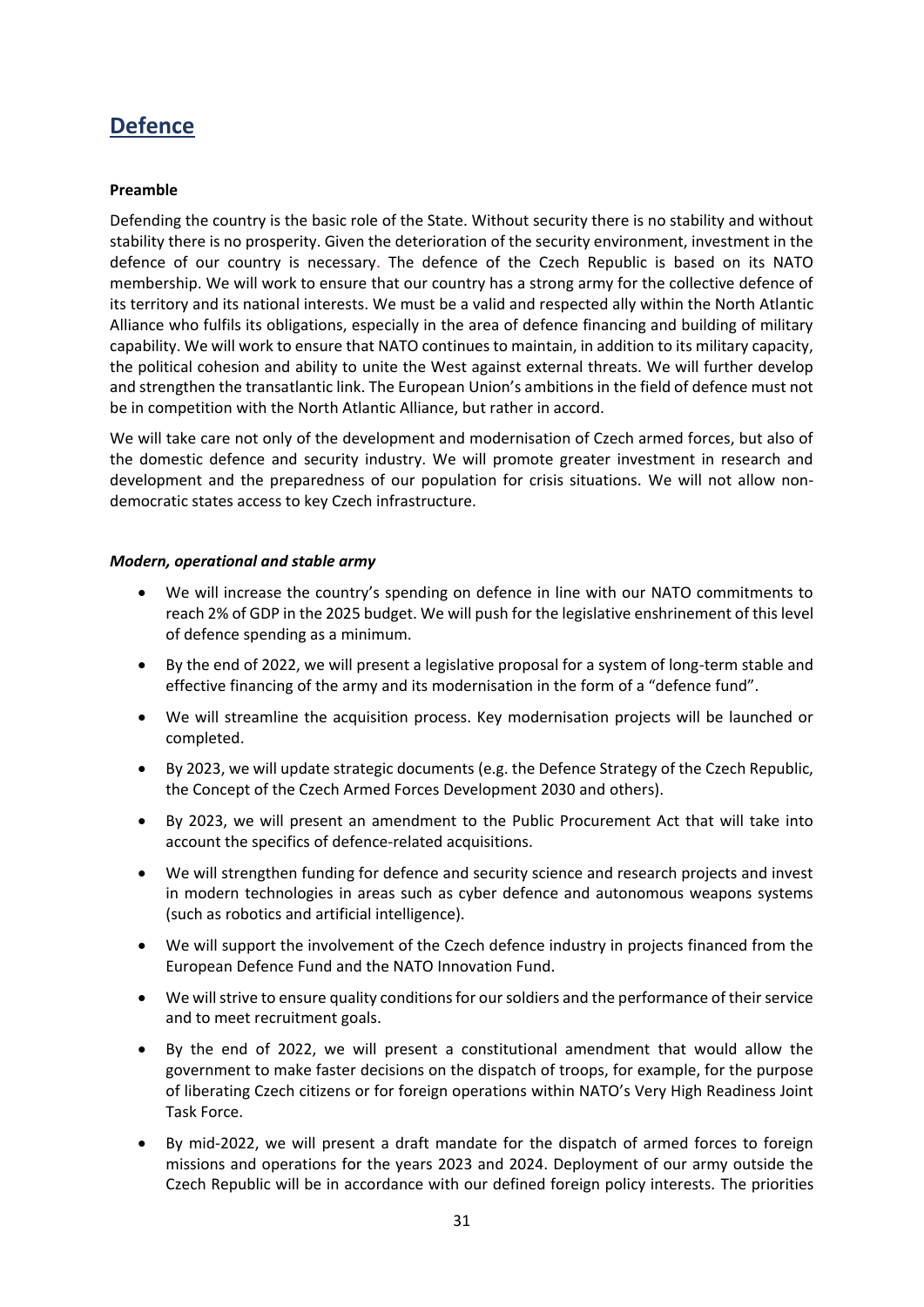are to ensure collective defence and stability on the eastern and southern borders of the North Atlantic Alliance, the fight against terrorism and tackling migration in the countries of its origin (for example, sub-Saharan Africa).

### *A prepared State*

- We will focus on strengthening the resilience of the State and society to hybrid threats and deepen the cooperation with our allies in this area.
- By 2023, we will present legislative proposals in the areas of critical infrastructure protection, crisis preparedness and management, so that the domestic security and defence industry can be more closely involved in crisis preparation. We will also strengthen its resilience using other tools, such as crisis management exercises between the State and the private sector.
- From 2022, we will create the conditions for building a secure and effective communication platform that will safely connect the State administration and critical infrastructure. This platform will offer a secure, standardised and auditable solution that takes into account the security and defence of cyberspace, including supply chain security.
- We will support the development of domestic production capacities and know-how for the supply of equipment, armaments and services for the armed and security forces of the Czech Republic. We will require active involvement of Czech industry in acquisitions from abroad that will correspond to our capabilities. We will amend the legislation to increase support for the export of products and services of the Czech security and defence industry, including assistance with guarantees, financing and government-to-government deals.

### *Prepared citizens*

- We will further increase the attractiveness of the Active Reserve of Czech Armed Forces. By 2023, we will evaluate the existing system and propose adequate changes. We will support the service of students in the Active Reserve and the transition of members of the Active Reserve to the professional armed forces.
- We will promote systematic preparation of citizens for crisis situations, especially targeting the young generation.
- We will preserve the rights of legal arms holders. By mid-2023, the government will approve regulations to comply with the Act on the Handling of Arms in Certain Cases Affecting the Internal Order or Security of the Czech Republic, which envisages the creation of a shooting training system to perform tasks in ensuring the defence of the Czech Republic.
- We will ensure dignified help and support for both World War II and modern veterans.
- We will take proper care of memorials and war graves in our territory and abroad.
- Maintaining and building military traditions and commemorating important heroes and their deeds is of particular importance for the citizens' awareness about the importance of defending one's homeland and for the development of a national sentiment. Therefore, we will take good care of the nation's memory and commemorate important milestones and traditions with due respect.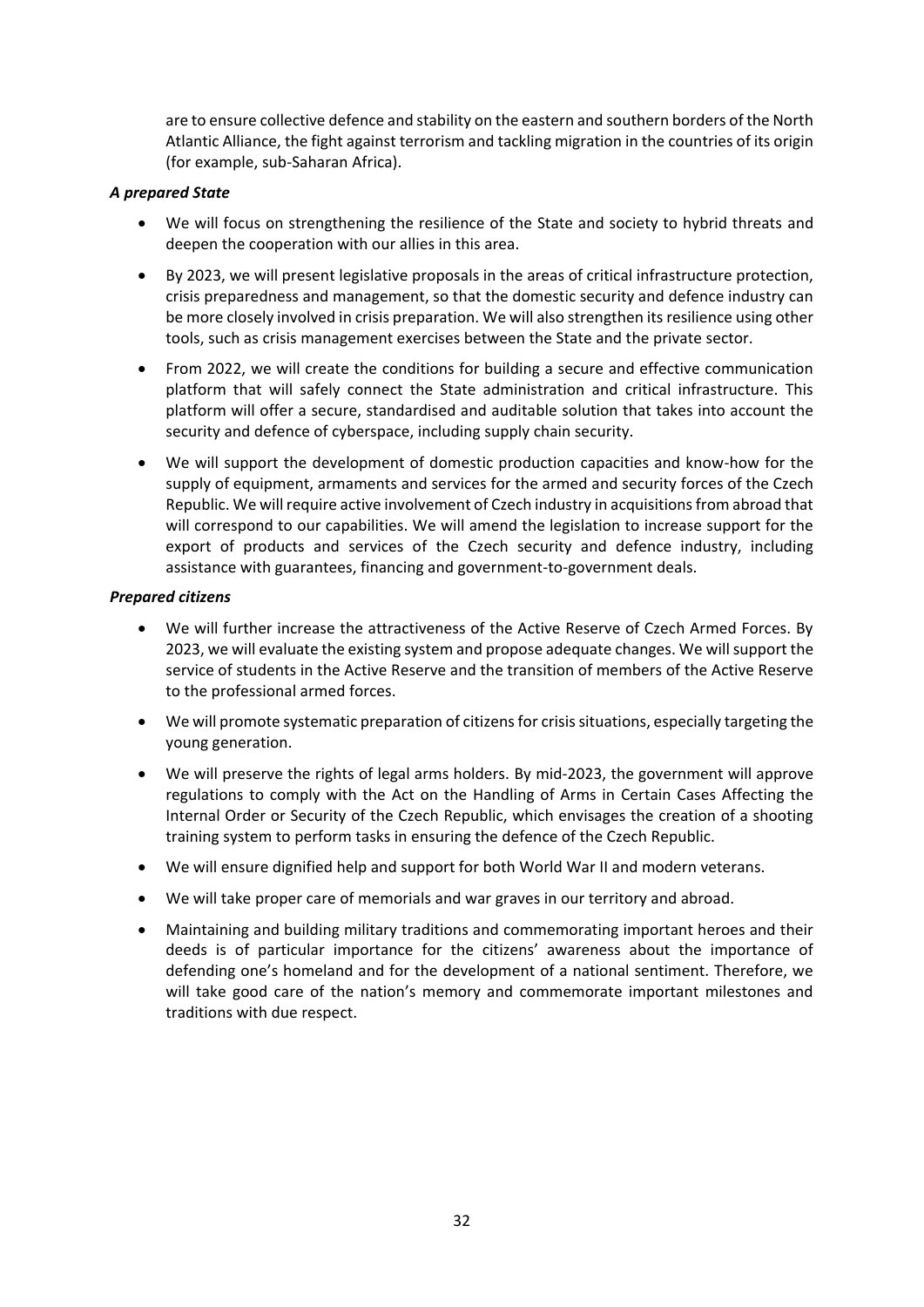### <span id="page-33-0"></span>**Internal security and public administration**

### **Preamble**

The Ministry of the Interior will not only be a ministry of security, but also of an efficient, modern and professional public administration.

Public administration must be available both in the territory and through digital services. Territorial self-government also forms an important part of public administration. It is necessary to ensure the conditions for its proper performance and to protect self-government from unjustified or disproportionate effects of new legal regulations.

We will continue increasing the availability and clarity of sources of law.

### *Elections*

 We will introduce postal voting for Czechs abroad. We will make it easier for voters to obtain voter identification and modernise election administration.

### *Public administration*

- Based on a "stocktaking" of all State agendas by the end of 2022, we will present specific plans to reduce the number of civil service positions. We will eliminate unnecessary official tasks and make the necessary services more efficient.
- We will amend the Civil Service Act so that the authorities will operate more efficiently, be open and improve their competence. We will evaluate and simplify the structure of State administration. It will be possible to admit candidates from outside the civil service even in the first rounds of selection procedures for senior positions. The State will lead by example in the use of flexible and part-time jobs.
- We will revise pay grades. We will make such changes to the pay grades so that the public administration will be able to employ top experts based on the situation on the labour market (lawyers, IT specialists, urban planners, etc.).
- We will introduce measurements of the performance and efficiency of State (public) services using benchmarking similar to private companies (scope of the agenda, costs of performing the agenda, institutional backing, level of digitisation).
- We will maintain a mixed model of public administration the delegated powers will remain with local self-governments (municipalities and regions) with an adequate contribution to the performance of State administration.
- We will clarify and simplify the obligations of citizens and entrepreneurs towards the State in cooperation with professional and business organisations through a shared platform. We will eliminate unnecessary or duplicate obligations in cooperation with representatives of the commercial and non-profit sectors. We will support the creation of a platform to increase the intelligibility and clarity of the legal order.
- We will unify the fee and contribution obligations of citizens and entrepreneurs. It will be possible to make payments at a single collection point.
- We will unify and coordinate the activities of inspection bodies and reduce the control-related burden on municipalities and regions. We will eliminate duplicate checks. We will ensure the exchange of knowledge between inspection bodies.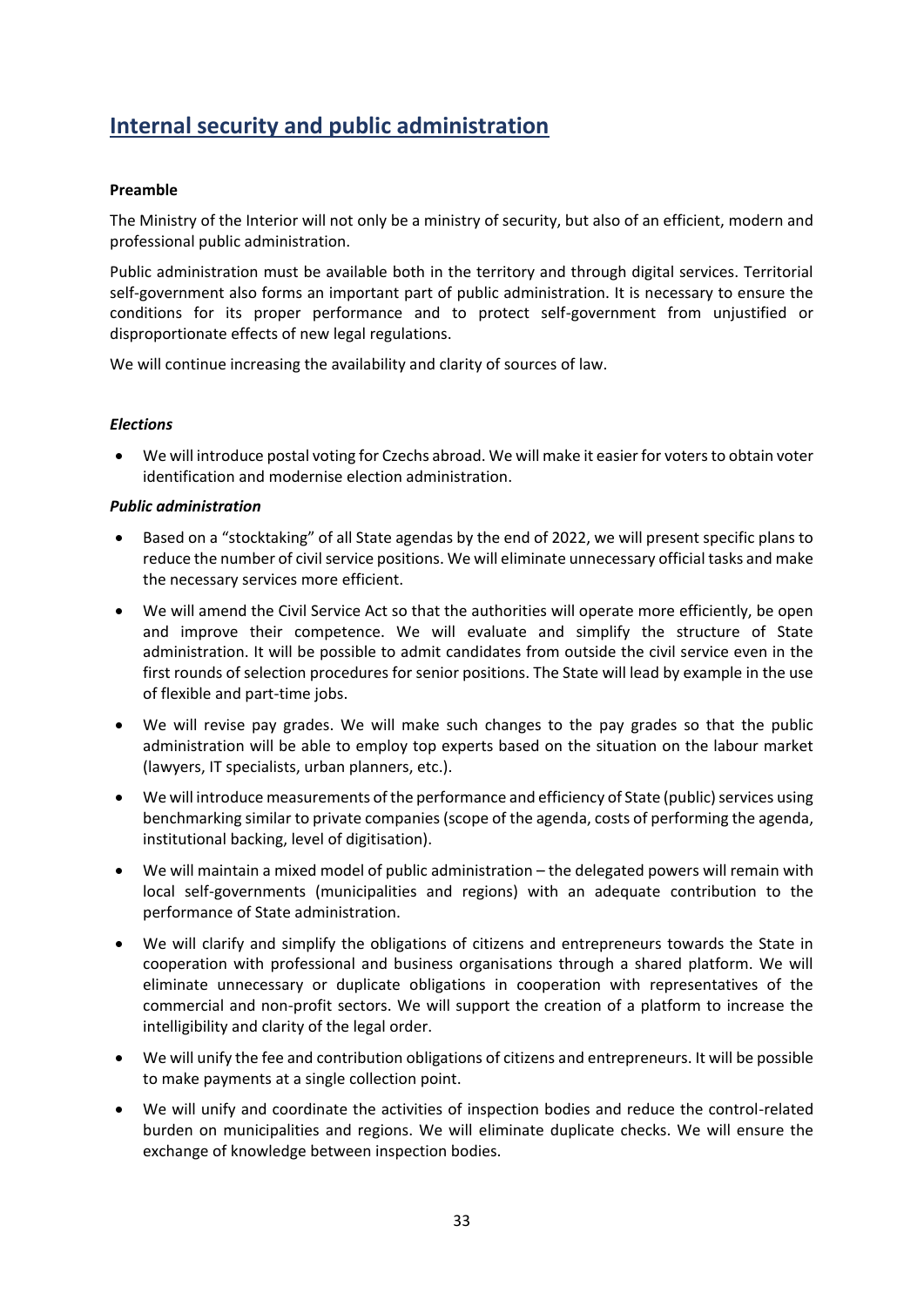- All payments to the public administration, including stamps, will be payable via payment cards or other cashless means.
- We will simplify public procurement, increase its transparency, issue methodological guidelines for procurement for individual types of commodities and services (construction contracts, ICT contracts, legal services, economic advice, consultations, audits, ...) so that contracting authorities can better balance requirements for both price, quality and other non-financial criteria. We will improve our expertise in awarding strategic contracts.
- We will improve preparation, control and speed up the process of reviewing selection procedures and public procurement. We will promote preliminary market consultations as an important part of public procurement.
- The public administration will include a strong central authority with the necessary competence in the field of ICT, which will have a strong mandate vis-à-vis all organisational units of the public administration, including its established and contributory organisations. It will be equipped with sufficient methodological, budgetary, legislative and control powers to be able to promote effective, secure and long-term sustainable digitisation of public administration across public administration.

### *Security*

- By the end of 2022, we will establish the "National Security Adviser" at the Office of the Government of the Czech Republic as the supra-ministerial coordinator for hybrid threats, disinformation and other serious supra-ministerial security issues. Therefore, the Office of the Government will have a platform for coordination and communication between security policy entities to ensure closer cooperation between intelligence and security forces and effective action against disinformation and hybrid threats.
- We will introduce rules for more transparent functioning of media: listing of publishers, owners, major sponsors and publishing of financial statements.
- We will adapt to the development of the security environment and promote a more professional approach to defence in the information space. Defence against disinformation must be fast and scalable. Following examples from abroad, we will prepare legislative and non-legislative measures that will allow us to better defend against harmful disinformation without compromising freedom of expression.
- By the end of 2023, we will prepare a revision of crisis management and critical infrastructure legislation and, if necessary, we will also amend the Act on Establishing Ministries and Other Institutions of Central Government of the Czech Republic. We will set up effective crisis management consisting of a revision of the standard plans for managing crisis situations, analysis of current security threats, preparation for crisis situations (pandemics, floods, droughts, blackouts, industrial accidents, cyber-attacks, soft targets, etc.) and a clear improvement of the functioning and activities of crisis bodies, especially the Central Crisis Staff.
- We will introduce systematic preparation of citizens and associations for crisis situations (courses for secondary education students and voluntary courses for the public).
- We will create a new Security Strategy for the Czech Republic, which will be based on the results of the newly conducted National Security Audit, the new NATO Strategic Concept and the Strategic Compass for the EU. The Security Strategy will take into account the new security threats and better define the responsibilities of the various components of the system, including the role of the National Security Adviser.
- We will maintain our stable system of intelligence services and ensure standard conditions for their activities. We will prepare modern legislation for each of the intelligence services (Security Information Service, Foreign Intelligence Service and Military Intelligence), which will be adequate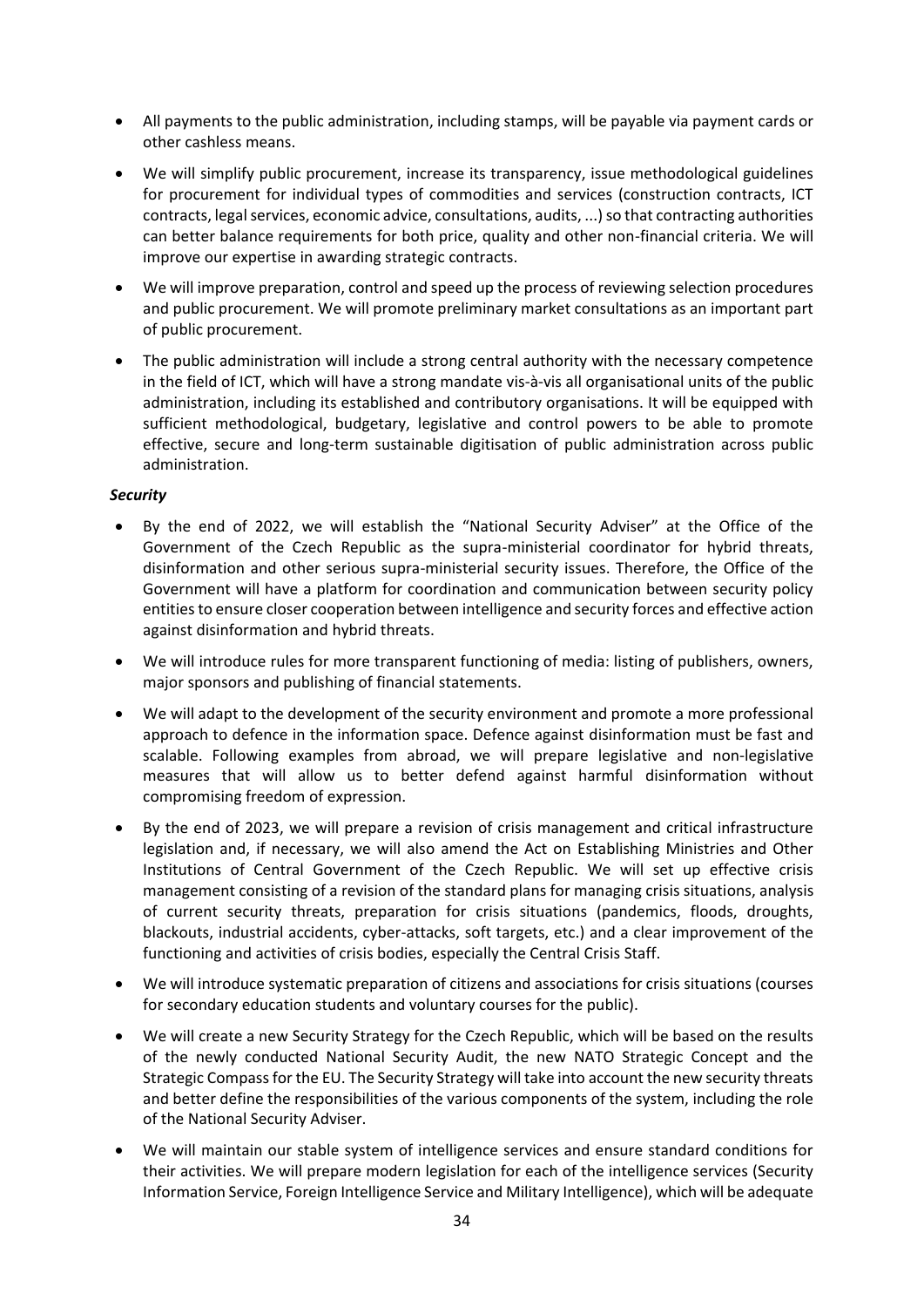for the current role of intelligence services and the demands put on them by the security situation and threats of the 2020s. We will comply with the law regarding the establishment of the Independent Intelligence Inspection Authority.

- By the end of 2022, we will develop strategic materials that will help the development and longterm concept of the security forces; with effect from 2024, we will amend the Act on the Service of Members of Security Forces and the Act on the Inspectorate General of the Security Forces of the Czech Republic. We will eliminate unnecessary bureaucracy.
- We will ensure quality legislation for the purchases and acquisitions of security forces and the integrated rescue system with an emphasis on supporting domestic industry, science and research. By mid-2022, we will develop and approve the Fire Rescue Service Strategy.
- We will look for ways to improve the existing integrated rescue system (e.g. by integrating the Mountain Rescue Service, other rescue organisations and State Material Reserves).
- We will support recruitment incentive programmes for security forces. We will strive to maintain the competitiveness of the integrated rescue system on the labour market. We will provide social security for new, existing and outgoing employees of security forces.
- We will continue contributing to the improvement of the material equipment of volunteer fire departments, including through the transfer of used equipment from the Fire Rescue Service.
- By the end of 2023, as part of the reform of crisis legislation, we will support quality and functional cooperation between components of the Integrated Rescue System and the municipal police, focusing on its specific position as a self-government body.
- We will preserve the rights of legal arms holders.
- We will create a sufficient financial and organisational framework for the prevention of crime and socio-pathological phenomena by adopting in 2022 a new Strategy for Crime Prevention in the Czech Republic for the years 2022–2027.
- We will reduce unnecessary bureaucracy for the Police of the Czech Republic (e.g. by recording interventions and simplifying the file service).
- Through a new modern act, we will precisely define the functioning of private security agencies, similarly to most EU countries, by the end of 2023.
- We will actively engage in further negotiations on the reform of European migration policy, rejecting the resolution of migration crises through a mandatory quotas.
- In cooperation with the EU and its Member States, we will increase support for migration camps outside the EU as well as for countries on major routes affected by increased migratory pressures through strengthening foreign aid programmes of the Ministry of the Interior (Medevac) and by preparing and implementing projects from the AMIF (Asylum, Migration and Integration Fund).
- By implementing targeted migration programmes, we will respond flexibly to the current situation on the labour market or the needs and interests of the Czech Republic, where the volume and structure of legal migration will be determined with regard to the integration capacities of our country.
- By carrying through new and clearer legal regulation of the stay of foreigners in the Czech Republic and by digitising the residence agenda, we will reduce the administrative burden and streamline and simplify the residence procedure from 2025 onwards.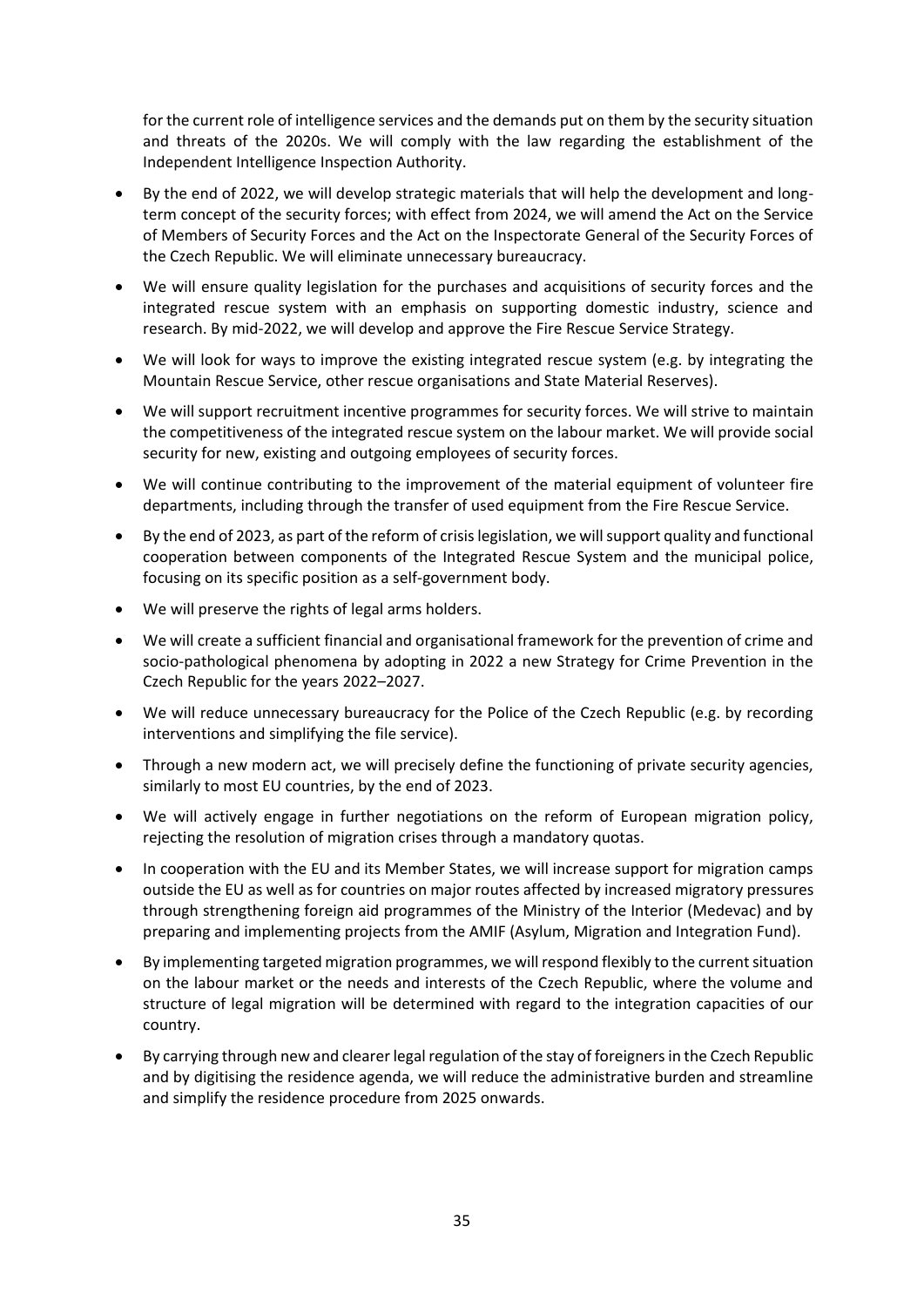### <span id="page-36-0"></span>**Digitisation**

### **Preamble**

Unification and digitisation of State processes mark the path to a friendlier, more efficient and cheaper State administration. We will make our State work effectively through modern technologies.

Digitisation ensures a more convenient contact between citizens and the State, and the automation of processes will lead to a more effective operation of the State as a whole. There will continue to be a paper-based option for seniors and persons with special needs.

### *Digital services*

- We will finish the implementation of the Act on the Right to Digital Services, in particular we will consistently implement the catalogue of public administration services and the plan for their gradual digitisation by 1 February 2025 at the latest. We will consistently enforce that data are sent between authorities, not the citizen. Once a citizen of provides data to the State, the State may not request that data again. For this reason, we will develop and steadily finance centrally shared information systems, in particular the basic registers project.
- We will create a central coordination team and transformation teams supporting the digital transformation of individual central offices in 2022.
- We will increase the expertise and personnel capacities of central offices for the implementation of digital process transformation, better public procurement and their subsequent project management. We will assign sufficient powers and resources to all transformation teams to manage and implement the digital transformation.
- As soon as possible, at the latest in 2023, we will abolish the obligation to carry ID cards and documents on one's person, if the State can verify them otherwise (creation of the "eDokladovka" mobile identity app), compatible with EU electronic documents.
- We will ensure that a system is put in place as soon as possible, which will inform citizens in good time about the expiry of all their ID cards, certificates, decisions and other documents.
- We will speed up the open data process and the updating of open data at all public administration offices. Strategic and other materials procured or created by the State that are not subject to secrecy (security and defence of the State) will be available to other public administration bodies and, to the widest extent possible, to the public.
- We will open the data to the commercial and non-profit sectors and invite them to participate in the faster development of digital services for the public administration and the private sector.
- We will ensure a that public administration portals follow a user-friendly uniform standard. In cooperation with representatives of business organisations, we will supplement the family of public administration portals with a free Entrepreneur's Portal, which will mediate both communication with the public administration and communication between entrepreneurs. Its operation would be entrusted to business organisations.
- We will expand the functions of Czech POINT and, to the same extent, set up a telephone information and transaction hotline with an assistant. These will become alternative friendly universal registries for anyone who prefers not to communicate with the State via the Internet.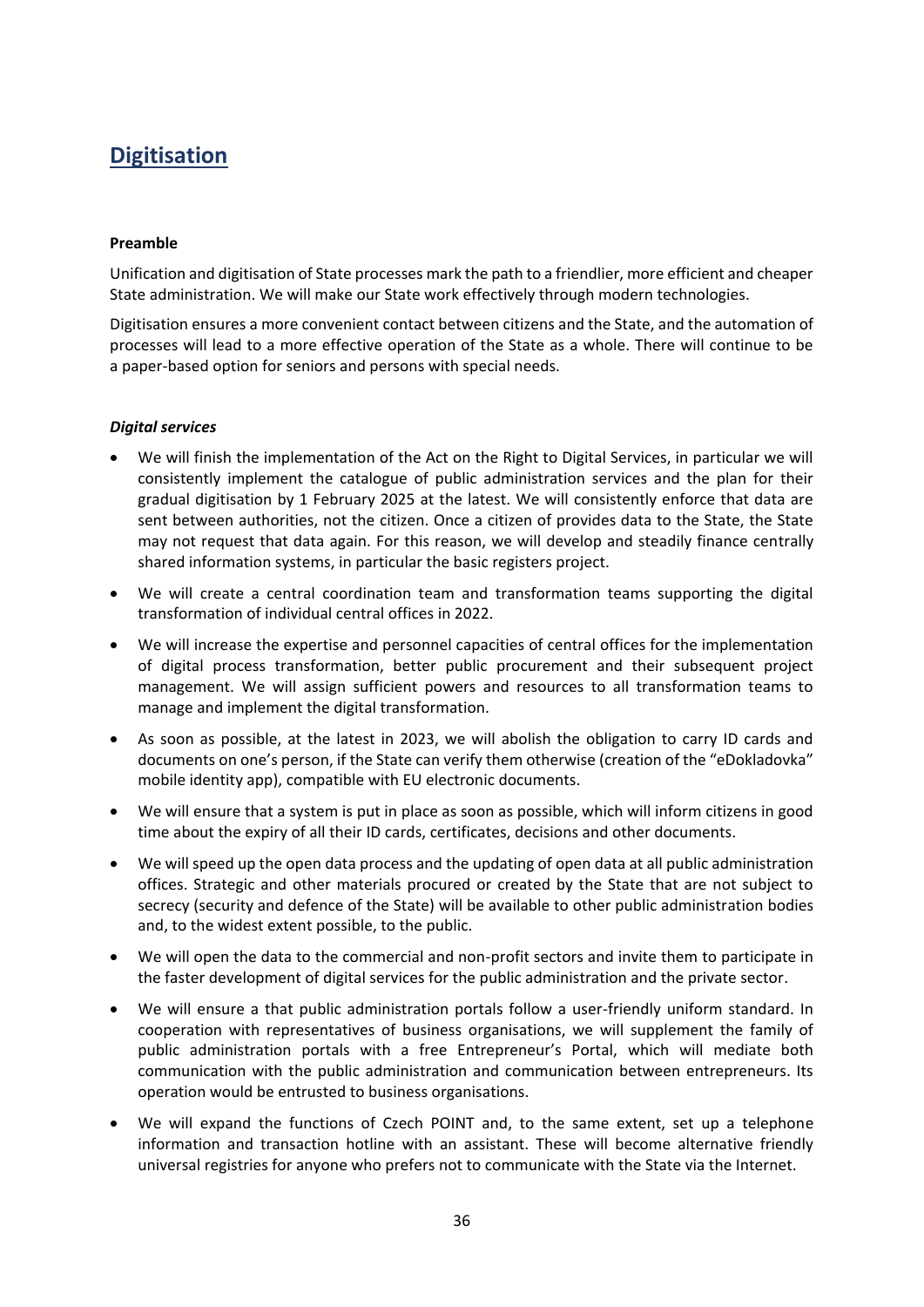- We will enforce a unified user and programme (API) interface for communication with the State. All online services will be user-friendly and provide similar and intuitive user experience. Services will be provided in open formats. This will support the participation of the commercial and nonprofit sectors in the provision of digital services for citizens and entrepreneurs with the possibility of publishing such services in the family of public administration portals while adhering to security and technological standards.
- We will carry through a modern unified standard for electronic filing services and "digital" archiving for the longevity of digital documents.
- We will create a single digital marketplace (Digital Marketplace eGov), where public authorities will be able to demand and purchase ICT commodity services to provide State digital services. (For example in the form of an e-shop of products and services like the one in Austria.)
- We will create a mobile application for the Citizen's Portal, which will gradually simplify communication with the State and the handling of routine operations for citizens and companies.
- We will make sharing data from the Basic Registers possible based on the citizen's consent.
- We will create appropriate conditions for the wider use of digital acts, both in communication with the State and in the private sector, such as for the conclusion of multilateral contracts over the Internet.

### *Transparency*

- We will speed up the open data process and the updating of open data at all public administration offices. Strategic and other materials procured or created by the State that are not subject to secrecy (security and defence of the State) will be available to other public administration bodies and, to the widest extent possible, to the public.
- We will open the data to the commercial and non-profit sectors and invite them to participate in the faster development of digital services for the public administration and the private sector.
- We will introduce laws to improve the transparency of public administration and prevent corruption. This will mainly be achieved through a unified public record of subsidies and clickable budgets with information up to the level of invoices; the principles of trade secrets will be maintained.

### *Cybersecurity*

- We will focus on strengthening our cyber security in both the public and private sectors. We will create an effective platform for permanent cooperation between public administration and the private sector on the protection of the common cyberspace.
- We will increase the importance and improve the coordination of information and cyber security in the security policy of the State (National Cyber and Information Security Agency, Ministry of the Interior, Armed Forces of the Czech Republic, intelligence services) while maintaining the right to privacy and individual freedom.
- We will work with the EU, NATO and other international partners to keep the Internet open and secure.
- We co-operate with the EU in solving algorithmically controlled platforms and social networks.
- In the fight against hybrid threats, we will promote a comprehensive solution involving all actors, including the responsible authorities.
- Our critical infrastructure will rely on secure, open and auditable technologies accessible to the expert public for the search for security holes (e.g. using a "bug bounty"). The preservation of licencing rights, privacy rights and free market rules is a matter of course.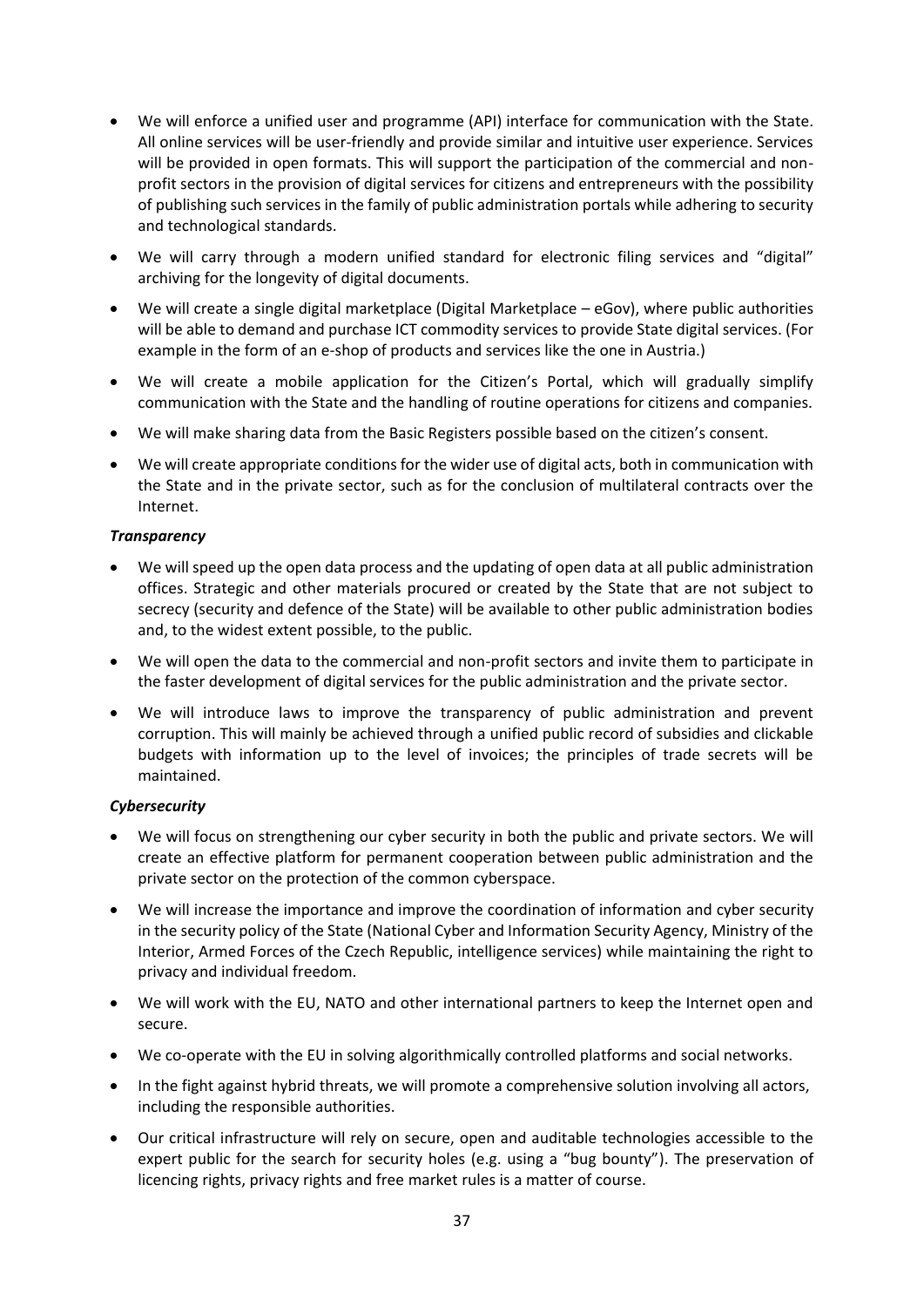- To implement modern ICT services, it is necessary to facilitate the sharing of experts, knowledge and experience between public administration bodies (establishment of a national competence centre or multi-ministerial competence centres). We will precisely and transparently define the scope of activities of competence centres and State-owned enterprises and organisations that provide ICT services in a way that preserves competition.
- We will implement the eGovernment Cloud concept in the State and commercial sectors and adopt more flexible rules for the purchase of cloud services in accordance with EU standards. We will ensure that citizens' personal data are stored in secure data centres in the Czech Republic or in EU countries.

### *Connectivity and network development*

- We will create adequate conditions for ensuring a stable, fast and affordable internet connection based on the market offer of commercial providers. We will cover areas with insufficient market supply with the help of targeted support of providers or customers. We will adjust the conditions for the storage and construction of electronic communications networks in our territory so as to enable the establishment of high-capacity, especially optical networks in remote, rural areas.
- We will prepare legislation that will introduce an obligation for entities who build transport and technical infrastructure networks, so that their construction includes cable tubes or ducts for highcapacity, especially optical networks.
- We will create adequate conditions for all major train corridors to have high-quality coverage by mobile voice and internet services, both inside trains and in tunnels.
- We will work to launch a digital map of public administration and regional technical maps, which will have date available on transport and technical infrastructure networks in the area.
- We will create adequate conditions for obtaining financial resources for the acquisition of additional data and their updating; we will help small municipalities in fulfilling this obligation. We will ensure sharing between the public and private sectors. We will create conditions for increasing the efficiency of construction coordination on the basis of a digital technical map and data on constructions and construction plans kept therein.
- We will present a draft Act on Building Information Modelling (BIM), which will enable the use and sharing of data for the preparation of buildings, their permitting and use during their lifetime (digital twins).
- We will support digital and information literacy education and training programmes for all generations based on their needs and current knowledge and skills.
- We will focus on VENDOR LOCK-IN. We will analyse existing cases, suggest a way to end them and prevent future VENDOR LOCK-IN. The software or parts thereof made to order will be open source (the source code will be usable by other public administration entities while preserving intellectual property rights and protection).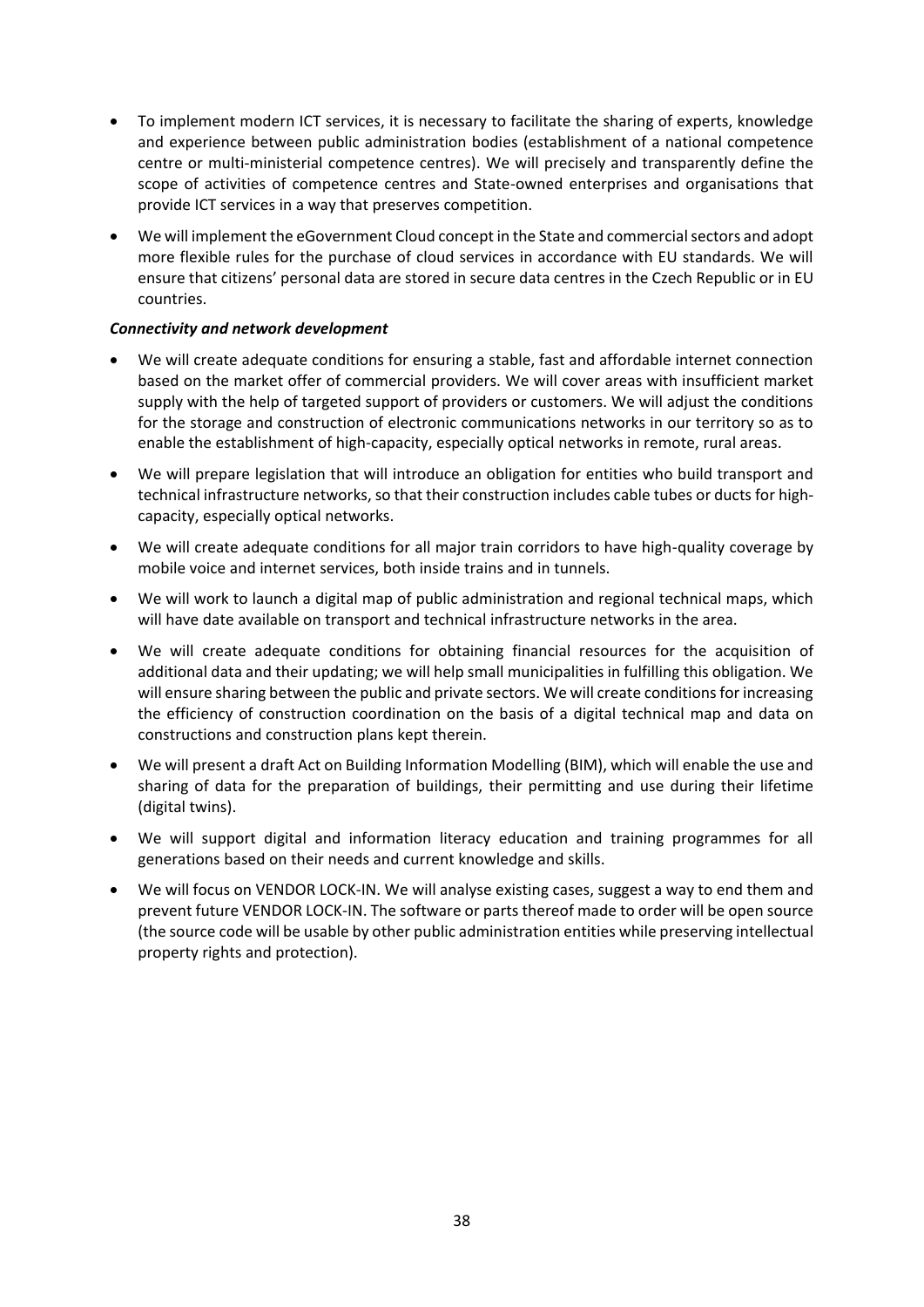### <span id="page-39-0"></span>**Regional and local development**

### **Preamble**

The growing differences between Czech regions represent a major challenge to our whole society. The place where a citizen lives must not fundamentally affect that person's quality of education, access to healthcare, transport services and digital connectivity. We will prevent the further expansion of the regional gap and address the issues leading to the depopulation of the countryside and the border area. We will create adequate conditions for successful and meaningful use of European funds; during our EU Presidency, we will actively promote cohesion policy as an effective tool for the development of regions in the Czech Republic and throughout Europe.

The government will address the availability of housing for citizens in the areas of owner-occupied and rental housing, including social housing. The key focus at the moment is the fundamental acceleration of building permit proceedings in cooperation with local governments while maintaining the protection of other interests.

### *Regional development*

- When planning the State's strategic investments, we will always take into account the level of development and the needs of the regions, so as to reduce regional inequalities. Through the government's Regional Policy Committee, we will ensure effective coordination across all ministries and improve government cooperation with regions and municipalities.
- We will successfully finish drawing the EU funds from the 2014–2020 programming period and ensure a smooth start of drawing from the 2021–2027 period. We will make effective use of the Partnership Agreement funds and the National Recovery Plan to kick-start strategic regional investments. Using the Just Transition Mechanism and other instruments, we will support structurally disadvantaged regions in their transition to a low-carbon economy.
- We will maintain the current financing of municipalities and change the budgetary allocation of taxes for the regions in agreement with the Association of Regions of the Czech Republic and through an increase in the total allocation. We will involve the National Development Bank more closely in the financial security of local projects. We will support project preparation and absorption capacity in municipalities and regions.
- We envisage a modern, competitive countryside that has overcome the period of intensive agriculture and develops local crafts and family farms. It is necessary to stop the outflow of people from the countryside, i.e. to provide such infrastructure and services that make living and working there worth it. In particular, we will support access to health care and easier commuting to work and school; in cooperation with operators, we will also improve rural coverage with high-speed internet.
- Based on thorough work with the data, we will set a recommended level of facilities for various types of municipalities (e.g. for education, medical and social care, public transport and other mobility, high-speed internet, municipal services, etc.). This will allow us to target the support on actual issues. We will link the recommended level with adequate financing.
- To improve living conditions and services in cities, towns and municipalities, we will make full use of the technological revolution and innovation (e.g. according to the Smart Cities concept).
- We will strengthen functional cooperation at the level of metropolitan areas and conurbations through Integrated Territorial Investments.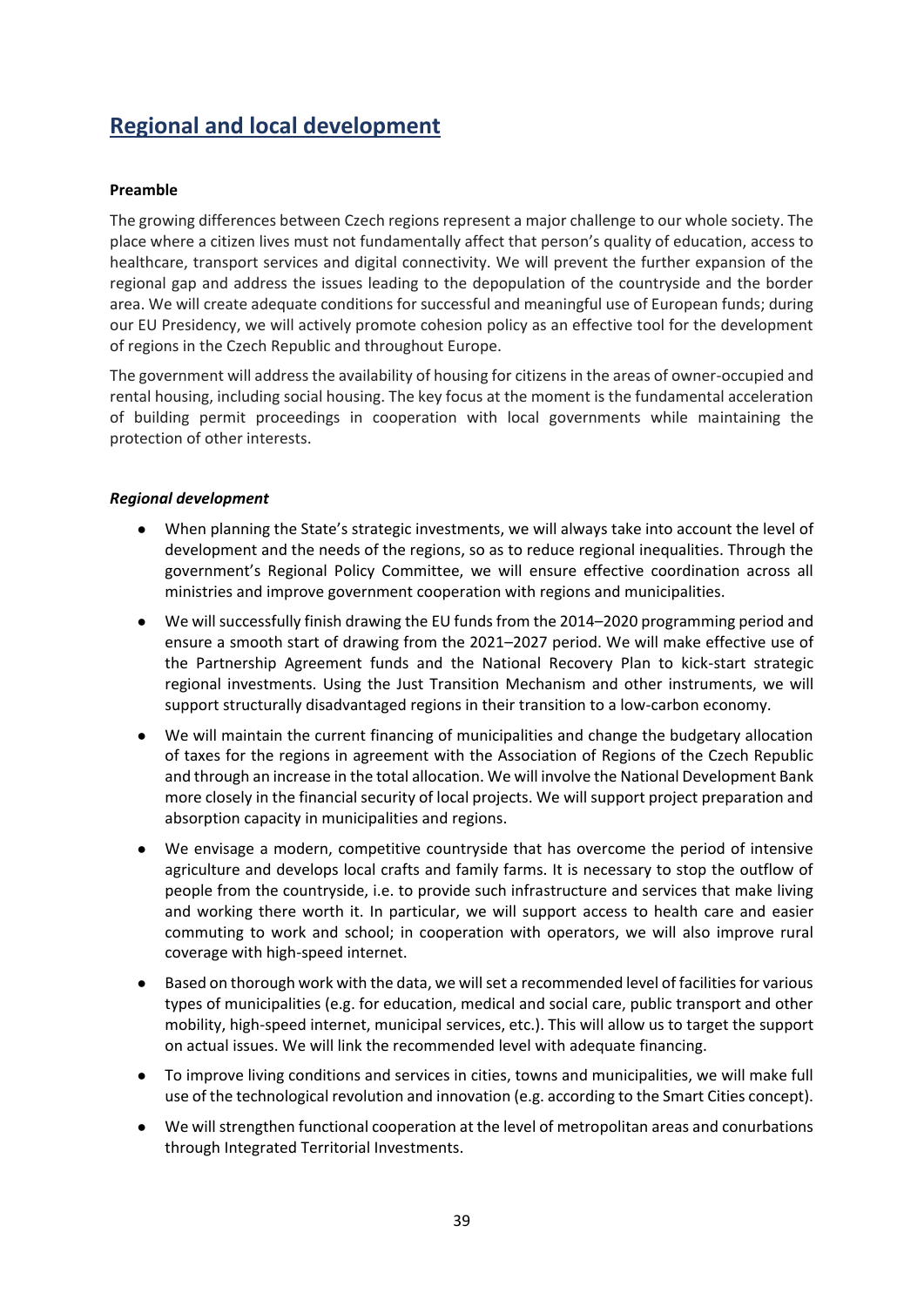- We will improve the functioning of small municipalities (improving inter-municipal cooperation, LEADER/CLLD method, Local Agendas 21, etc.). We will not merge municipalities, rather connect them on a voluntary basis.
- We will analyse the transfer of selected central offices to the regions.
- We will develop cross-border cooperation. In areas with poorer access to health care, we will allow border residents to use hospitals on both sides of the border. We will enable emergency medical services to intervene across borders on the principle of reciprocity. We will create adequate conditions for transport and crisis management (e.g. during floods). As part of crossborder European programmes, we will simplify controls and their reporting.

### *Housing, the Building Act and spatial planning*

- We support the development of all types of housing (owner-occupied, rented and cooperative) so that people can find the most suitable housing for their phase in life and specific situation.
- During the first two years of the election period, we will prepare an Act on Housing Support, which will provide municipalities with a set of optional tools that will enable them to systematically address the housing situation of the population. This act will lay down the method and rules of financing.
- We will prepare new financial instruments for the construction of affordable rented dwellings in the form of a loan from the EIB and a State guarantee for loans. We will set construction conditions so that at the end of the election period, 10 000 new rented flats can be built each year.
- In the first half of 2022, we will present an amendment to the new Building Act to ensure fast, transparent, digital and citizen-friendly building permit proceedings through the Builder's Portal. We will prevent the collapse of building permit proceedings in the Czech Republic, which would be the result of the destruction of the mixed model of public administration. In cooperation with local governments and regions (Union of Towns and Municipalities of the Czech Republic, Association of Local Self-Governments of the Czech Republic and Association of Regions of the Czech Republic), we will change the Building Act and maintain building authorities at the local level, where they make decisions with proper knowledge of the local environment. A specialised building authority for strategic and larger line constructions will be launched.
- Building permit proceedings will be predictable, adapted to different types of construction and balancing public and private interests. The builder will only deal with one office and that office will obtain additional necessary documents itself. We will introduce the Single Environmental Permit. We will simplify the conditions for simple constructions.
- For new constructions, local governments and investors will be able to agree on transparent and predictable rules. We will support the use of planning contracts. We stand against the NIMBY effect, but we will support public involvement and familiarisation of the public with investor intentions without delaying the proceedings.
- Instead of centralisation, we will strengthen the methodological support of building authorities so that a clear interpretation of the Building Act and spatial planning documentation is available.
- We will strengthen the powers of local governments in the field of spatial planning. We will still allow larger cities to create their own building regulations.
- Spatial planning will keep civic amenities in focus so that functional and friendly cities are created, not dead residential zones and heat islands.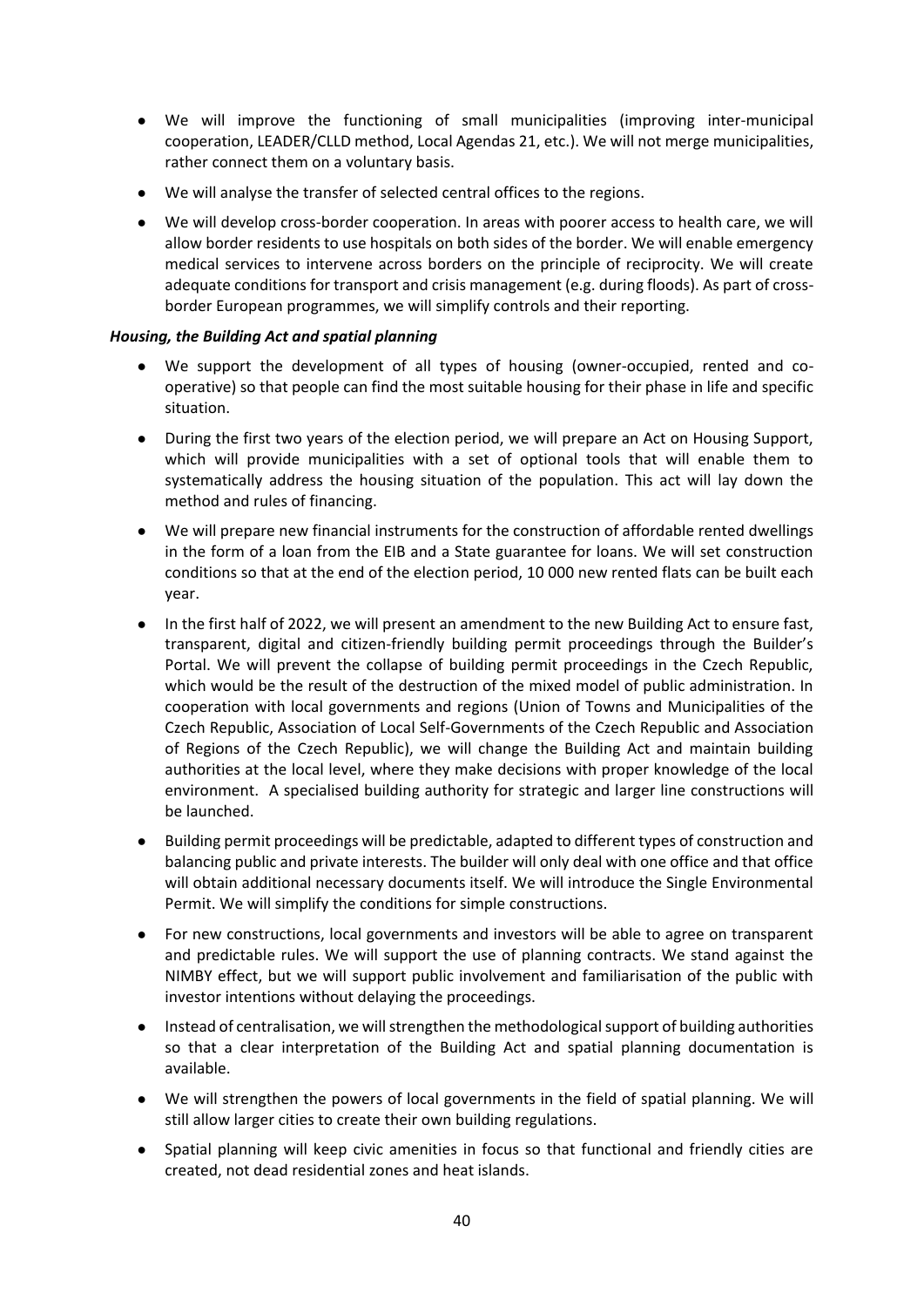- We will support architectural competitions and building culture. We will offer quality projects of typical apartment buildings for municipalities, towns and cities.
- In construction, we will support the use of local, modern and environmentally friendly technologies and recycled materials.
- In response to the amendment to the Building Act, we will implement a project to digitise building permit proceedings and spatial planning during the election period. Along with digitisation, we are redefining the catalogue of individual functional areas within the framework of spatial planning so that it meets the needs of cities, towns and municipalities of different sizes.
- We will transfer more money for housing to the State Investment Support Fund, including the preparation of project documentation, acquisition of real estate and the regeneration of brownfields for housing purposes, including the reconstruction of neglected housing stock. We will support the purchase and eventual demolition of dilapidated buildings in built-up areas of cities, towns and municipalities, provided that new housing is created in their stead.
- During the first half of the election period, we will start work on creating a price map for calculating the usual rent at the level of municipalities with extended powers. We will continue to support areas at risk of social exclusion.
- We will release suitable land held by the State and transfer it to the municipalities for the purpose of building flats and related infrastructure.
- We will link the public and private financial sectors and local governments to create appropriate programmes for favourable first home mortgages (reduction of mandatory deductibles, direct government assistance with co-payments, bonus for each child born) and other support programmes, including housing support for the elderly or persons with social or medical disadvantages. We will introduce new standards for affordable start-up and social housing. We will ensure that our senior citizens and persons with disabilities can choose between living in a regular household and community housing with accessible services.
- Following the consolidation of public finances, we will reduce VAT on the construction or renovation of flats and houses.
- In 2023 at the latest, we will reduce the depreciation period to 20 years in order to motivate investors to build rented housing. We will also reduce the depreciation period for other than residential buildings in the case of investments with minimal consumption (photovoltaic panels on the roof, utilisation of rainwater, heat pump for heating).
- We will lay down clear rules for shared accommodation, which will distinguish the occasional rental of a room or one's own apartment from an entrepreneurship intent; all entrepreneurs must act honestly and in accordance with the rules of the accommodation business. The rules of shared economy will be enforceable for both providers and platforms operating in our country.
- We will bring back activities in international agreements that seek to make housing and living in cities sustainable, such as the New Urban Agenda (UN) or the Urban Agenda for the EU.

### *Public procurement*

- We will present an amendment to the Public Procurement Act.
- We will prepare a reform of the Office for the Protection of Competition and strengthen its methodological role so that it is the guarantor of fair competition enabling the development of investments for contracting authorities, including municipalities and regions.
- We will also expand methodological support for public procurement (e.g. examples of good practice) to make it easier to take into account quality, overall benefits for the society and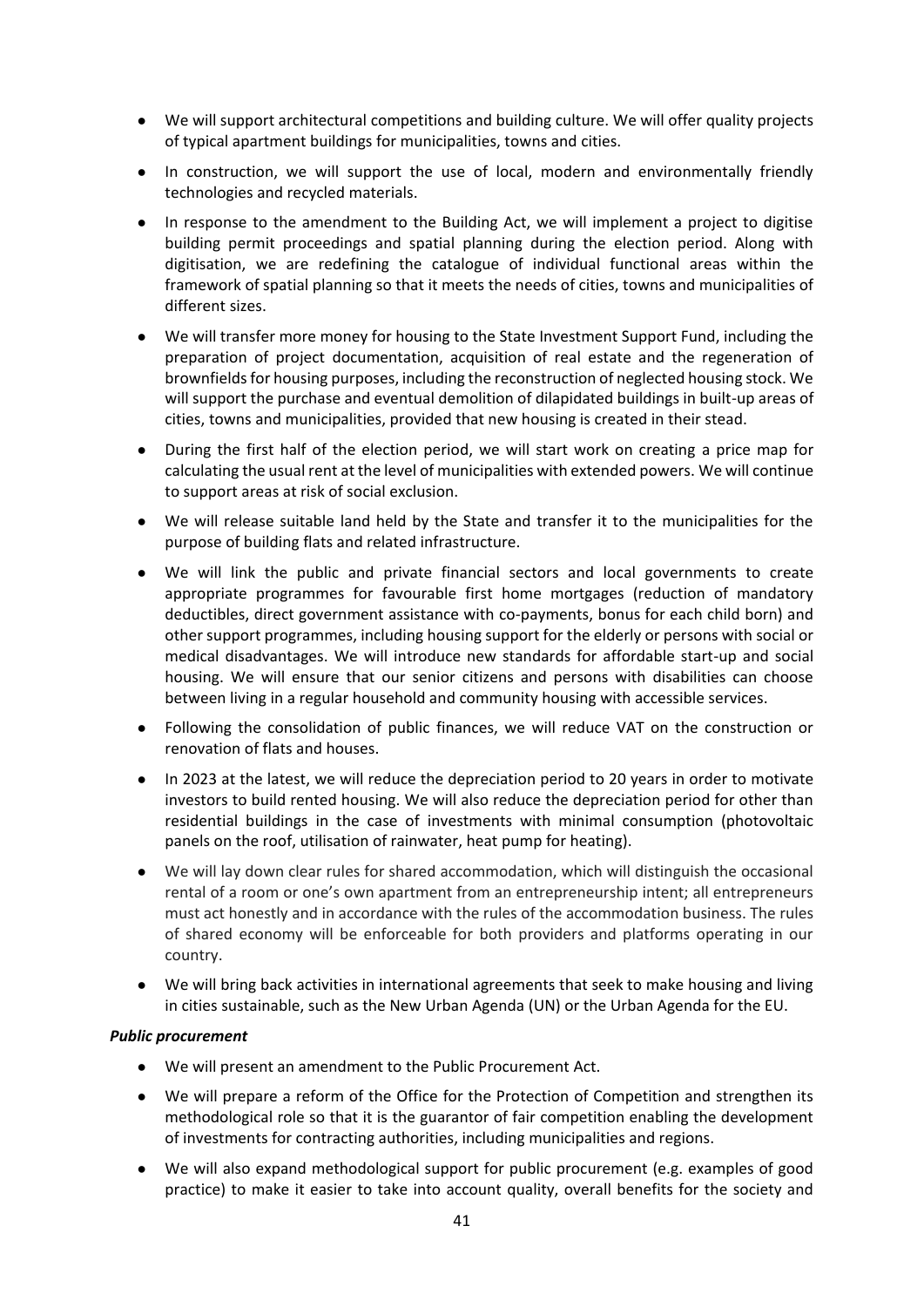other non-financial criteria. We will adjust the system to reward short supply chains, sustainable development principles and regional suppliers.

● By 2024, we will launch an e-shop that offer centrally procured products for authorities with minimal administration.

### *Tourism*

- We will use the considerable potential of Czech tourism for business, employment and regional development. The Czech Republic has all the prerequisites to be a top European destination.
- By the end of 2023, we will introduce the Tourism Act. We will improve coordination between ministries, local governments and professional organisations.
- We will support a restart of the entire industry (including the revival of spas) through an effective campaign to support inbound and domestic tourism.
- We will digitise the administration in the field of tourism, for example with the e-Turista system (from 2024), which will reduce the administrative burden on businesses and municipalities and streamline the collection of accommodation fees.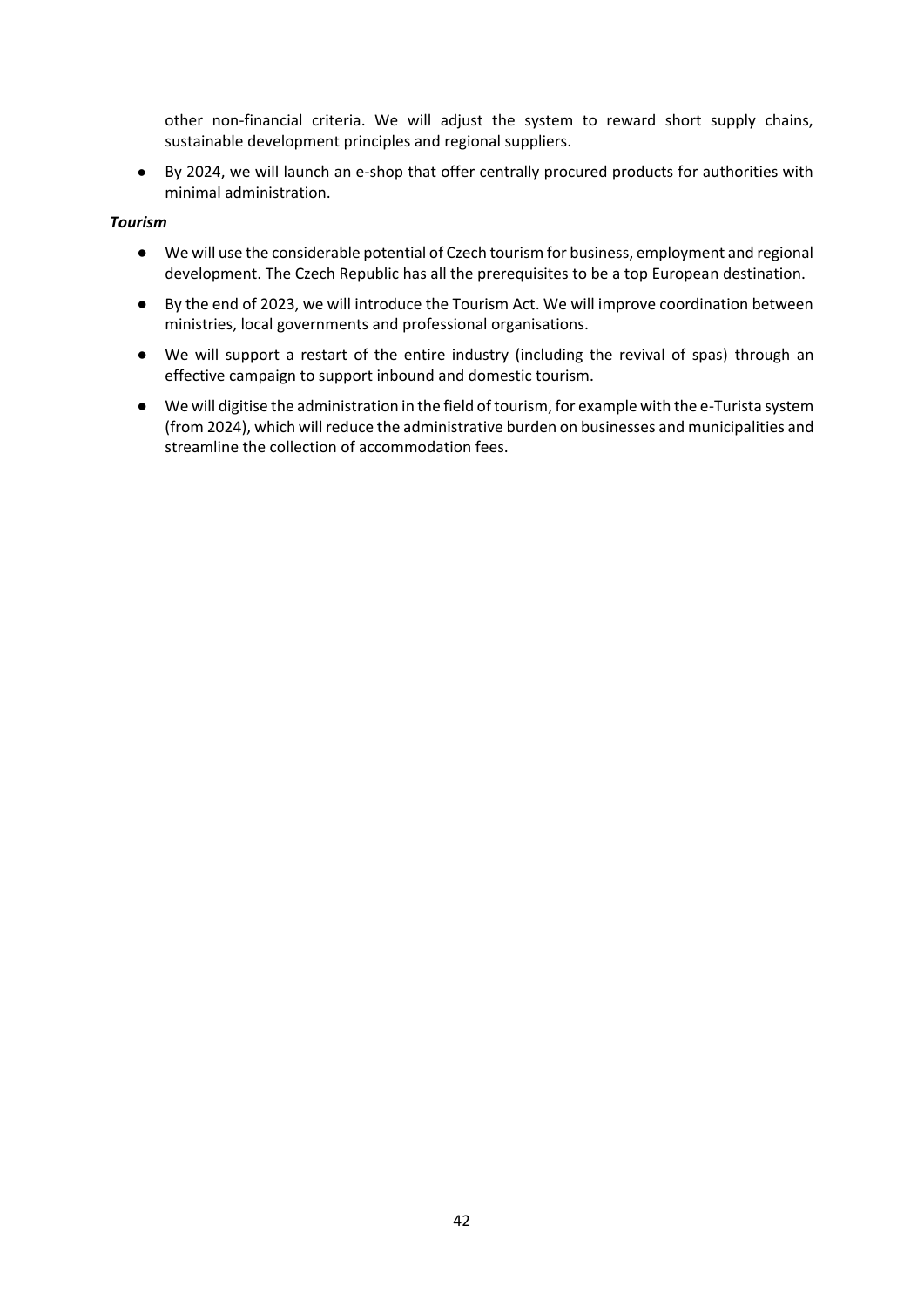### <span id="page-43-0"></span>**Transport**

### **Preamble**

One of the State's key tasks is to complete the missing transport infrastructure and ensure its operation. Safe and functional transport connections are one of the basic conditions for the further development of our country and its regions. We will also focus on further improving public transport, which must be affordable, easily accessible and offer a convenient alternative to individual means of transport.

We will create a plan for investments in transport, ensure a stable budget for the State Fund for Transport Infrastructure and increase control over the efficiency of funds spent on transport construction.

We are also aware that the development of transport is also based on the use of modern technologies, intelligent transport systems and the digitisation of transport agendas, which will lead to the overall streamlining and de-bureaucratisation of public administration.

### *Infrastructure*

### *Motorways and 1st class roads*

- We will focus primarily on continued construction of the Prague D0 ring road, the construction of other sections of the D35 motorway and the completion of the D1 motorway between Říkovice and Přerov. By 2025, we will expand the motorway network by up to 200 kilometres.
- By the end of 2025, we commission the České Budějovice bypass and other sections of the D3; the D4, D6, D49 and D55 motorways will be extended. We will complete the D48 motorway, including the Frýdek-Místek bypass; we will put into operation three sections of the D55 motorway with a total length of 21.4 km and finalise other parts of the Great Ring Road in Brno on I/42. The border section of the D11 will be finished. Preparations for the extension of the D52 motorway, the D43 motorway and the Central Bohemian part of the D3 motorway will also progress. We will work to increase the capacity of selected 1st class roads where the traffic intensity will not require a motorway in the future; we will build bypasses of municipalities, towns and cities suffering from transit traffic.
- We will significantly increase the number and capacity of rest areas and parking areas on motorways and 1st class roads for mandatory truck driver breaks in the coming years so that the number of such spots exceeds 4.5 thousand.
- We will evaluate the experience with public-private partnership on the D4 motorway and consider the use of this tool in other transport infrastructure projects.

### *Rail*

- The construction of high-speed railway lines is a government priority. We will enshrine the construction high-speed line in law.
- In addition to the main branches of the high-speed lines, a modern fast connection of regional towns will also be an important part of the overall railway infrastructure development concept. The will be the Prague – Pilsen – Germany, Prague – Liberec, Prague – Benešov – České Budějovice – Austria, Brno – Slovakia and Brno – Přerov connections, and a branch line from the Dresden high-speed line to Most.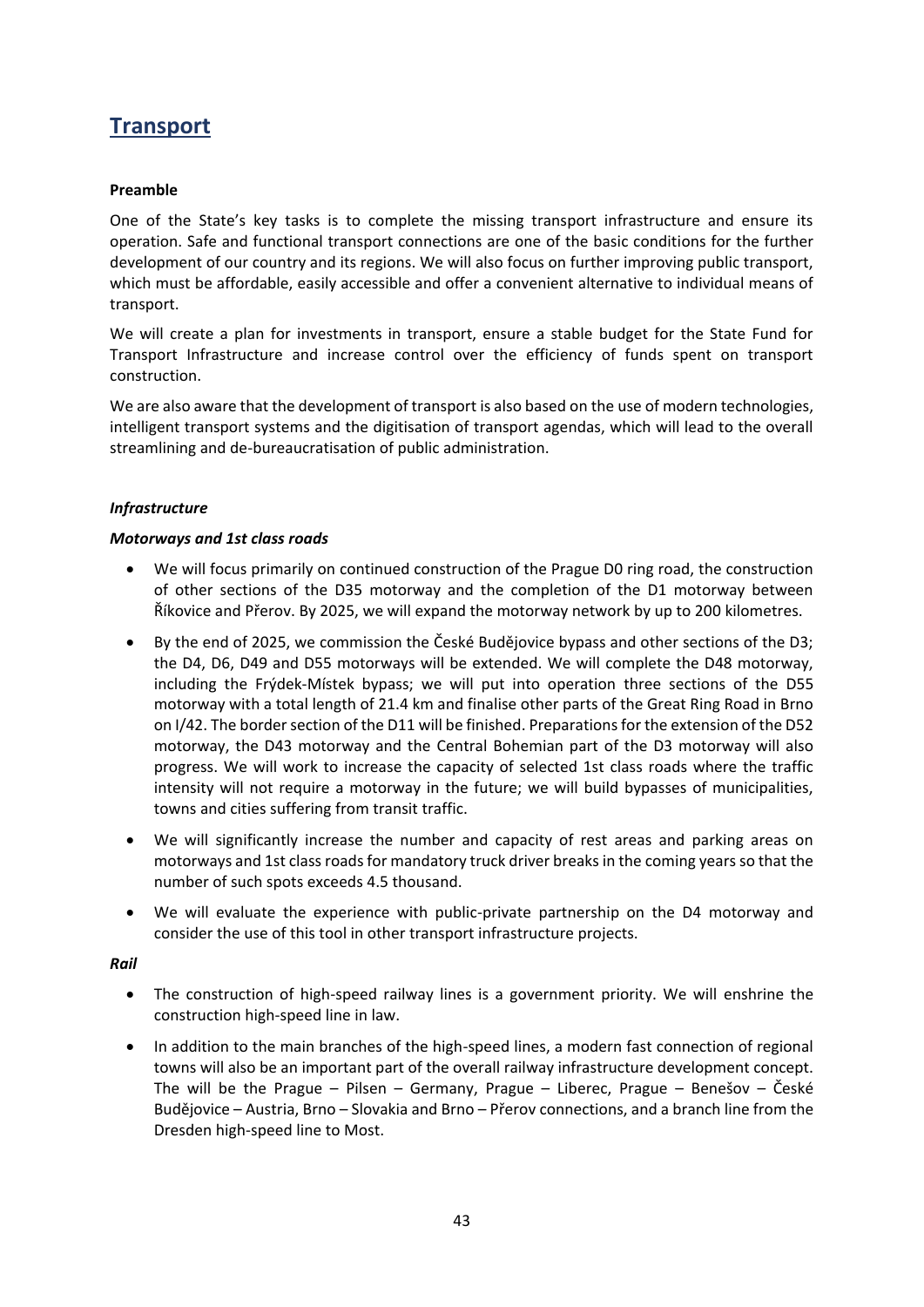- We will significantly progress with the preparation of the key construction of the first parts of the high-speed lines from Prague to Dresden, from Prague to Brno, from Brno to Ostrava and from Brno to Vienna.
- Our goal is to modernise 290 kilometres of railway lines, complete the reconstruction of railway junctions in Pilsen and Pardubice and launch the reconstruction of the Česká Třebová junction and the removal of bottlenecks by increasing the capacity of the relevant lines and stations in the Prague railway junction. Work on railway corridors III and IV and on the preparation of the Brno railway junction will also progress significantly.
- We will accelerate the preparation and implementation of the construction of a railway connection from the Prague city centre to Vaclav Havel Airport Prague.
- Increased capacity of the railway infrastructure will allow a gradual shift of part of freight transport from congested roads to railways.
- We will modernise the secondary and regional railway lines in logical sections to the maximum possible speed and throughput and in close cooperation with local governments. Unused train stations will be repaired if they can be used for State services or offered to regions, cities, towns and municipalities for further use. We will support programmes for the construction of multimodal transhipment points, the renewal of operations and the electrification of railway sidings with connections to industrial zones (including the modernisation of classification yards and support for the system of individual consignment transport).
- We will simplify and speed up the electrification of Czech railways, including the unification of the supply system, and we will also prepare legislative support.

### *Waterways*

- We will continue to develop inland waterway transport and the recreational use of waterways.
- We will start negotiations with Germany on the exchange of the Czech port area in Hamburg.
- We will stop work on the Danube-Oder-Elbe water corridor project. We will lift the current territorial protection in places where planning of future water works will not be practical. On the contrary, we will support the development of environmentally friendly water transport on existing courses.

### *Aviation*

- We will actively support the revitalisation of passenger and freight air transport. The construction of a parallel runway at Vaclav Havel Airport Prague will play a key role for future development.
- We will achieve safe integration of drone operation in Czech airspace.

### *Public transport*

- Using new public service contracts and financial support, we will enable faster renewal of railway vehicles to make traveling on Czech railways safer and more comfortable.
- We will gradually expand the single ticket instrument (OneTicket) in cooperation with regions and cities by individual integrated transport systems. At the same time, we will review the fare discounts provided by the State by 30 June 2022.
- In accordance with the European 4th Railway Package, we will open up the railway market as widely as possible. After 2023, the State will conclude public service contracts on the railway mainly through tender procedures.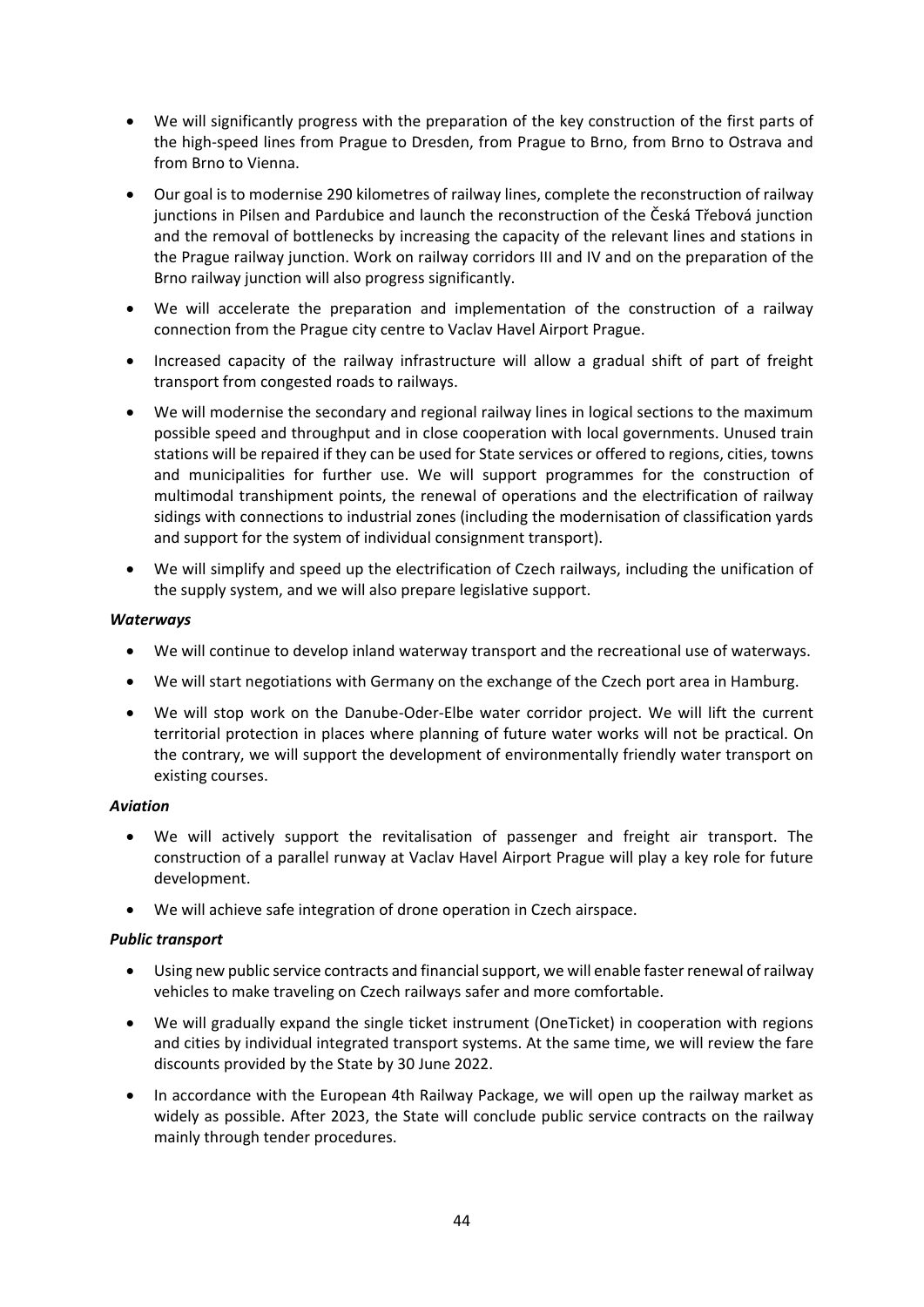- We will coordinate with the regions the further development of regional lines and the preparation of tender procedures for fast train and passenger train connections on regional lines.
- We will focus on the systematic increase in the number of passengers in public transport.

### *Security*

- We will pursue the implementation of the BESIP Strategy 2021–2030 and carry through the updating of the sanction system in the amendment to the Road Traffic Act. Our aim is to punish the most dangerous infractions more effectively, increase road safety and reduce penalties for trivial infractions.
- We will support the further development of intelligent transport systems, including co-operative systems, to increase the safety and fluidity of traffic, improve the awareness of road users and achieve more optimal use of the infrastructure capacity and of vehicles with higher degrees of automation.
- On new sections of motorways equipped with modern telematics, it will be possible to increase the permitted speed up to 150 km/h with good visibility and appropriate traffic.
- By 2025, the railway administration will modernise more than 500 level crossings of railways with roads, focusing on the most dangerous crossings.
- We will focus on greater safety on railways; railway traffic supervision will be improved and the schedule for equipping 4 800 kilometres of lines with ETCS and other safety systems will be updated.
- We will intensify the removal of illegal billboards on motorways.

### *Legislation, administration and digitisation of transport*

- By the end of 2023, we will ensure the transformation of the Road and Motorway Directorate of the Czech Republic into a State enterprise called Motorways and Roads Administration, which will be more efficient in the preparation, implementation and maintenance of buildings.
- At the same time, we will introduce evaluation of plans, fulfilled objectives and efficiency in preparation and implementation of constructions and improvement of their performance for other investment organisations of the Ministry of Transport (Railway Administration, Directorate of the Czech Waterways).
- We will compare the results of investment organisations with comparable organisations in Western Europe.
- By 2025, we will complete the digitisation of the transport sector so that citizens will be able to use online services related to transport agendas, such as the issue and exchange of driving licences or the registration of changes in the register of road vehicles.
- We will make timetables available in a way that allows remote access of the public; they will be available as open and machine-readable data files.
- We will use the participation of the Czech Republic in the EU Space Programme and Prague's positions as the seat of the European Union Agency for the Space Programme (EUSPA) for greater involvement of Czech companies and start-ups.
- We will support the digitisation and automation of the transport sector, making maximum use of new technologies. By implementing smart transport systems, we will increase the efficiency and safety of transport. We will also support transport research and innovation.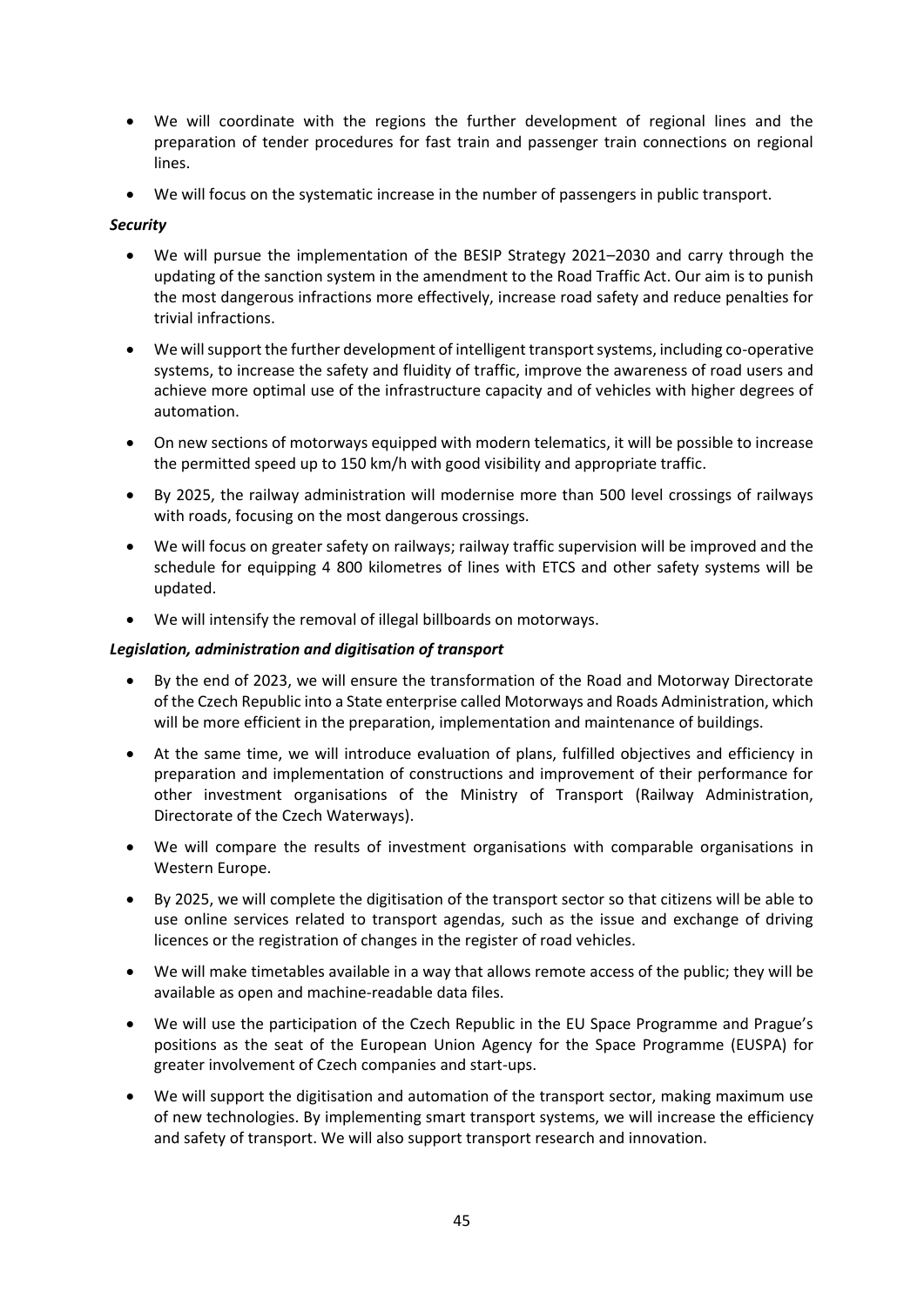### *Transport strategy*

- In response to the completion of the Operational Programme Transport II, we will evaluate the Transport Sector Strategies and prepare their update by 30 June 2023, which will include a binding medium- and long-term plan of transport infrastructure construction priorities.
- In cooperation with the regions, we will review the extension of tolls to other sections of roads to make it unfavourable for freight transport to bypass the tolled sections.
- When awarding and subsequently preparing transport construction projects, we will look not only for the lowest price and life cycle costs, but also for quality and architectural and urban value. We will ensure transparent, fair and open selection procedures to increase the number of suppliers for the Ministry of Transport.
- We will streamline and expand the dynamic weighing system for trucks while maintaining enforceability for foreign carriers. Conditions will be created for the relevant municipalities to deal with such infractions.
- We will ensure a level playing field for Czech and foreign carriers.
- We will support the construction of rail connections also for light rail vehicles in urban conurbations. We will include in the relevant strategic documents the necessary development of urban public transport with emphasis on the related necessary infrastructure: Park&Ride and Bike&Ride parking spaces at railway stations, a significant increase in the number of charging and filling stations using European funds.
- We will provide at least CZK 6 billion per year from the State budget to finance class II and III roads from 2023.
- We will plan and coordinate maintenance and modernisation of roads and railways so that there is always a meaningful detour route, including routes for alternative bus transport. The tool for better coordination of constructions will be a modern application using a digital technical map.
- Our view of transport as a whole and the solution of modern transport systems will always include bicycle transport and other emission-free forms of transport. Investments in new transport infrastructure and reconstruction of the existing infrastructure will take into account the needs of pedestrians and cyclists. The construction of European and supra-regional cycling path deserves our attention and support.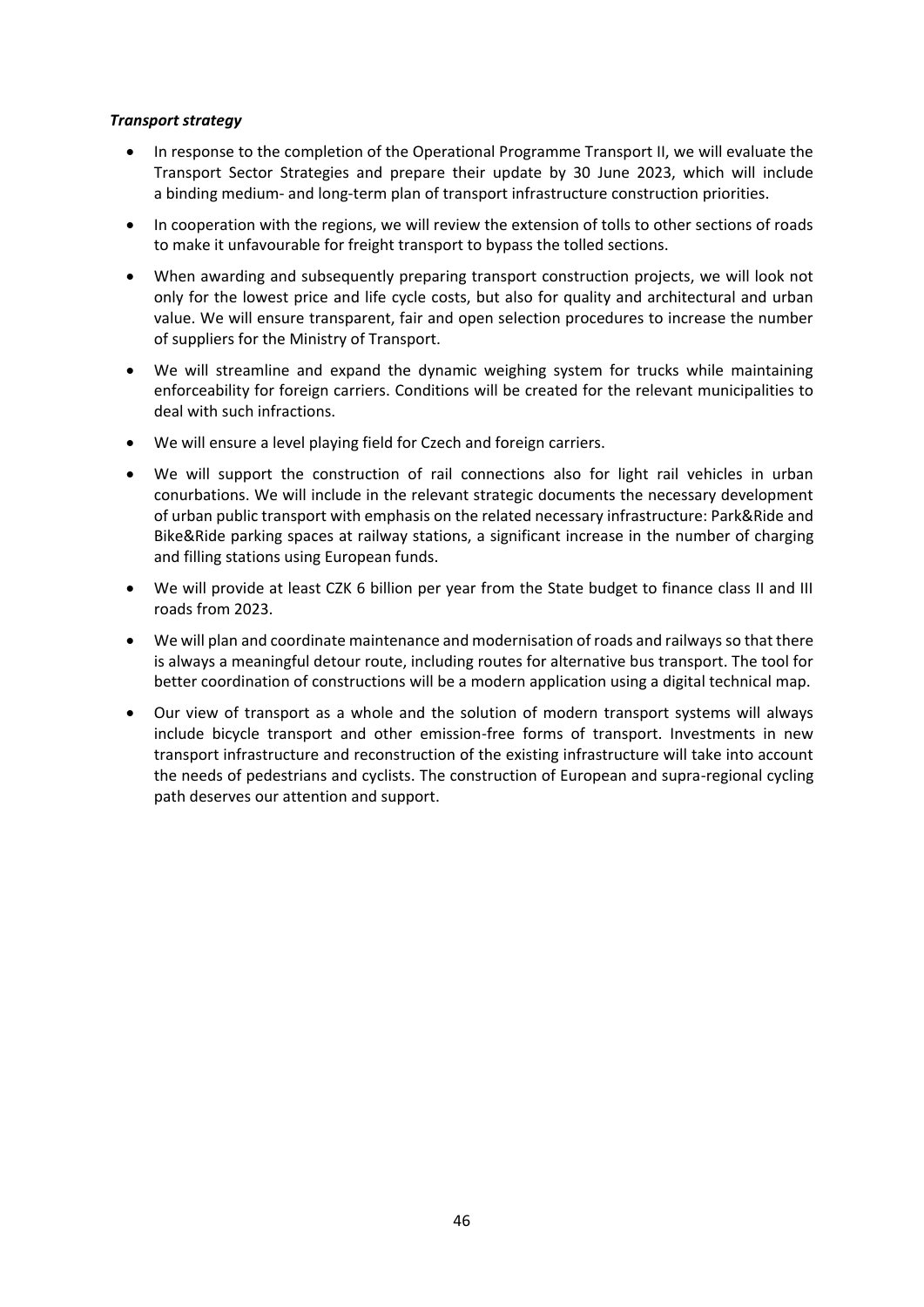### <span id="page-47-0"></span>**Agriculture**

### **Preamble**

We will more effectively support small, medium, start-up and organic farmers, in particular with the help of European funds. We will review the Czech Republic's position on the EU's Common Agricultural Policy. We will pay increased attention to the protection of soil against its degradation and occupation in order to support biodiversity and water retention in the landscape. The government will focus on methods to introduce precision agriculture, integrated production, reducing the use of fertilisers and pesticides, and increasing the use of organic fertilisers in agriculture. Our goal will be to increase the efficiency and contribution of research and the dissemination of innovation for the needs of primary agricultural production. We will continue to improve the quality of agricultural education with a view to modernising and robotising the sector.

We will focus on supporting the shortening of sales chains with regard to quality and regional production. Production of selected commodities will be supported to ensure adequate food security. We will focus on organic production and improve the conditions in animal husbandry.

The forest restoration and reforestation strategy will stimulate the development of solutions for strengthening the ecosystem function of forests, also with regard to the restoration of forests after the bark beetle calamity. We will contribute to better availability of drinking and non-drinking water and support a stable water management infrastructure.

We will simplify subsidy programmes and reduce the administrative burden.

### *Agriculture*

- We will support family farms and small, medium, start-up and organic farmers more effectively (including through leases of State land). Farms will not be burdened with unnecessary or duplicate administration. We will promote an agricultural policy that effectively achieves economic, environmental and social objectives in our country.
- We support the payment for the first hectares and the capping of subsidies for the largest companies, which will take into account the conditions of Czech agriculture and contribute to good farming.
- We will provide investment subsidies (RDP, Agricultural and Forestry Support and Guarantee Fund – PGRLF) to farmers whose income from agricultural activities will be at least 30% including business interconnectedness.
- We will lay down clear rules for drawing and we will strictly control the interconnectedness of companies who draw subsidies. Payment for organic activities that farmers receive as subsidies will be simple, fast and efficient. All of this always taking into account the farmer's respectful approach to the landscape and animals.
- We will reduce the bureaucratic burden on farmers our approach will move away from repression to advice. We will fundamentally simplify subsidy programmes. We will pay attention to proportionality of controls.
- We will modernise the system of agricultural land use registration (LPIS) and connect it with other systems. Farmers will deal with the administration in a single place. We will expand the LPIS with other functions to facilitate the creation of agronomic plans. We will eliminate duplicate forms.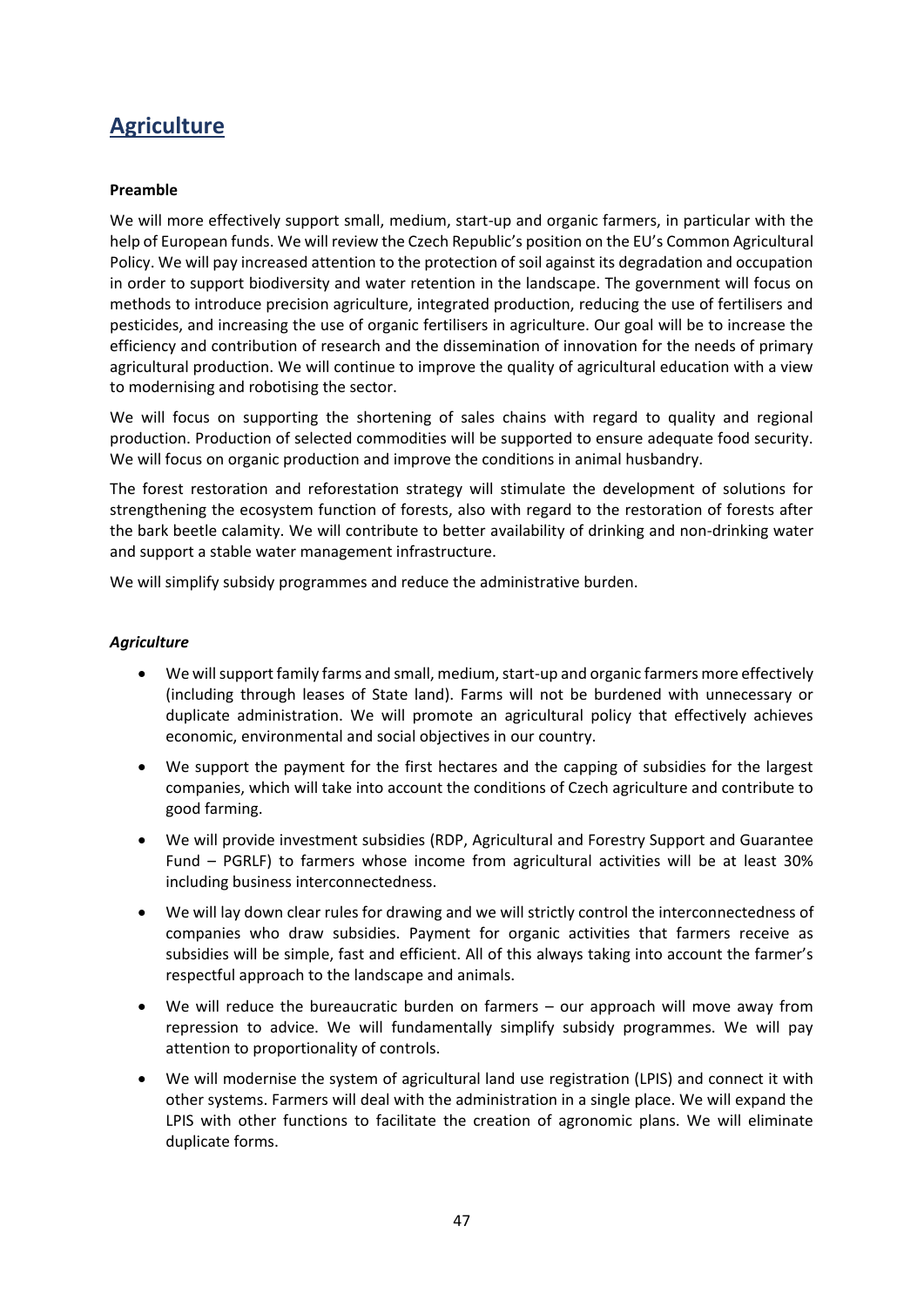- We will support precision agriculture, integrated production, reducing the use of artificial fertilisers and pesticides, greater use of organic fertilisers or the use of their variants without unnecessary nitrogen release.
- We protect the soil from occupation and degradation. A quarter of agricultural land will be used for organic farming by 2030, with an emphasis on arable land. At least one tenth of agricultural land will actively protect pollinators and overall biodiversity by 2030 (balks, buffer strips, windbreaks, fallows).
- We will end the support of 1st generation biofuels and biogas plants that process technical crops. (Biogas from waste, on the other hand, is a suitable addition to the energy mix.) We will tackle the negative effects of industrial agriculture.
- We will strengthen the influence of land owners on the condition of their land. By amending the Act on the Protection of Agricultural Land Fund, we will transfer responsibility for the state of the landscape to those who farm the land. We will encourage private owners, hunters, beekeepers, associations, etc. to plant trees, create landscape features and ensure harmony of agriculture and nature conservation.
- We will motivate farmers to reduce soil blocks, we will limit the crop area in areas at risk of erosion to 10 hectares.
- We will review the Czech Republic's position on the EU's Common Agricultural Policy.
- We will promote the co-creation of agricultural subsidy policy conditions, a landscape revitalisation plan and climate change adaptation measures in close cooperation between the Ministry of Agriculture and the Ministry of the Environment.
- We will set up a voluntary reserve fund to support farmers in the event of natural disasters. Deposits in such a fund would be a cost item.
- We will support comprehensive landscaping to slow erosion, retain water in the landscape and facilitate owners' access to their land. We will set aside at least CZK 3 billion a year for this support and ensure a multi-year stable financial framework.
- We will review field drainage and support its abolition where it unnecessarily drains water from the soil.
- We will increase the powers of landowners and farmers in the organisation of hunting grounds. Addressing problems with overpopulated game or pests early on will save the countryside from more damage and save public money.
- We will increase the budget for research and dissemination of innovations in agriculture and for research on plant nutrition and the introduction of preventive plant protection measures. We will increase the quality of agricultural education to better prepare young farmers for the modernisation and robotisation of the sector.
- We will ensure co-financing of the Rural Development Programme from the State budget in at least the current amount. These funds must actually be spent on our countryside. We want to further develop the Agricultural and Forestry Support and Guarantee Fund as a suitable instrument of State support for the agricultural sector for small and medium-sized farmers with an amount of at least CZK 2 billion.

### *Food industry*

 We will support the shortening of sales chains. We will motivate farmers to be able to process raw materials themselves and deliver them to the local market (shops, farmers' markets, direct farm sales). We will support actual sales co-operatives and improve the position of primary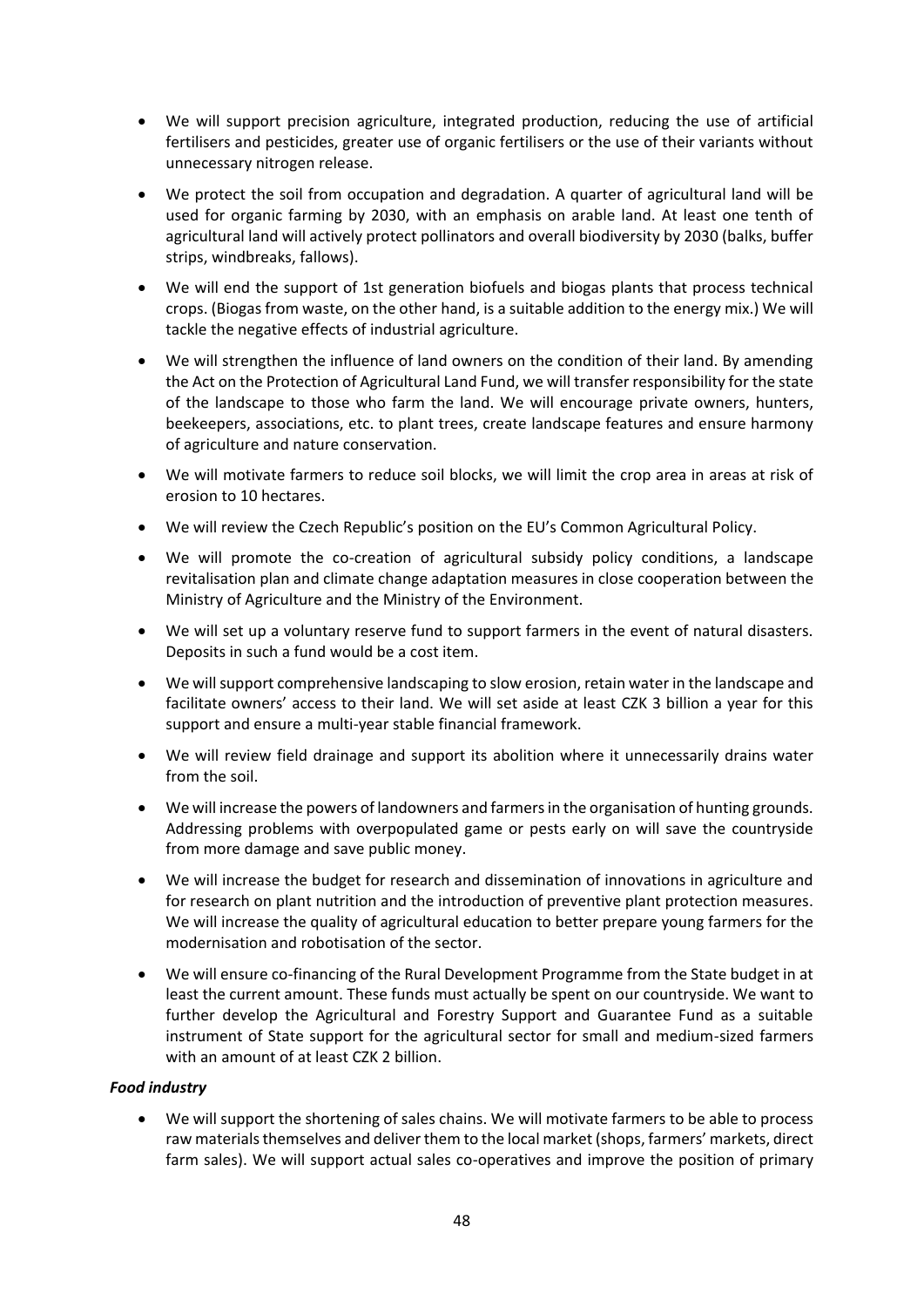producers. In public catering, we will promote local, seasonal, organic and nutritionally rich foods.

- We will support the establishment of a strategic investment fund, which will facilitate the entry of suppliers into processing companies and their cooperation with local business partners. We strive for the long-term advantageous participation of farms in food processing and trade, which has already proved favourable abroad.
- We want to increase food security for commodities where it makes sense in our circumstances. We will also support organic food production and be relentless in promoting our national interests in the issue of dual quality. We will support the activities of food banks.
- At EU level, we will not allow the import of food from third countries that do not meet our strict standards. We will promote a common approach to animal welfare (including a Europewide ban on cage laying hens or fur farms) so that Czech farmers are not disadvantaged by the ban.

#### *Water management*

 We will improve the availability of drinking and non-drinking water. We will support a stable water management infrastructure and interconnection of water supply systems. We will support the return of water infrastructure to local government ownership. We will only allow the construction of new water reservoirs in exceptional cases and for the purpose of supplying the population with drinking water. We will digitise the Water Supply and Sewerage Systems Development Plan.

#### *Forestry*

- Forests are our national heritage, not timber factories. We will ensure transparent management of State forests and their commercial policies with an emphasis on forest protection and the development of local processing capacities. Future profits from State forests will not go to the State budget, but rather contribute to the restoration of forest ecosystems and water conservation. We will support our own production capacities for the implementation of routine logging and plantation work as well as the timely solution of emerging bark beetle outbreaks.
- We will work for the development of small and medium-sized timber and forestry companies to be competitive in obtaining government contracts. We will support local and regional processing, its promotion, innovation and relevant research.
- We will develop a raw materials policy for wood. We will support wood as a renewable material in construction, at least for public procurement.
- We will set up a system of positive and cost-effective incentives for owners for the necessary transformation of forests – change of species composition and structure, natural regeneration, adaptation to climate change and increasing biodiversity. We will prepare a form of support for other than State forest owners with regard to the method of management and subsequent care supporting the non-productive properties of the forest.
- We will support the restoration of forests after the bark beetle calamity using nature-friendly practices with natural species composition in the given habitats. We advocate targeted, not area-wide felling, aftercare and compensation for losses. We will help responsible private owners; in State forests, we will give priority to non-productive forest functions in their management.
- We will carry through changes to relevant decrees (especially on forest management planning), which will simplify the implementation of non-grazing methods of forest management and support other important measures.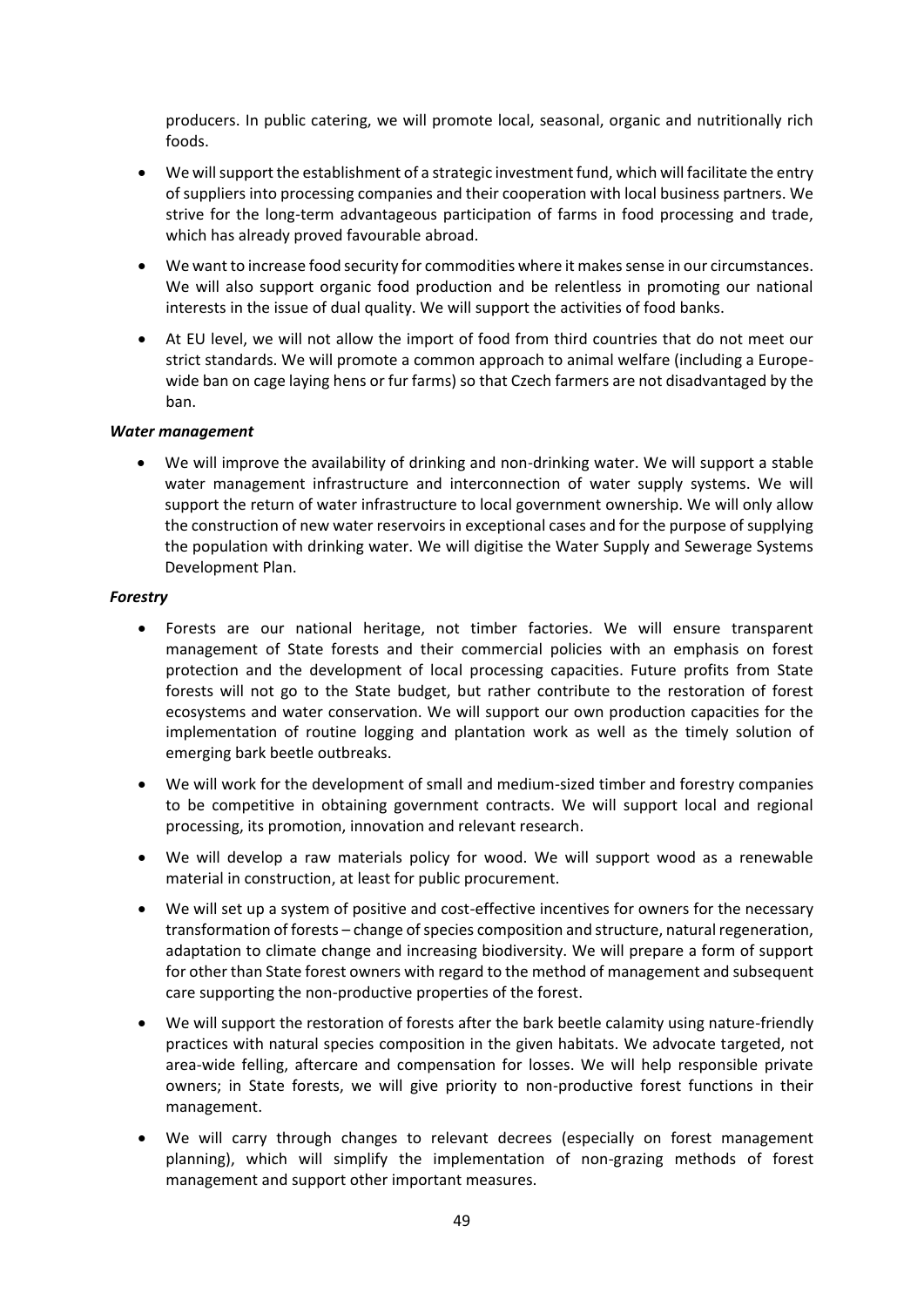- We will develop a strategy for the restoration and rebuilding of forest stands with an emphasis on enhancing ecosystem functions based on the risk of decay and biomonitoring of forest response to drought.
- We will change the approach to forestry policy and set its long-term objectives. We prefer a return to the National Forestry Programme II.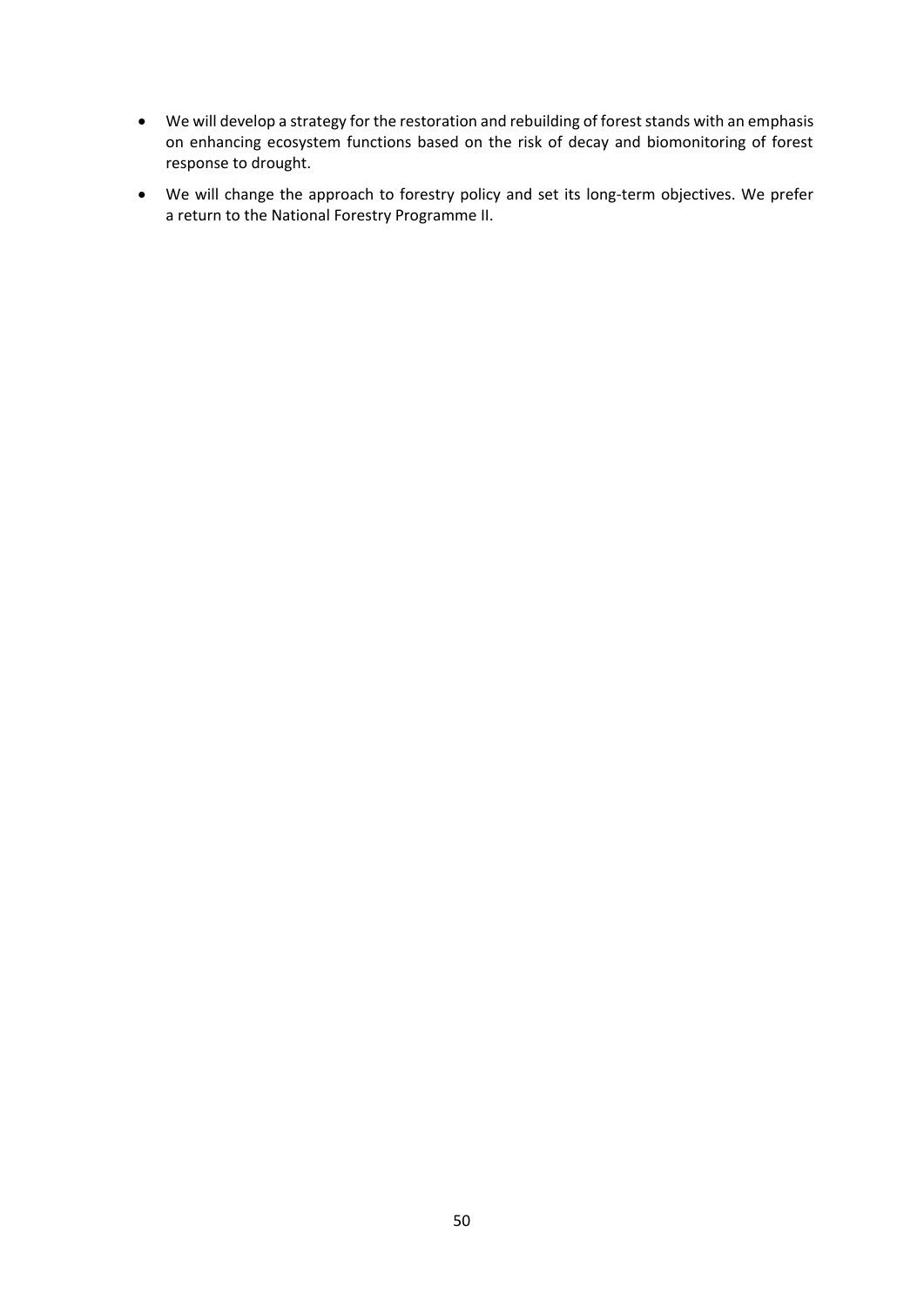### <span id="page-51-0"></span>**Environment**

### **Preamble**

The protection of the environment, natural resources, landscape, nature, biodiversity and climate will be a key priority of the government; it will be promoted in close cooperation between the Ministries of Environment, Agriculture, Industry and Trade, Transport and Regional Development and in consultation with the social partners.

The Czech Republic will be a constructive partner in global efforts to protect the climate. The government will work to mitigate the effects of climate change and contribute to achieving EU climate neutrality by 2050. The Green Deal is an opportunity to significantly modernise the Czech economy, increase the quality of life and improve our environment by investing in sustainable development, clean and renewable resources and the circular economy. When negotiating specific measures in the EU, the government will take into account their social impacts and specific conditions of the Czech Republic. By the first half of 2022, we will prepare impact studies for individual draft measures and we will initiate the same with the European Commission.

At the national level, we will focus in particular on effective support for mitigation and adaptation measures to reduce the negative impacts of climate change, the return of water to the landscape, the protection of biodiversity or the transition to a circular economy.

### *Water and climate change adaptation*

- We consider the protection of water and its sources to be a national interest; therefore, we will present a proposal for constitutional water protection by the end of 2022.
- Water retention in the landscape and restoring the natural water regime are our clear priority. We will use European and national subsidy programmes mainly to support a system of small and medium-scale measures to improve the retention capacity of the landscape. We will support thousands of projects to restore wetlands, pools, small water reservoirs and floodplains, care for valuable biotopes, plant greenery, improve the spatial and species composition of forests or revitalise watercourses and make them more suitable for fish migration.
- We will significantly subsidise the construction of new drinking water sources and water mains, interconnection of water supply systems, rainwater harvesting and utilisation systems, drinking water treatment technologies, sewerage systems and wastewater treatment systems.
- We will thoroughly review the legislation on the investigation and clean-up of environmental accidents and the handling of toxic and hazardous substances; in 2022, we will propose appropriate changes and increase fines for environmental damage so that they will be based on potential damage.
- We will only allow the construction of new water reservoirs in exceptional cases and for the purpose of supplying the population with drinking water.
- We will focus on the consistent implementation of measures resulting from the Strategy on Adaptation to Climate Change in the Czech Republic and the related National Action Plan.
- We will work to improve the climate in cities, towns and municipalities by significantly improving their greenery. We will enshrine blue-green infrastructure in legislation.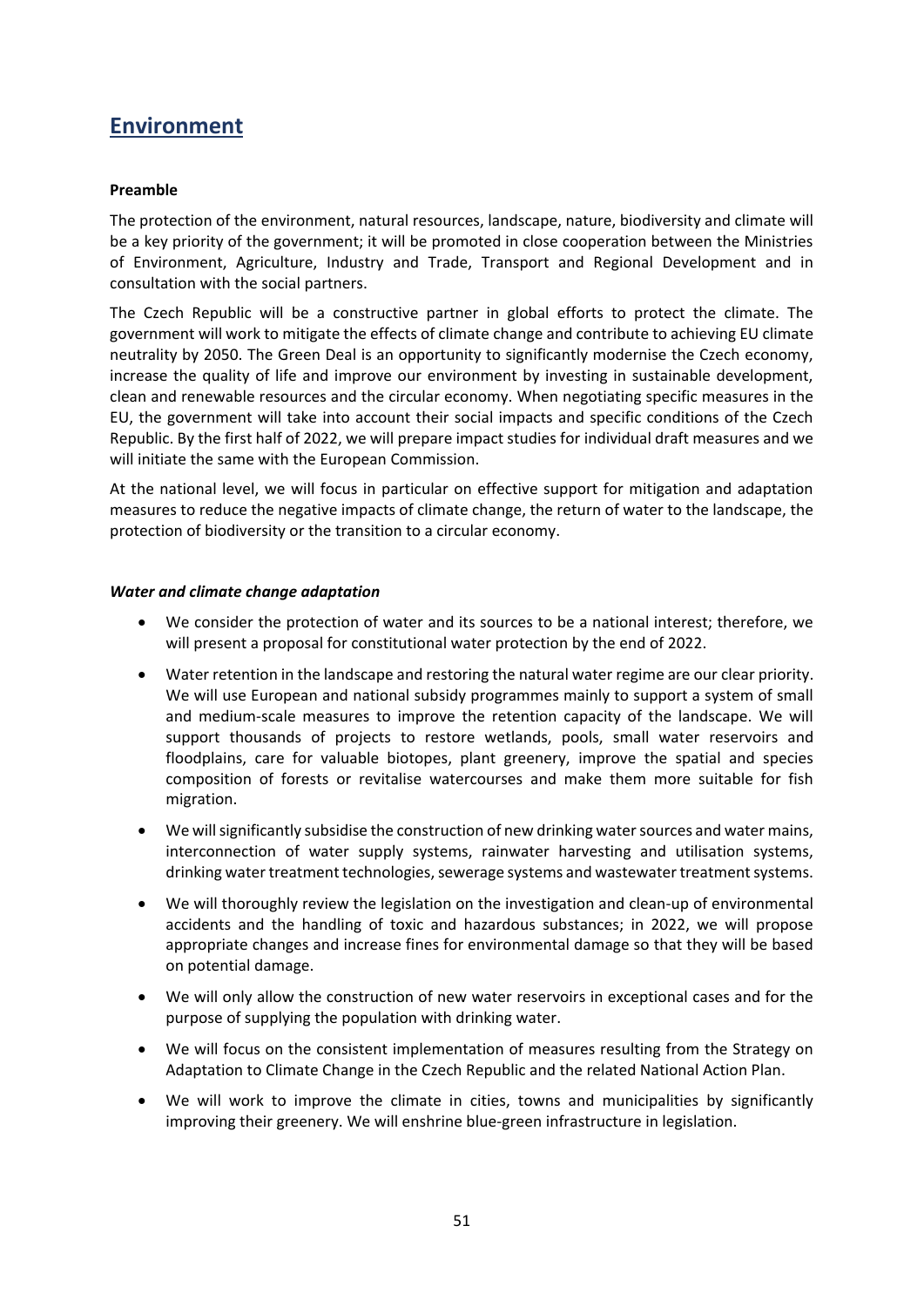### *Nature and landscape protection*

- We will expand the area of large-scale protected areas. We will announce the Křivoklátsko National Park and the Soutok National Park.
- We will accelerate and expand the implementation of conservation programmes for the most valuable species. We will ensure more effective protection of species based primarily on habitat protection through legislative changes prepared by 2023 and support for practical measures. We will promote measures to eliminate the illegal killing of animals and to reduce the illegal trade in them.
- We will reduce land degradation and slow down the loss of agricultural land. In 2022, we will submit an amendment to the Agricultural Land Fund Protection Act with the aim of incorporating landscape elements into the agricultural landscape, tightening the encroachment of quality agricultural land and supporting the natural regeneration of areas after mineral extraction. We will evaluate the effectiveness of the anti-erosion decree and take further legislative measures to improve protection against soil erosion, taking wind erosion into account.

### *Climate protection*

- We will present a new Climate Protection Policy of the Czech Republic, which will take into account the new ambitious EU goals by 2030 and set guidelines for achieving the goal of climate neutrality by 2050 at the latest. The policy will be prepared in close cooperation with the update of the State Energy Policy so that the government will discuss both documents in 2023.
- We will support photovoltaic installations on at least one hundred thousand roofs by 2025.

#### *Waste*

- We will support the reduction of the amount of waste produced by the transition to a circular economy. We will support the development of technologies for waste sorting, recycling and recovery, including recycling hubs, bio-waste composting and the utilisation of gastro-waste. We will reduce the use of disposable packaging and consider introducing other systems for deposits on packaging (PET, aluminium).
- We will support the introduction of sustainability requirements in public procurement and government and local government purchases, with the primary aim to prevent or reduce waste.

### *Air and clean mobility*

- Good air quality and reducing the health risks associated with air pollution are one of our priorities. Therefore, we will create adequate conditions for improving the air pollution situation across economic sectors, including speeding up the preparation of high-speed railways and speeding up the completion of city bypasses. In particular, the government will ensure sufficient funding to support the replacement of non-ecological heating in households with emission-free and low-emission heat sources and to reduce the energy consumption of buildings. Non-ecological heat sources must be replaced as soon as possible. Emphasis will be placed on supporting low-income households that are most at risk of energy poverty.
- We will limit exemptions from pollutant emission limits.
- We will support a significant development of infrastructure for electro-mobility and other clean alternative vehicles to help improve air quality in cities.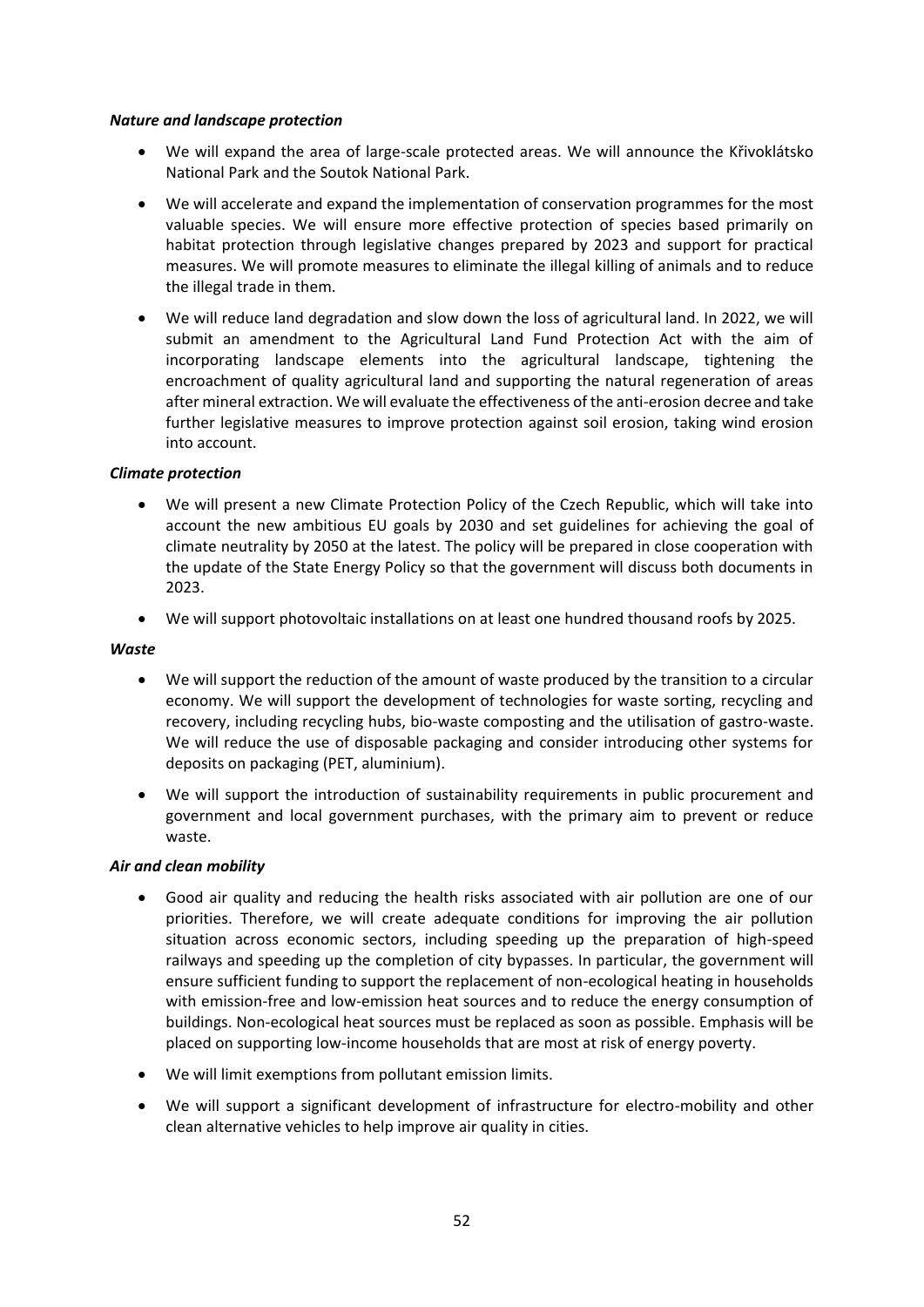### *Support activities*

- We will support environmental education and training, especially with regard to the systemic application of climate education in schools. We will support a nationwide campaign that will select a Czech national bird in cooperation with the Czech Society for Ornithology.
- We will ensure quality and publicly accessible monitoring of the state of all key components of our environment.
- We will support environmental research, development and innovation by continuing the Environment for Life programme.
- We will continue to eliminate unnecessary administrative burdens in the field of environmental legislation through the implementation of the eco-audit.
- We will ensure better coherence of all national policies aimed towards meeting national commitments and the UN 2030 Agenda for Sustainable Development Goals.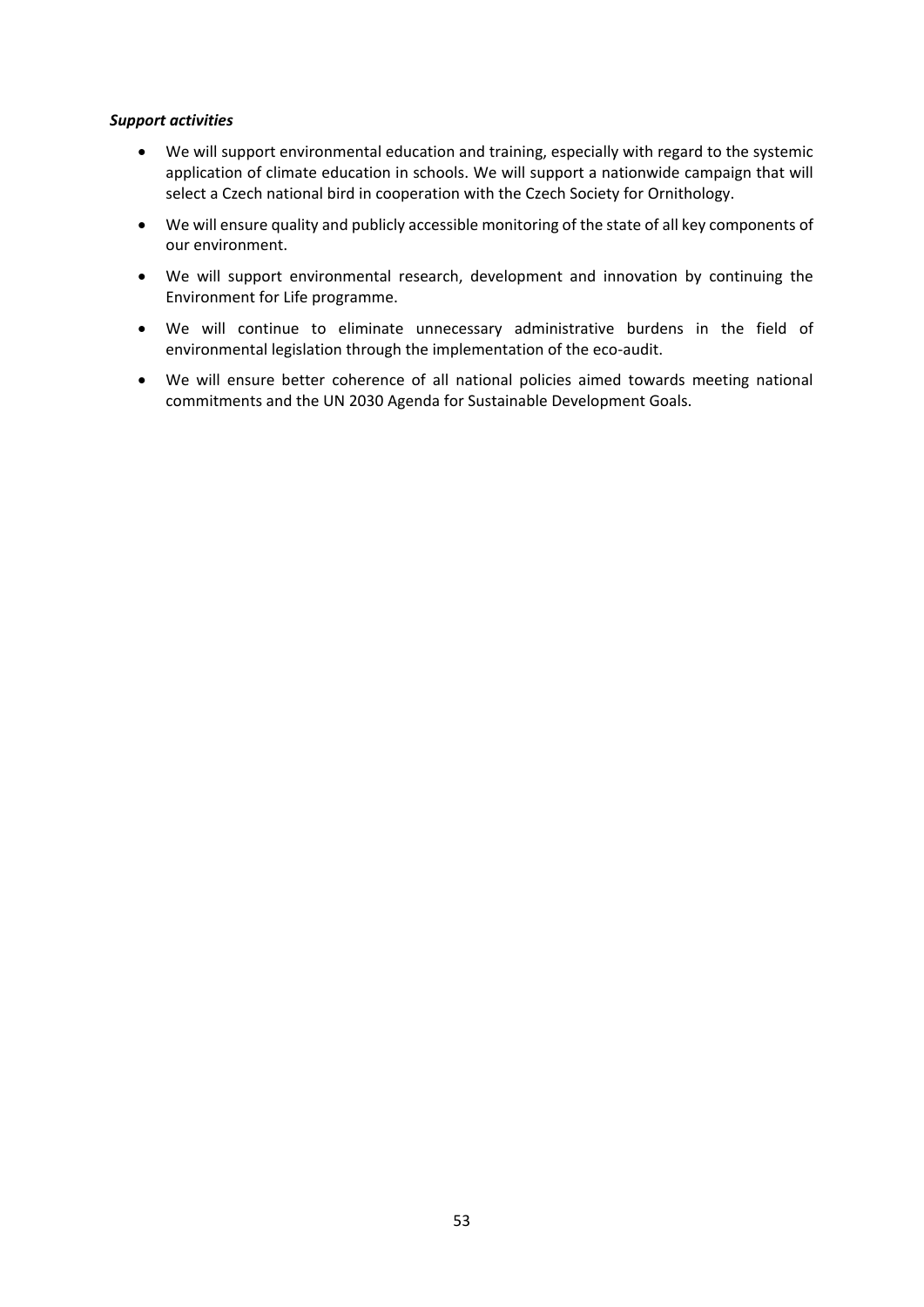### <span id="page-54-0"></span>**Justice and law**

### **Preamble**

We will prepare new procedural codes, which are a prerequisite for modernising, speeding up and improving the quality of judicial proceedings. We will put forward measures that will bring about changes in the position of senior public prosecutors. We will support a consensual solution to parental conflicts; children must never become victims of disputes between parents. We will present measures to help deal effectively with financial difficulties and debt so that the emphasis is put on prevention and second chances. As part of the digitisation of State administration and the use of modern technologies, we will make it easier to establish and register limited liability companies in the Commercial Register.

- By mid-2022, we will propose changes that will further facilitate the establishment and registration of limited liability companies in the Commercial Register using means of electronic communication and identification.
- We will finalise the draft of the new Code of Criminal Procedure. We will finalise the draft of the substantive intent of the Code of Civil Procedure.
- By the end of 2022, we will complete a draft amendment to the Prosecutor's Office Act, which will bring changes to the position of senior public prosecutors, specifically introducing a term of office, rules for their transparent selection and the conditions for their dismissal, including specifying the conditions for the dismissal of the chief public prosecutor.
- We will adopt measures to improve the accountability of prosecutors.
- We will evaluate the recent changes to distraint, the impact of the protected account institute and the administrative burden on employers. We will find a balanced solution that both help the responsible debtors and respect the rights of genuine creditors. We will set up the system so that the debtor is motivated to work and repay the debt. Debts are to be paid, but it is of no help to anyone when debtors become lifelong slaves. We will publish the exact relevant data for distraints and work to stop the illegal ones. We will reduce the period of insolvency proceedings to 3 years. We will set up the whole system so that the debtor is always motivated to work and repay the debt.
- We will support a consensual solution to parental conflicts; children must never become victims of disputes between parents. We will ensure better protection for victims of sexual and domestic violence. We will support an amendment of legal conditions for registered partners, e.g. in the Civil Code.
- We will pass further laws to improve the transparency of public administration and to prevent and punish corruption. We will also take other measures to achieve this, in particular by introducing a single public register of subsidies and by linking the data managed there with the register of beneficial owners so that information on the recipients of public funds, including their beneficial owners, is freely available to the public in a clear form that allows remote access.
- We will carry through an amendment to the Conflict of Interest Act and prevent the excessive accumulation of political, economic and media power so that political and economic competition is not distorted and takes place transparently and on equal footing. We will set clear rules for media ownership and drawing on public budgets.
- We will present draft acts transposing the European directive on the protection of individuals who report breaches of Union law. Previous attempts to transpose this commitment into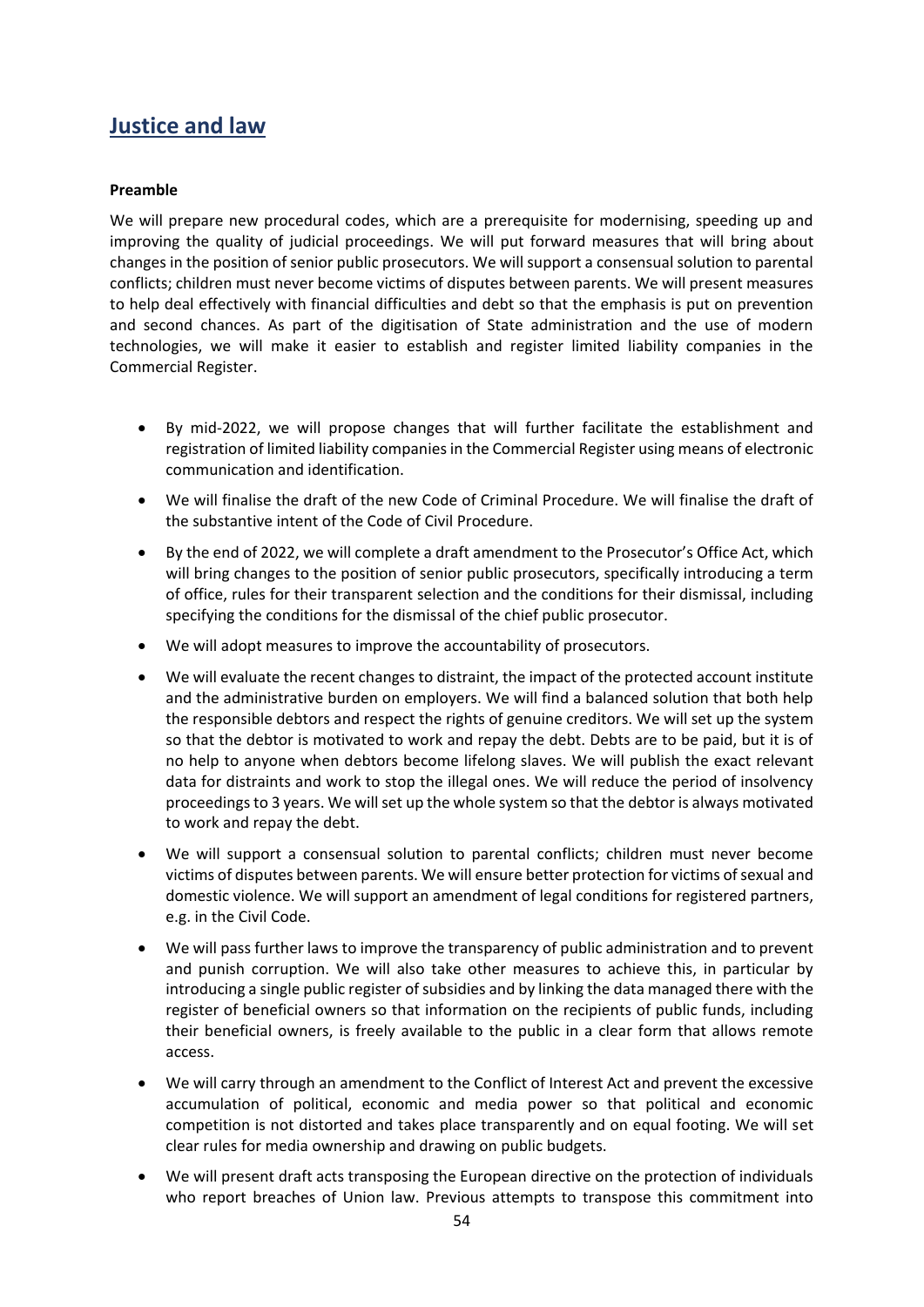national law have failed, and the Czech Republic currently lacks comprehensive legislation ensuring effective protection for whistleblowers. At the same time, this protection can also make a significant contribution to the prevention, detection and punishment of reported antisocial activities, thus protecting important public interests.

- We will advocate for electronic court files, the contents of which will be shared between the relevant courts, other judicial authorities and authorised persons.
- We will make available full electronic submission to public registers, the register of beneficial owners and the register of trusts.
- We will create a modern and user-friendly digital platform for electronic judicial services and information in the field of justice.
- We will introduce a single payment gateway for the justice sector to allow for court fees to be paid online.
- We will make available statistics on the decisions of judges and courts.
- We will improve staffing in the area of administrative justice.
- We will work to increase the remuneration of non-judicial workers in the judiciary and the public prosecution.
- We will promote the expansion of the concept of restorative justice in response to the Restorative Justice Strategy for the Czech Republic and we will support the expansion of the probation houses concept.
- We will focus on the overuse of criminal repression for actions with low social harm.
- We will protect the fundamental attributes of the right to a fair trial, including the protection of the performance of the activity of professional chambers against unjustified State interference and ensuring the statutory right to confidentiality.
- We will advocate for the expansion of alternative sentencing and the prevention and reduction of recidivism. This will improve the situation in prisons and speed up the return of convicts to normal life. We will launch analytical tools to measure effectiveness in terms of recidivism and cost.
- We will ensure the selection of a suitable supplier of the electronic monitoring system (electronic bracelets) and at the same time promote their wider use. Electronic monitoring is an effective tool not only for the control of house arrest and detention, but also for cases of persons released from prison with supervision.
- We will simplify employment of prisoners and increase the number of prisoners employed.
- We will support the expansion of the concept of open prisons, the digitisation of selected activities related to the treatment of prisoners and other measures to reduce the recidivism of offenders, increase security and save taxpayers' money for the execution of sentences of imprisonment and the associated stay of prisoners in prisons.
- We will support systemic support for penitentiary and post-penitentiary inter-ministerial cooperation in the area of safe release of prisoners.
- We will evaluate the newly adopted legal framework for the performance of expert activities and propose necessary changes leading to the restoration of expert activities.
- We will review the remuneration system for experts, court interpreters and translators and increase the remuneration of experts, court interpreters and translators to match the demanding nature and social necessity of these professions.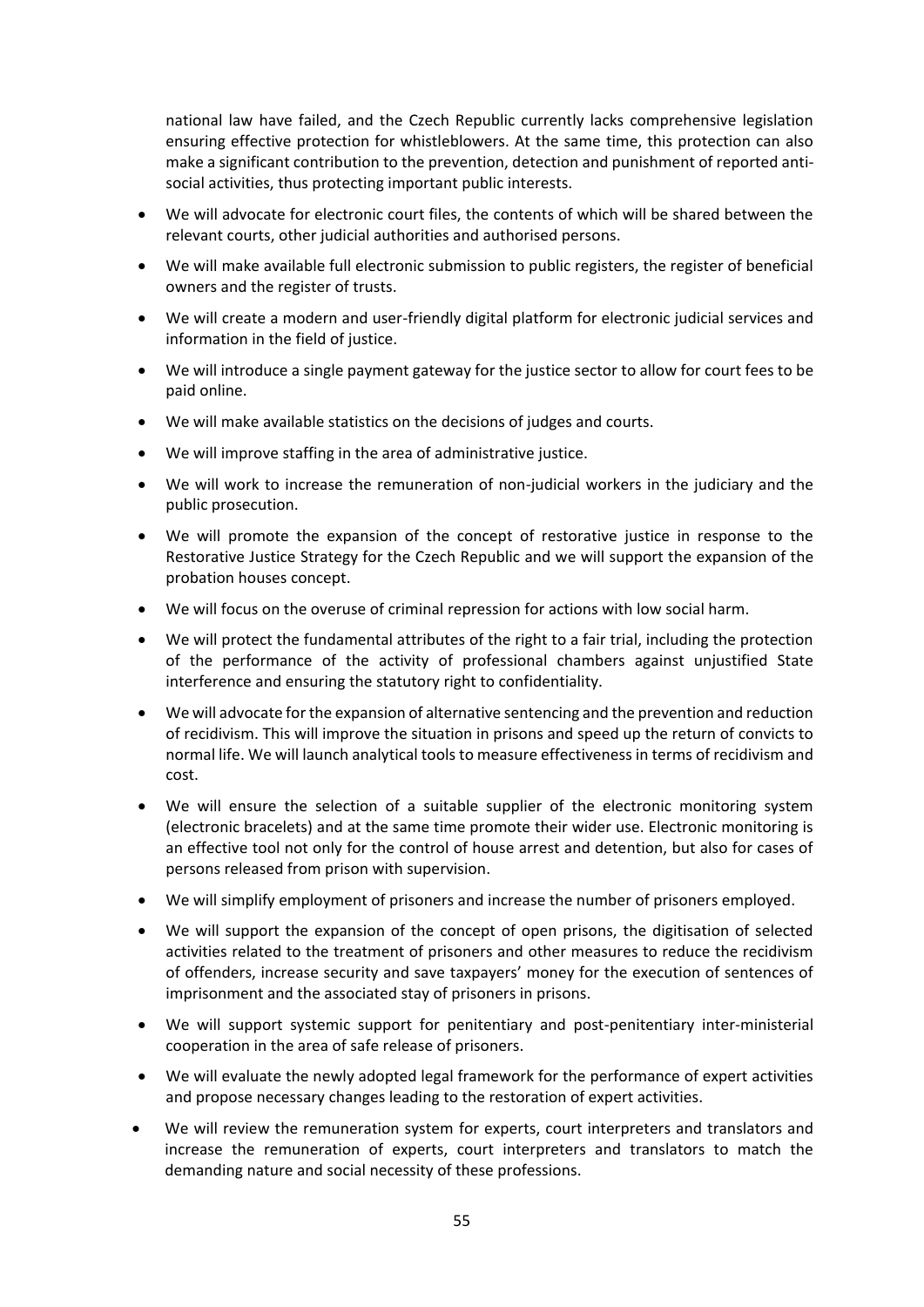- We will work to finish the Czech society's reckoning with its communist past, including cases of persistent income inequities between the oppressors and the oppressed, the proper functioning of institutions established to study, document and investigate totalitarianism, and to commemorate the legacy of victims of totalitarian regimes.
- We will return the scope of competence of the Lustration Act to members of the government.